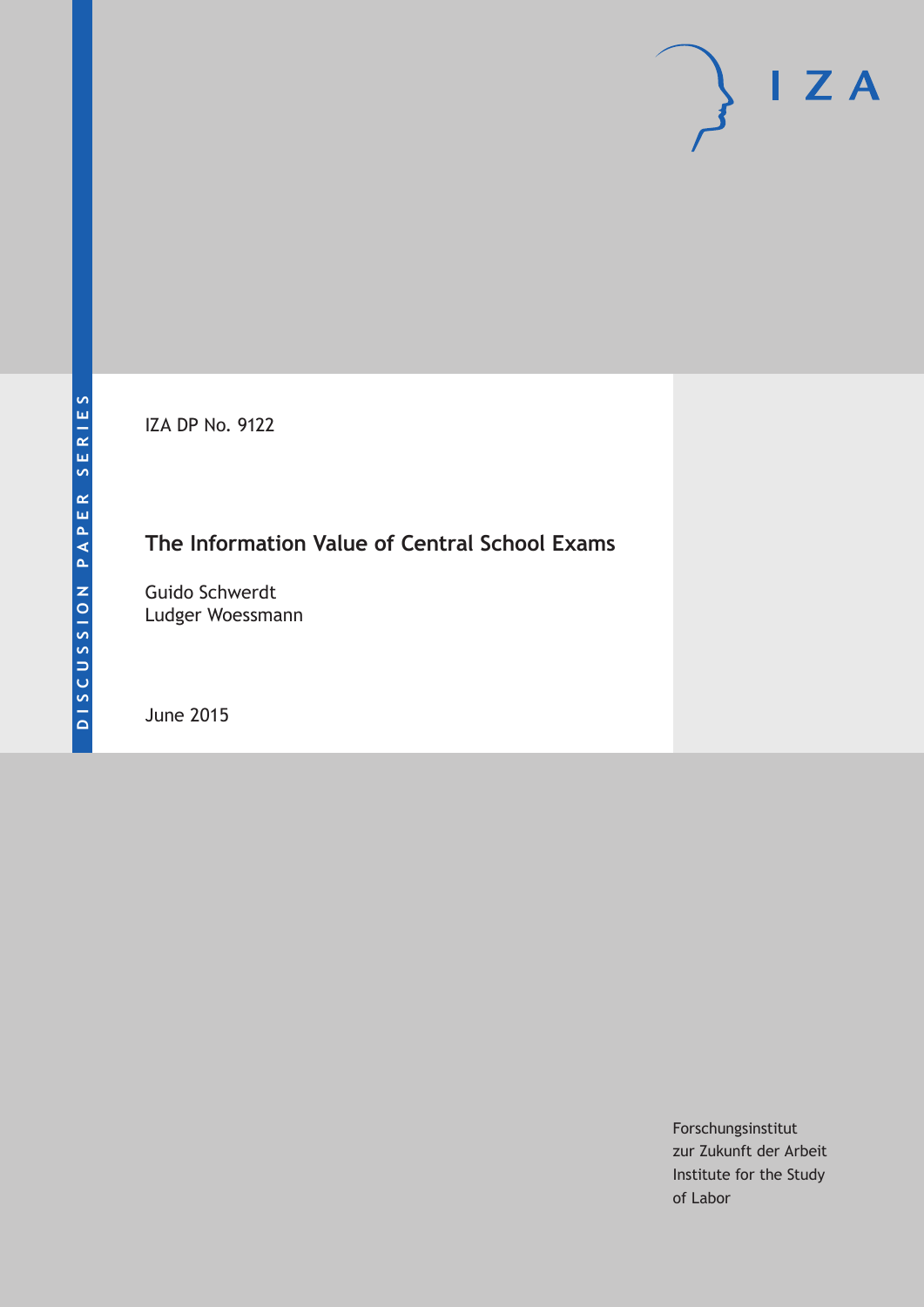# **The Information Value of Central School Exams**

### **Guido Schwerdt**

*University of Konstanz, CESifo and IZA*

### **Ludger Woessmann**

*Ifo Institute, University of Munich, CESifo, IZA and CAGE*

### Discussion Paper No. 9122 June 2015

IZA

P.O. Box 7240 53072 Bonn Germany

Phone: +49-228-3894-0 Fax: +49-228-3894-180 E-mail: iza@iza.org

Any opinions expressed here are those of the author(s) and not those of IZA. Research published in this series may include views on policy, but the institute itself takes no institutional policy positions. The IZA research network is committed to the IZA Guiding Principles of Research Integrity.

The Institute for the Study of Labor (IZA) in Bonn is a local and virtual international research center and a place of communication between science, politics and business. IZA is an independent nonprofit organization supported by Deutsche Post Foundation. The center is associated with the University of Bonn and offers a stimulating research environment through its international network, workshops and conferences, data service, project support, research visits and doctoral program. IZA engages in (i) original and internationally competitive research in all fields of labor economics, (ii) development of policy concepts, and (iii) dissemination of research results and concepts to the interested public.

<span id="page-1-0"></span>IZA Discussion Papers often represent preliminary work and are circulated to encourage discussion. Citation of such a paper should account for its provisional character. A revised version may be available directly from the author.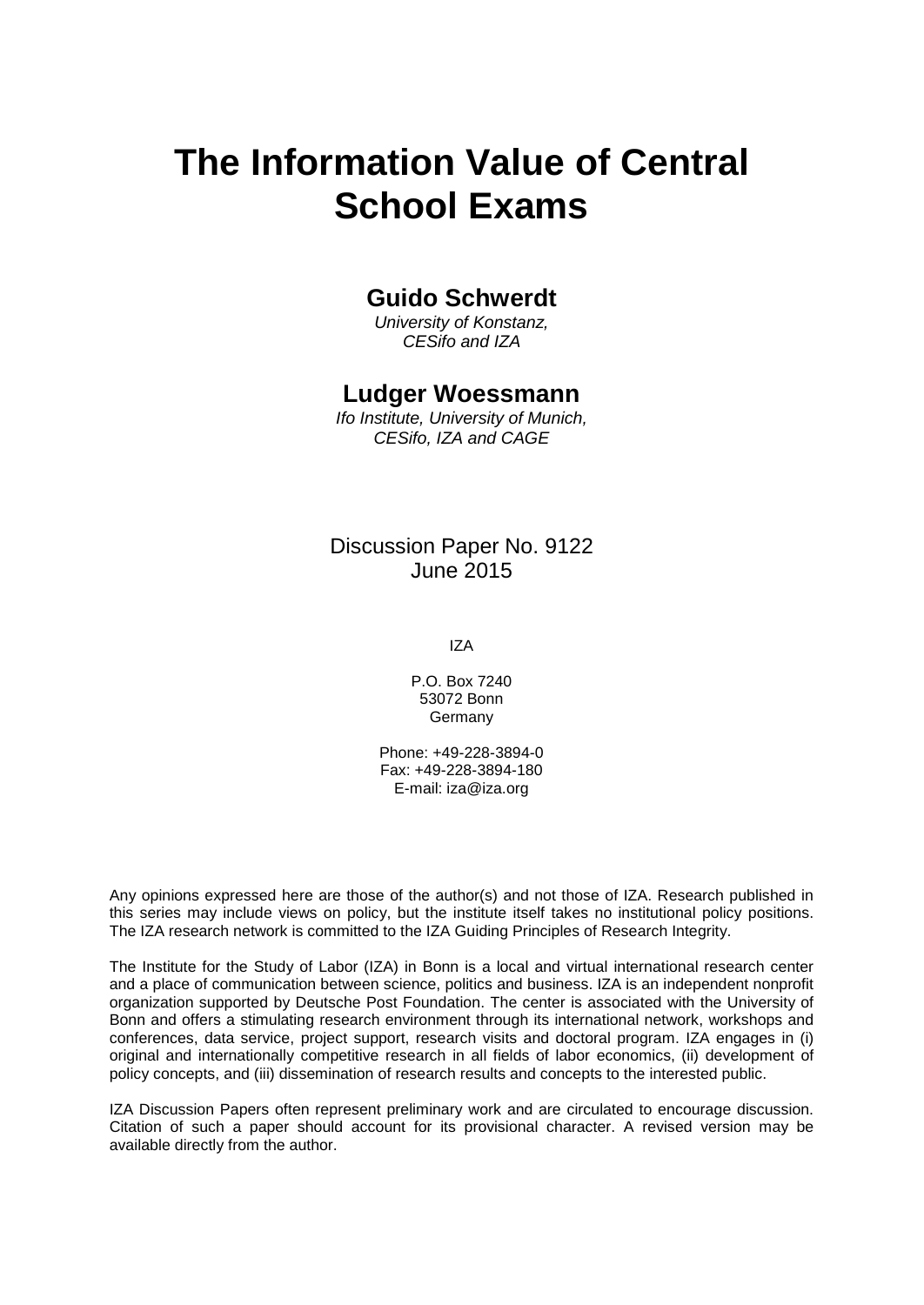IZA Discussion Paper No. 9122 June 2015

# **ABSTRACT**

# **The Information Value of Central School Exams[\\*](#page-1-0)**

The central vs. local nature of high-school exit exam systems can have important repercussions on the labor market. By increasing the informational content of grades, central exams may improve the sorting of students by productivity. To test this, we exploit the unique German setting where students from states with and without central exams work on the same labor market. Our difference-in-difference model estimates whether the earnings difference between individuals with high and low grades differs between central and local exams. We find that the earnings premium for a one standard-deviation increase in high-school grades is indeed 6 percent when obtained on central exams but less than 2 percent when obtained on local exams. Choices of higher-education programs and of occupations do not appear major channels of this result.

JEL Classification: I20, J24, J31

Keywords: central exit exams, labor-market sorting, earnings, measurement error, difference-in-difference, Germany

Corresponding author:

Guido Schwerdt Department of Economics University of Konstanz Box D133 78457 Konstanz Germany E-mail: [guido.schwerdt@uni-konstanz.de](mailto:guido.schwerdt@uni-konstanz.de)

This research has profited from comments by John Bishop, Sue Dynarski, David Figlio, Eric Hanushek, Joop Hartog, Steve Rivkin, Kerstin Schneider, Marty West, and Thomas Zwick, as well as seminar participants at Stanford, ETH Zurich, Leipzig, the Winter Meeting of the North American Econometric Society, the annual meetings of the EEA, EALE, ESPE, SMYE, the German Economic Association, and its economics of education committee, the CESifo area conference on economics of education, the IFN Vaxholm schooling conference, the economics of education workshop at the University of Duisburg-Essen, the central exams workshop at the Ifo Institute in Munich, and the educational governance workshop at the NTNU in Trondheim. Financial support by the German Federal Ministry of Education and Research for the project "Central exit exams as a governance instrument in the school system: Labor market effects, transmission channels, and effect heterogeneity" within the BMBF research priority "Educational governance" (SteBis) is gratefully acknowledged.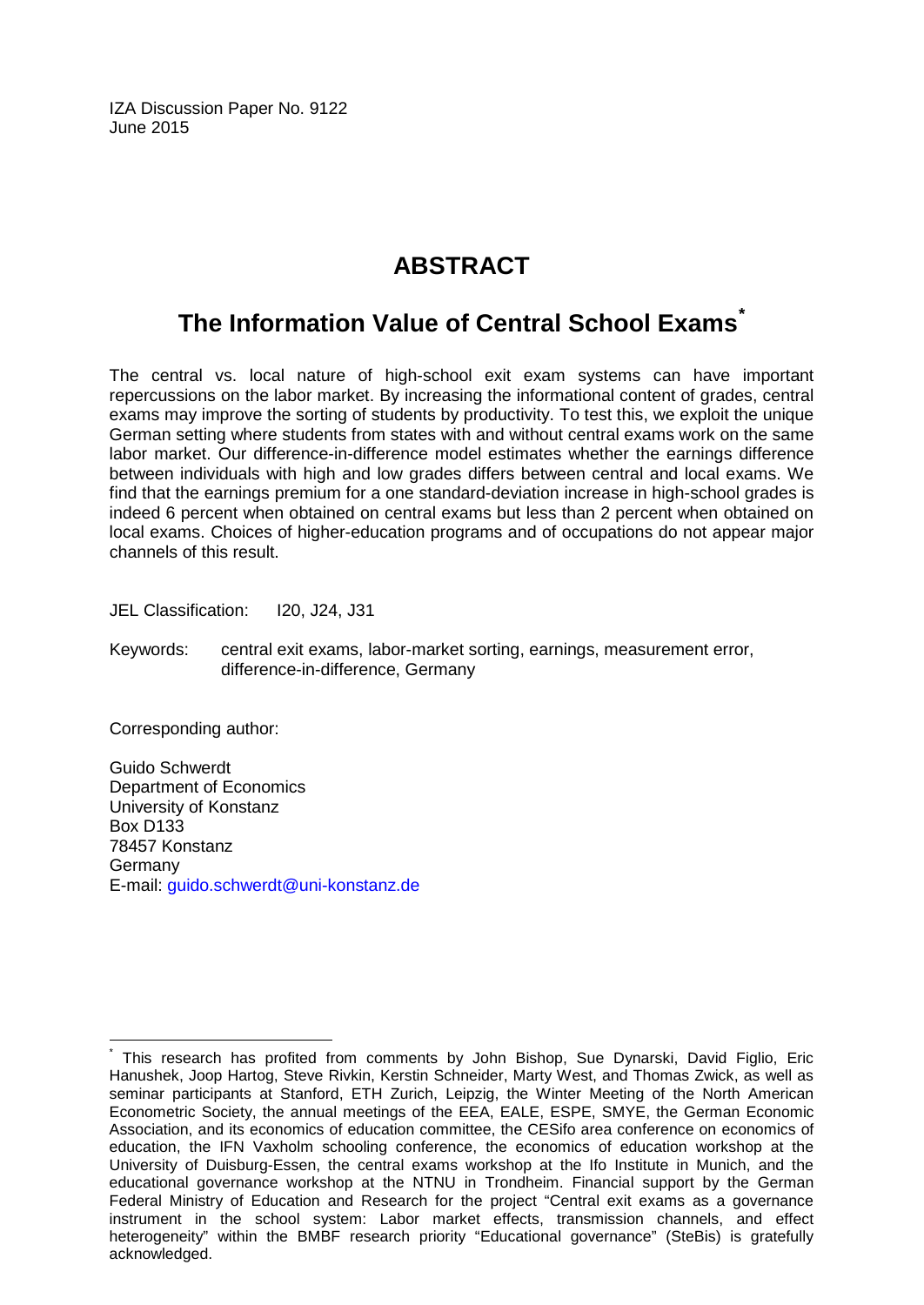#### **1. Introduction**

<u>.</u>

A key question of educational governance is how to organize school exit examinations. Historically exams were designed and graded by local school teachers, but today centralized exams at the end of secondary school play an important role in many education systems around the world. Supporters argue that centralized evaluations are desirable because they raise student achievement by favorably affecting the incentive structure of stakeholders in the education system. Empirical evidence largely supports such a positive effect of central exams on student achievement.<sup>1</sup> But externally validated credentials may also have important repercussions on the labor market. By increasing the informational content of grades, central exams could affect school-to-work transitions, college admissions, and hiring costs and hiring policies of firms – and, by implication, the incentive structure in schools in the long run. However, whether grades obtained in central exams indeed allow an improved sorting of students by productivity remains an open question.

This paper tests empirically whether grades in central exams have higher information value on the labor market than grades in local exams. The key empirical challenge consists in estimating the counterfactual relationship between high-school grades and productivity. Wages provide a measure for productivity that is readily available in many surveys of the labor force, but information on high-school grades is typically not. More importantly, the extent to which wages proxy for productivity in different countries may differ due to different labor market institutions, making cross-country comparisons difficult to interpret. However, any within-country approach typically lacks variation in the centrality of exam systems.

In this paper, we exploit the institutional setup in Germany in the 1990s for identification. At that time, almost half of the German states tested students in state-wide administered central exams at the end of high school, while the other half did not. While individual states in Germany are largely responsible for their education systems, labor market institutions are largely determined at the federal level. Thus, we can compare individuals who compete on the same labor market, but part of whom obtained their high-school grades in states with central exams and part of whom in states without central exams.<sup>2</sup>

<sup>&</sup>lt;sup>1</sup> E.g., Bishop (1997, 2006), Woessmann (2003, 2005), Jürges, Schneider, and Büchel (2005), Jürges and Schneider (2010), and Jürges et al. (2012); see Hanushek and Woessmann (2011) for a review of the extensive cross-country evidence.

<sup>&</sup>lt;sup>2</sup> Note that this is a different kind of variation from comparing U.S. states with and without minimum competency exams or differing graduation requirements (e.g., Bishop and Mane (2001); Dee and Jacob (2007); Baker and Lang (2013)), as all German states have such graduation requirements. Here, we are able to hold the existence of graduation requirements constant in order to test whether the external character of examinations has particular information value.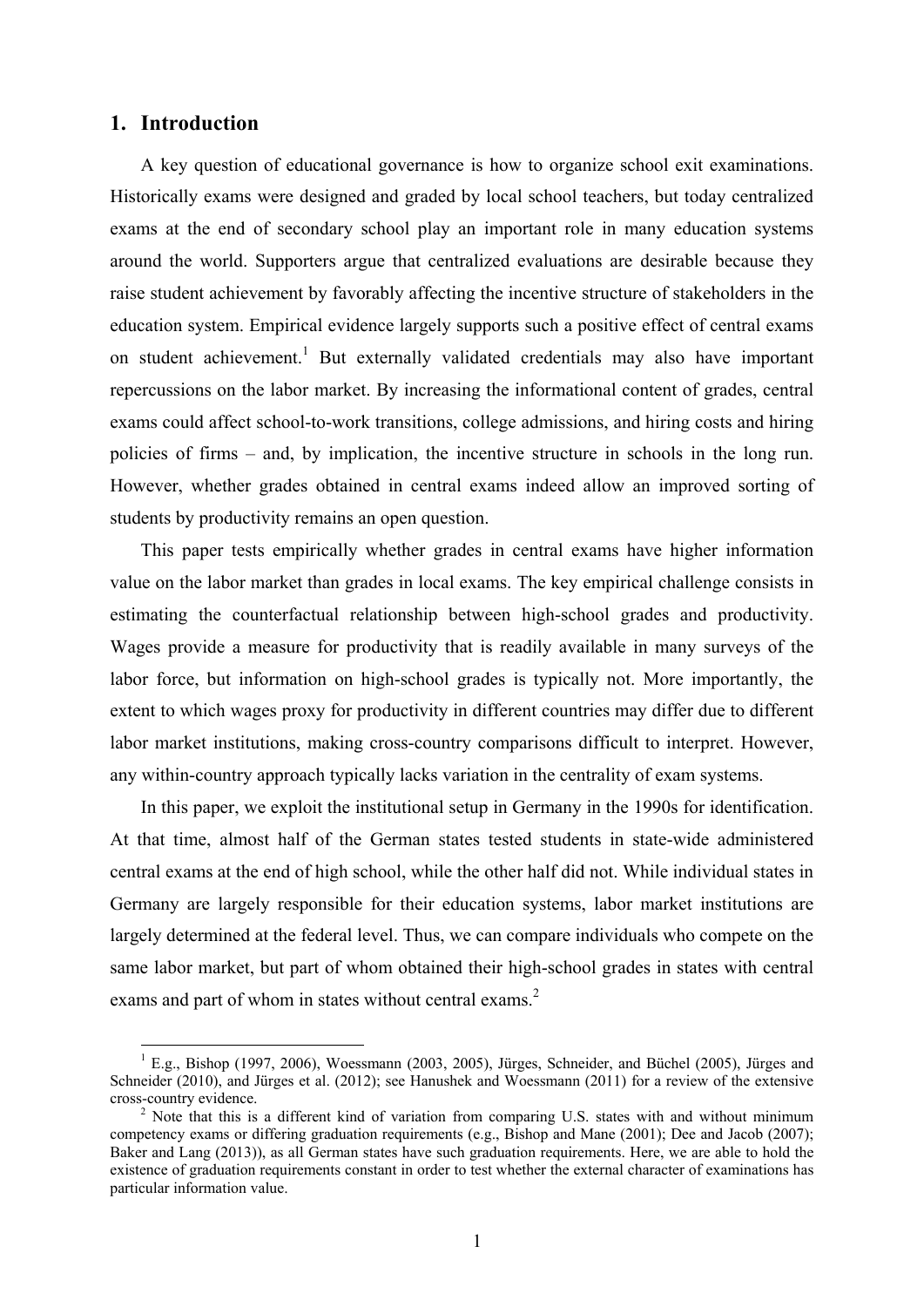We use the dataset of a German university graduate survey whose participants graduated from university in the late 1990s. We observe their labor-market outcomes five years after graduation, in 2003. By surveying their high-school grades and following them into the labor market, this unique dataset for the first time allows us to convincingly estimate whether grades obtained in central exams indeed allow an improved sorting of students by productivity.

We test this hypothesis in a difference-in-difference framework. Identification is based on comparing earnings of individuals with high and low high-school grades depending on whether they obtained their grades in central or local exam states. Based on cross-sectional models, we estimate an earnings function with state fixed effects and focus on the interaction of an indicator for central exam states with standardized high-school grades. The hypothesis is that high-school grades are more closely associated with earnings when obtained in a central rather than local exam.

We find that a grade improvement by one standard deviation translates into approximately 6 percent higher earnings when grades are obtained in central exams, compared to 1.6 percent when grades are obtained in local exams. We interpret this finding in light of a simple measurement-error model in which grades proxy for productivity with classical measurement error. If local exam grades provide a more noisy measure of productivity compared to central exam grades, the resulting difference of more than 4 percentage points reflects the higher information value of central school exams.

This finding is robust to different sample selection criteria and alternative model specifications. Results hold for different subgroups of the overall sample. In line with economic intuition, the relationship between central exam grades and earnings is largest when we restrict the sample to individuals employed in the private sector. Controlling for several post-secondary schooling variables suggests that choices of higher-education programs and of occupations are no major channels driving our results.

The theoretical foundation for our analysis is laid in the literature on signaling educational performance, which builds on the seminal contributions by Spence (1973), Stiglitz (1975), and Arrow (1973). In models such as Bishop and Woessmann (2004) and Bishop (2006), central examinations change students' incentive structure relative to autonomous local examinations. By creating comparability to an external standard, central examinations improve the signaling of academic performance to advanced educational institutions and to potential employers. These institutions will thus give greater weight to educational performance when making admissions and hiring decisions. In consequence, their decisions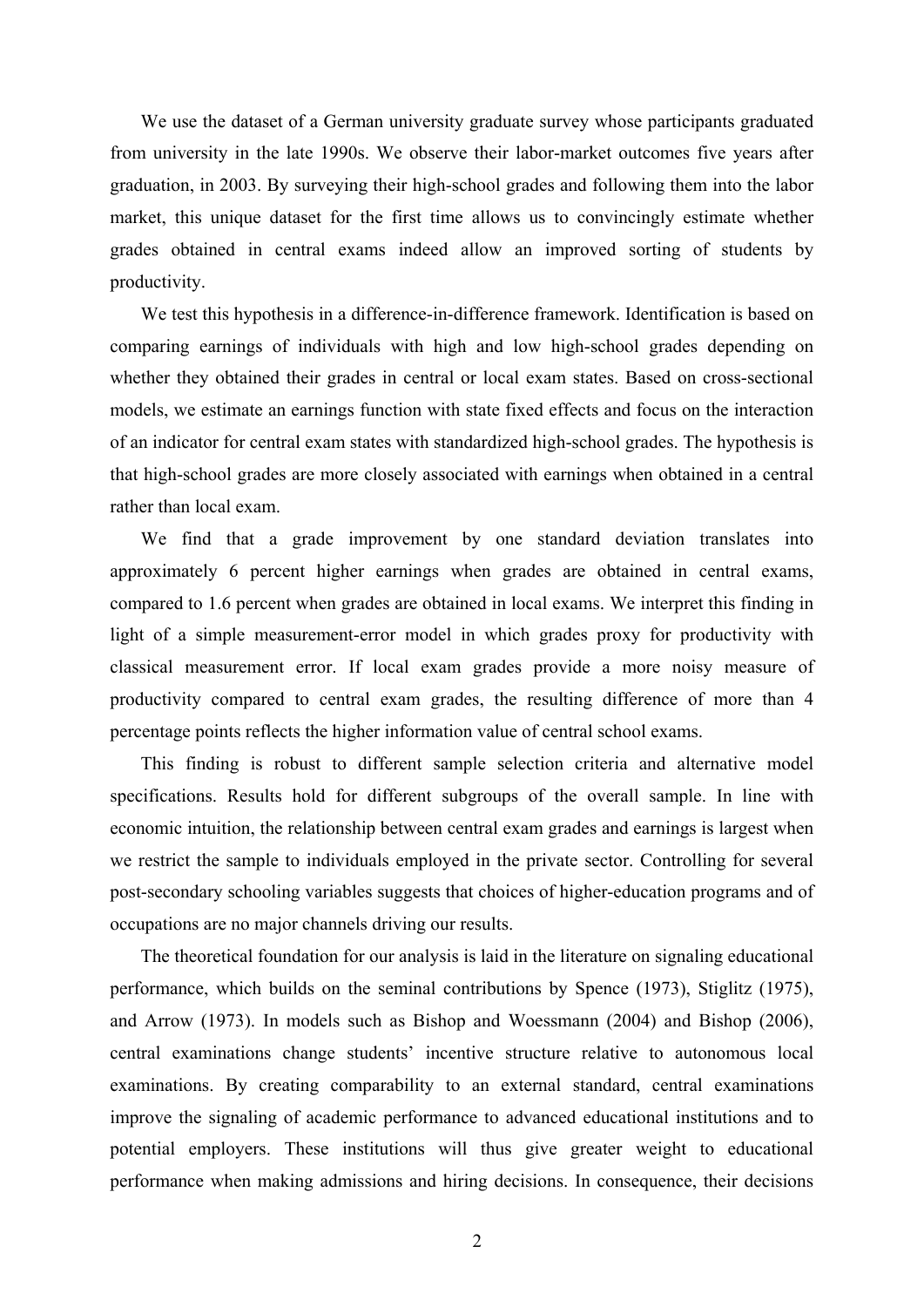become less sensitive to other factors such as family connections, the momentum of a twentyminute job interview, performance relative to a class mean, or aptitude tests that measure innate ability more than overall educational performance. As students' rewards for learning grow, students respond by increasing their learning efforts. The idea that central exams increase the extrinsic rewards for learning is, however, an assumption in these models that has not yet been tested. It is one key contribution of this paper to provide the first empirical test of this assumption.

Our paper also directly contributes to the empirical literature on estimating labor-market returns to cognitive skills (see Hanushek and Rivkin (2012) for a summary). For Germany, Hanushek et al. (2015) report estimates of 24 percent for the earnings effect of a one standard deviation increase in test scores. Compared to this finding, our estimates of the relationship between earnings and school grades are small. The difference may arise from the restriction of our sample to successful university graduates, but it may also be an indication that school grades measure productive skills with substantially more noise than results of direct tests of the cognitive skills of the adult population.

Finally, our findings inform educational policy makers about repercussions on the labor market that a centralization of evaluation systems in schools may entail. Not only may central exam systems act as an effective accountability devise raising student achievement (see Hanushek and Woessmann (2011) for an overview of the international evidence) and overall labor-market productivity (Piopiunik, Schwerdt, and Woessmann (2013)). They also allow an improved sorting of students by productive skills. In the long run, this may increase overall welfare also in other ways. For example, central exams may facilitate the matching process between vacancies and workers (e.g., Petrongolo and Pissarides (2001)). Additional descriptive evidence on the relationship between the type of evaluation system in schools and applications, interviews, and job offers during the initial job search supports this conjecture. Central exams may also lower firms' costs of filling a vacancy because firms are less dependent on their own costly screening devises such as assessment centers. Finally, grades on school leaving exams are officially used to assign places at German universities when there is oversubscription in a subject or faculty. Thus, the matching process between scarce places in higher education programs and students with adequate skills may become more efficient. This may not only raise overall welfare, but also fairness in the access mechanism to the higher education system.

In what follows, section 2 provides a simple conceptual framework for the information value of central exam grades on the labor market. Section 3 describes the examination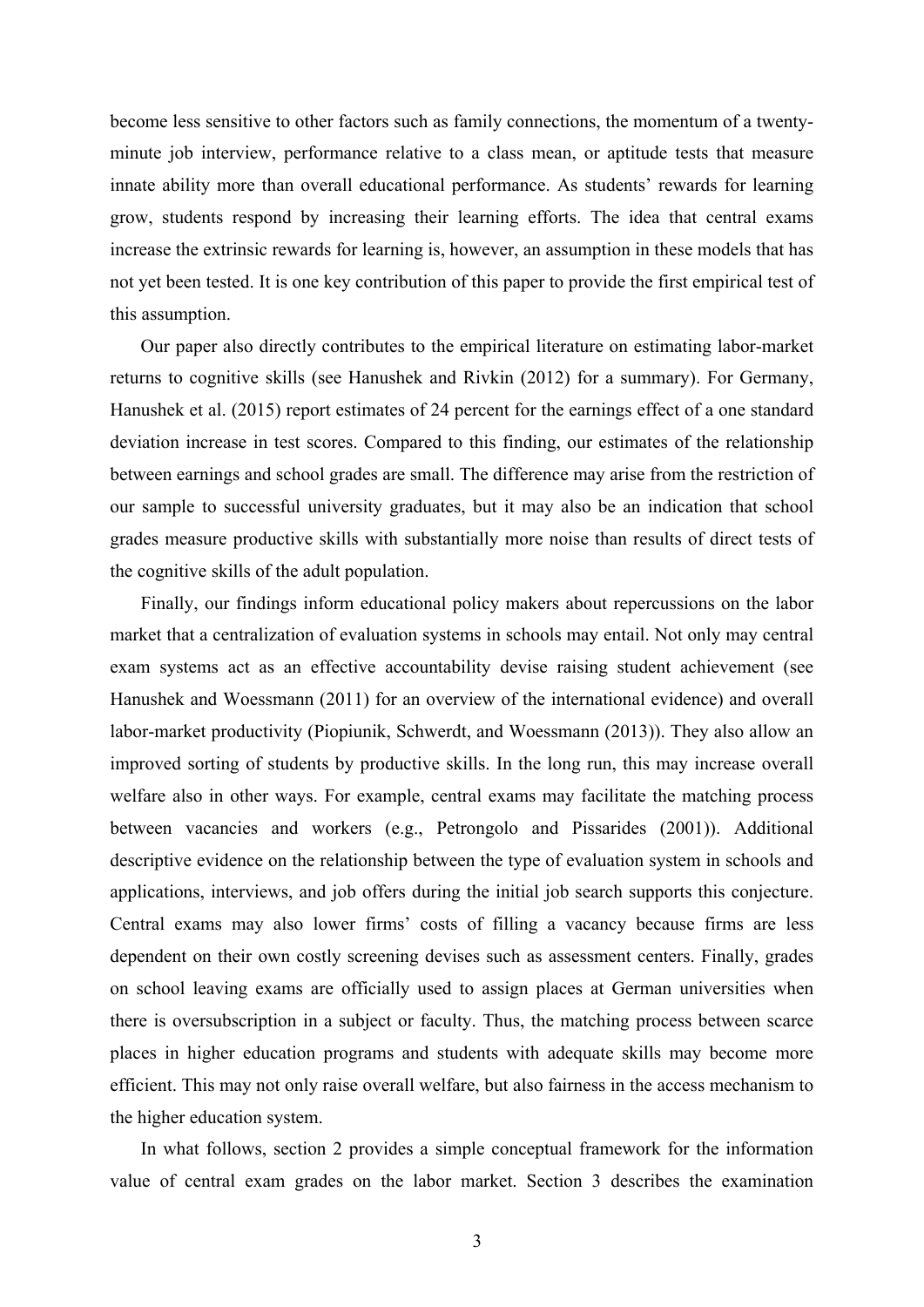systems at the end of high school in German states, introduces the dataset, describes the sample, and provides descriptive statistics. Section 4 presents our empirical strategy. Sections 5 and 6 report our basic results and robustness tests. Section 7 tests to what extent university and job characteristics are channels of the effect. Section 8 presents supporting evidence on the higher information value of central exams based on the number of applications, interviews, and job offers during the initial job search. Section 9 concludes.

#### **2. Conceptual Framework on the Information Value of Exams**

#### **2.1 Theoretical Background**

Our analysis builds on the theoretical literature on signaling educational performance. The idea of job market signaling was introduced in the seminal work by Spence (1973): Highability workers differentiate themselves from observationally identical workers of lower ability by acquiring an educational signal that is observed by potential employers. If higher ability individuals find it less costly (both in monetary and non-monetary terms) to acquire an educational degree, this process will lead to a separating equilibrium in which workers can be differentiated by their signals. The simple signaling model can be regarded as a special case of the more general screening model developed by Stiglitz (1975). In an economy with imperfect information, heterogeneous jobs demanding more or less skilled labor and workers with heterogeneous skill levels, education can enhance allocative efficiency by serving as a screening device that improves the job-worker matching. Arrow (1973) presents a similar idea in the filter theory of higher education where college education serves as a screening device that sorts out individuals of differing abilities and thereby conveys information to potential employers.

A more formal incorporation of the signaling and screening idea into models of educational production is presented in Becker (1982). His model extends the screening model of Stiglitz (1975) by explicitly linking post-school income to colleges' assessments of a student's academic achievement and prospective employers' assessments of the college the student attends. In particular, both the accuracy of student grading by the college and the accuracy of labeling of colleges by potential employers are functions of the screening process. Becker and Rosen (1992) investigate more explicitly the implications of student assessment schemes based on competition among peers on the one hand and an externally set competency standard on the other. The framing of education in a principal-agent setup emphasizes the role of incentives in the process of educational production. This setup also underlies studies that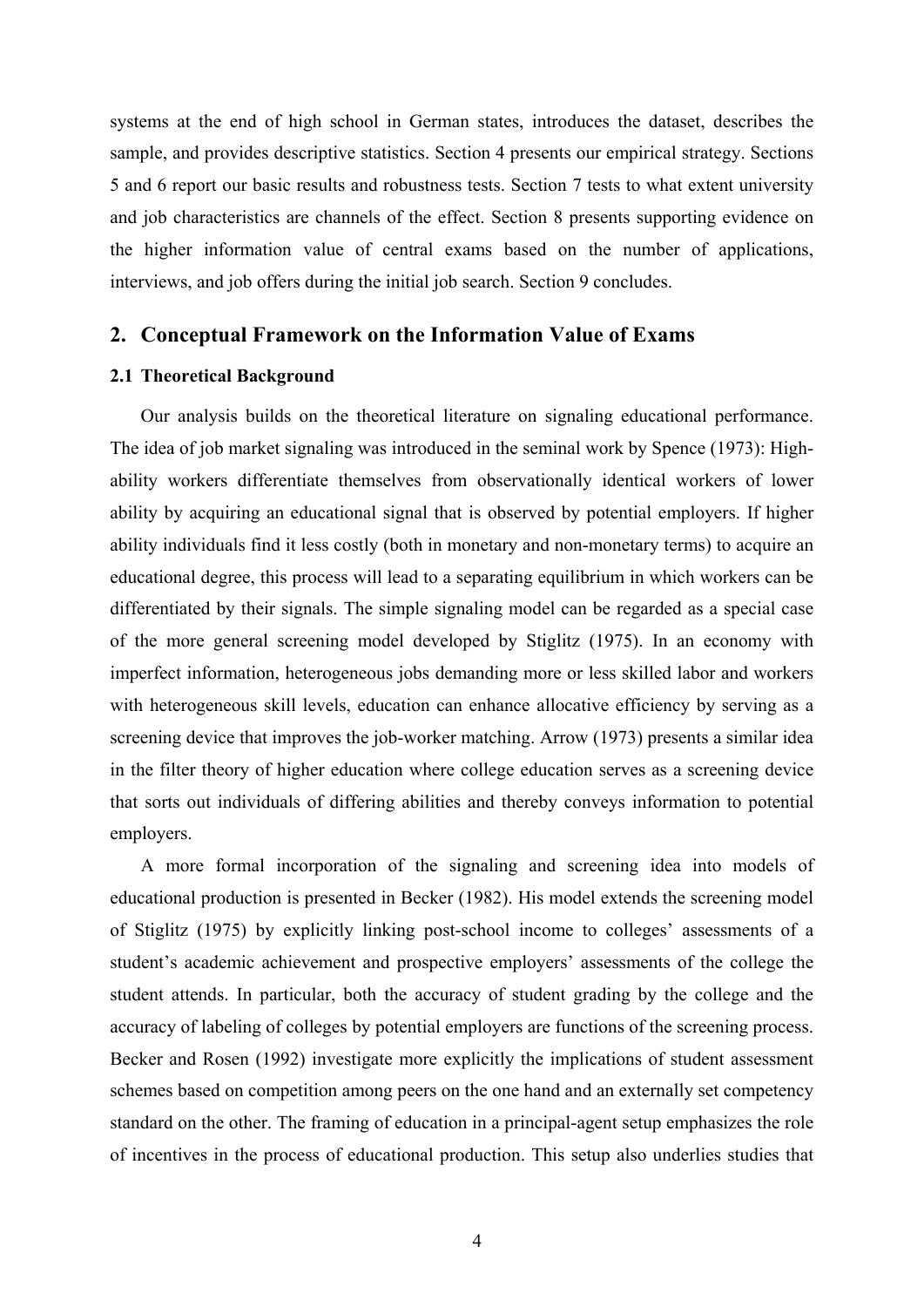more directly focus on the relationship between educational standards and earnings. Costrell (1994) and Betts (1998) analyze the optimal setting of educational standards when students from schools with different grading standards are pooled. They conclude that centralized standard setting with a local option to set even higher standards results in higher standards, higher achievement, and higher social welfare than decentralized standard setting.

In a framework closest to our analysis, Bishop and Woessmann (2004) model how central examinations change students' incentive structures relative to autonomous local examinations. By creating comparability to an external standard, central examinations improve the signaling of academic performance to advanced educational institutions and to potential employers. These institutions will thus give greater weight to academic performance when making admission and hiring decisions. In consequence, their decisions become less sensitive to other factors such as family connections, short job interviews, performance relative to the class mean, or aptitude tests that lean more to measuring innate ability than to measuring overall educational performance. This is evident, for example, in Japan, Singapore, and South Korea, where performance on central high-school examinations directly determines whether or not students can proceed to tertiary education. Hence, central exams have a positive effect on the rewards for learning, especially on the extrinsic part. As students' rewards for learning increase, anything that increases educational performance becomes more worthwhile. Students respond to an increase in rewards by increasing their learning effort, and governments respond by increasing educational spending. The result is an increase in educational performance. In this model framework, a crucial assumption is that central exams have higher information value. This assumption is tested in this paper.

#### **2.2 Central Exams in a Measurement-Error Framework**

The key hypothesis tested in this paper is whether grades obtained in central exams have a higher information value which allows an improved sorting of students by productivity. Empirically, we test this hypothesis in a difference-in-difference framework. To provide a precise interpretation for our difference-in-difference parameter and to define the information value of central exams, we present a simple framework based on a model with classical measurement error in the explanatory variable.

Central exams are hypothesized to improve the reliability of the information on effective human capital to employers. We capture this idea by assuming that high-school grades can be thought of as a noisy signal of a worker's true productive skills, but grades obtained from central exit exams carry less noise than grades obtained from non-central exams. Accordingly,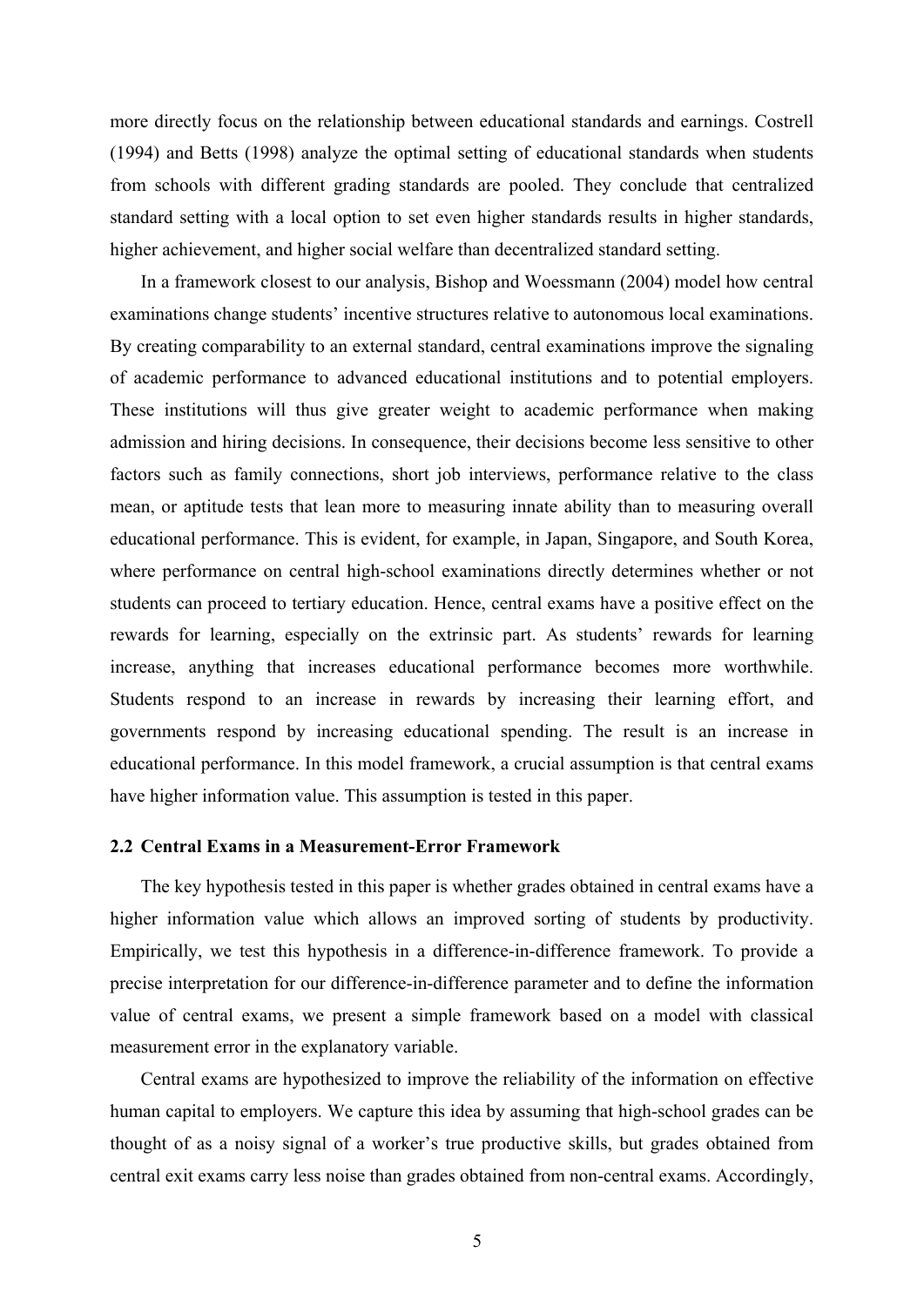we define a grade obtained from a central exam,  $g_i^c$ , as a linear combination of productive skills *ai* and a common noise component, *ni*:

$$
g_i^c = a_i + n_i \tag{1}
$$

We model the additional noise component introduced by non-central exams,  $e_i$ , as white noise. This can be interpreted as a classical measurement error problem. Grades obtained in a non-central exit exam,  $g_i^{nc}$ , can therefore be expressed as:

$$
g_i^{nc} = a_i + n_i + e_i \tag{2}
$$

This setup allows us to define the information value of central school exams within a measurement-error context. For simplicity and without loss of generality, we assume the common noise component,  $n_i$ , to be zero. Abstracting also from other covariates, a regression of wages on ability is given by:

$$
w_i = \beta a_i + \varepsilon_i \tag{3}
$$

Assuming that the measurement error,  $e_i$ , and the equation error  $\varepsilon_i$  are uncorrelated, standard classical measurement-error theory (e.g., Angrist and Krueger (1999)) implies that a regression of wages on high-school grades for graduates with non-central exit examinations can be expressed as:

$$
w_i = \beta \lambda g_i^{nc} + \widetilde{\varepsilon}_i \tag{4}
$$

where  $\lambda = Cov(g^{nc}, a)/Var(g^{nc})$ . If high-school grades for graduates with non-central exit exams proxy for productive skills with classical measurement error, then  $Cov(g^{nc}, a) = Var(a)$  and  $Var(g^{nc}) = Var(a) + Var(e)$ , so the regression coefficient is necessarily attenuated, with the proportional "attenuation bias" equal to  $(1 - \lambda) < 1$ .

Hence, the difference in the coefficients from regressions of wages on high-school grades for graduates from central as opposed to non-central exit examinations would be given by  $(1 - \lambda)$ . The information value of a central exit examination could then be interpreted as a reduction of the "attenuation bias" in a classical measurement model.

The model builds on the common assumption that differences in wages reflect, at least to some extent, differences in productivity. This assumption requires that employers can observe on-the-job productivity. While this seems less plausible for starting wages, Altonji and Pierret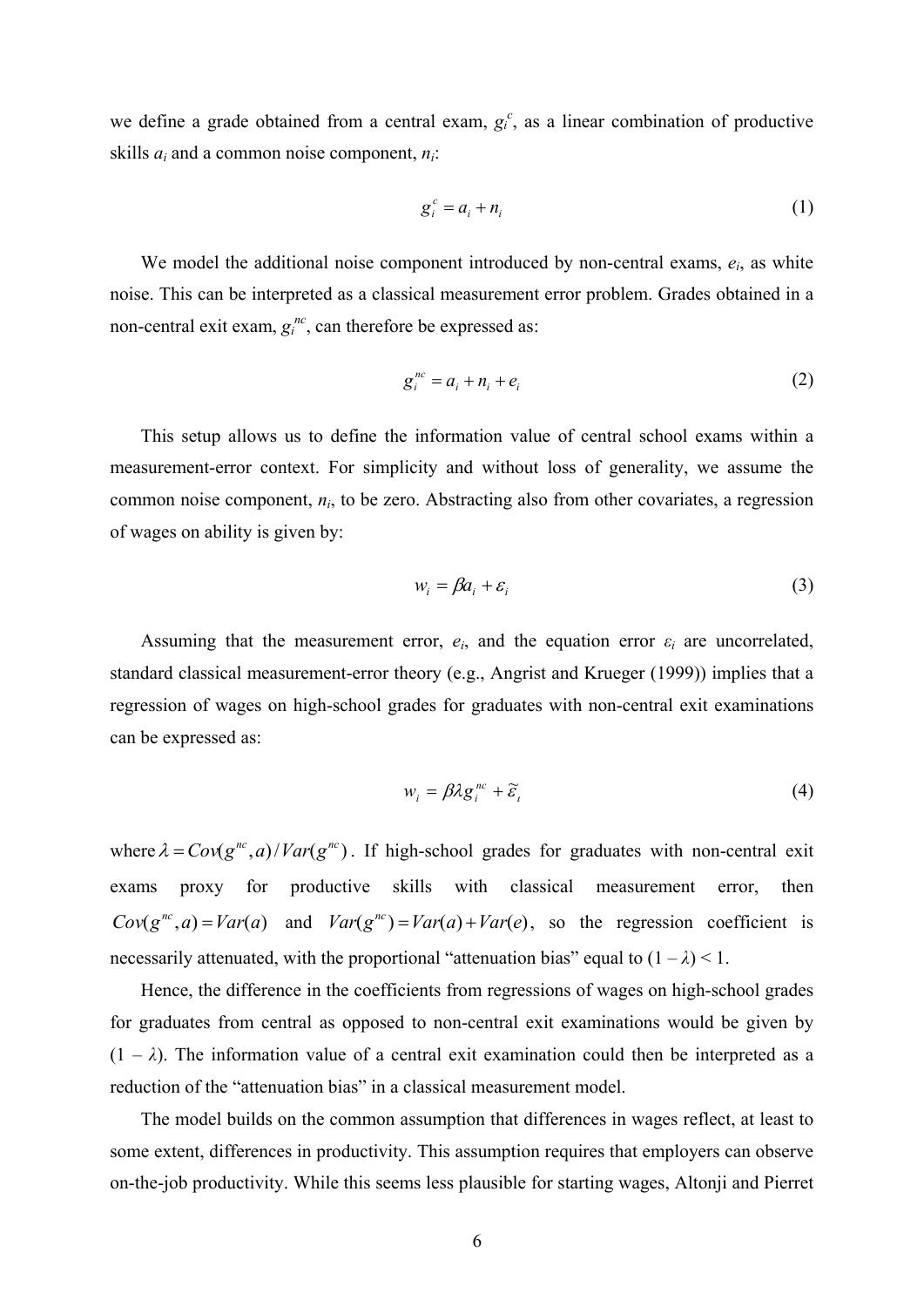(2001) show that with the passage of time, employers learn about the true productive skills of workers. Thus, our analysis will mainly focus on earnings differences observed five years after university graduation.

#### **3. Examination Systems in Germany and Graduate Data**

#### **3.1 Examination Systems at the End of High School in German States**

Young adults in Germany take final exams in different subjects at the end of their secondary education, usually after 12 or 13 years of schooling. The official term in Germany for this certificate obtained at the end of the highest track of secondary education is *Allgemeine Hochschulreife*, commonly also labeled *Abitur*. 3 The certificate, issued after candidates have passed their final exams, enables individuals to attend university. Other school-leaving certificates from lower tracks of secondary education do not allow their holders to matriculate at a university.<sup>4</sup> In this regard, the *Abitur* serves the purpose of being the high-school leaving certificate as well as being a university entrance exam.

The final grade of the *Abitur* is a weighted average of the grades obtained in the final exams and grades obtained in courses taken during the two years before graduation.<sup>5</sup> The composition of the courses taken and the subjects of the final exams depend on choices of the individuals that are, however, restricted by certain regulations. The regulative framework for the choice of subjects varies between German states.

The particular institutional feature that we exploit in our empirical strategy is that the examination procedure for the final exams also varies between federal states in Germany. While in some federal states these final exams are external exit examinations, other states place the responsibility for the examinations entirely in the hands of the schools. In other words, in these states the candidates are examined by their respective teachers. The teachers formulate the examination questions and also grade the given answers. While nowadays, most German federal states have introduced external exit examinations, more than half of all federal states still had local exit examinations until 2005.

Table 1 provides official statistics on the *Abitur* in the German states distinguished by the type of exit examination by federal state. There are seven states with central exit exams and

1

<sup>&</sup>lt;sup>3</sup> *Allgemeine Hochschulreife* could be translated as "general maturity for university studies". The term *Abitur* emanates from the Latin verb *abire* (to go away). 4

Individuals holding certificates of *Hauptschulabschluss* or *Realschulabschluss* have the possibility to obtain a specialized *Fachabitur* ("maturity for specific university studies") or the *Abitur* if they graduate from a *Berufsschule* and then additionally attend a *Berufsoberschule*.

Grant (2007) shows that averages of several grades provide useful information on the productivity of students.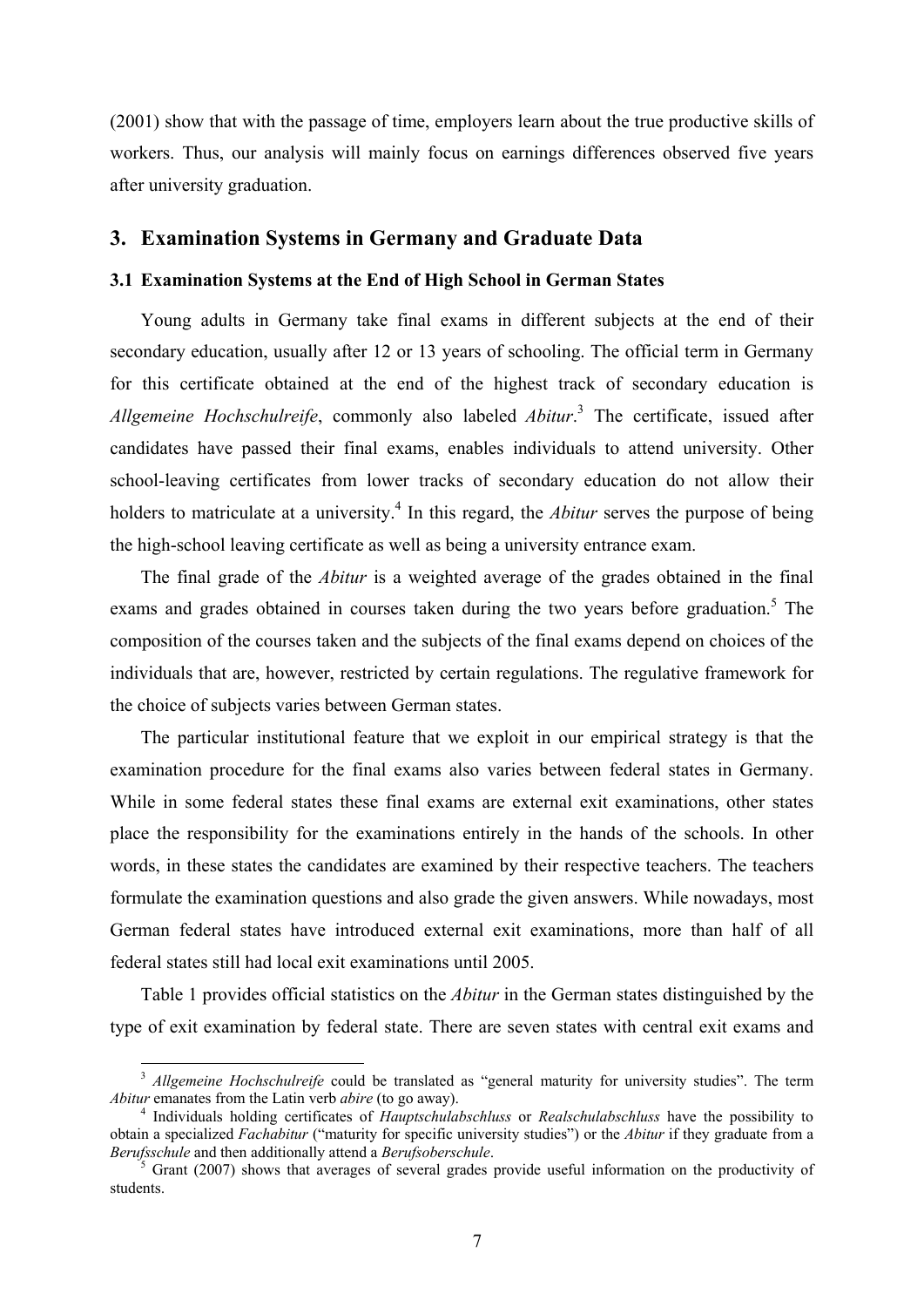nine states without them. This variation in institutional environments constitutes the main ingredient of our identification strategy. The table reveals significant variation in cohort shares and pass rates across states as well as variation between the two groups of states defined by the state-specific exit examination. In states with central exams, fewer students attend the highest track of secondary education, but those who do have slightly higher pass rates compared to students in the highest track in local-exam states.

#### **3.2 Graduate Survey Data**

1

Selected cohorts of university graduates have been included in large representative surveys conducted by the Hochschul-Informations-System (HIS, now called German Centre for Research on Higher Education and Science Studies or DZHW). Results were published in several descriptive studies (e.g., Kerst and Minks (2005)). In this paper, we use data for the 1997 cohort. University graduates of 1997 were surveyed in a first wave about one year after graduation (1998) and again in a second wave about five years after graduation (December 2002 - May 2003). $^6$ 

The universe of individuals graduating from German universities in the academic year 1997 (September 1996 - September 1997) encompasses 191,948 individuals. Out of this universe, 9,583 graduates were initially sampled in 1998 and 6,220 individuals were sampled again in the second wave.<sup>7</sup> Our dataset contains information on the  $6,216$  graduates who were sampled in both waves. $8$  This corresponds roughly to 3.2 percent of all graduates in 1997. We restrict the sample further by excluding those graduates who obtained their university access authorization outside Germany. Moreover, we exclude those who completed their secondary education in the former GDR. These restrictions are necessary to ensure the comparability of high-school grades. Altogether 359 observations were dropped due to these sample restrictions.

The dataset contains detailed information on personal characteristics, information on the course of university studies, on job search, and labor-market performance. Most importantly for our purpose, participants in the survey also reported their high-school grades (*Abitur*  grades)<sup>9</sup> and the federal state in which they obtained their *Abitur*. This enables us to identify whether the final exams were external or local examinations. Moreover, we can link this

 $6$  The data are available as a scientific use file (ZA 4272) by the Gesis-ZA Zentralarchiv für Empirische Wirtschaftsforschung.

Sampling follows a clustered sampling strategy. Clusters are defined by university, field of study, and type of degree.

<sup>8</sup> Four observations had to be dropped due to anonymity concerns.

<sup>9</sup> Henceforth, for simplicity we will refer to high-school grades instead of *Abitur* grades.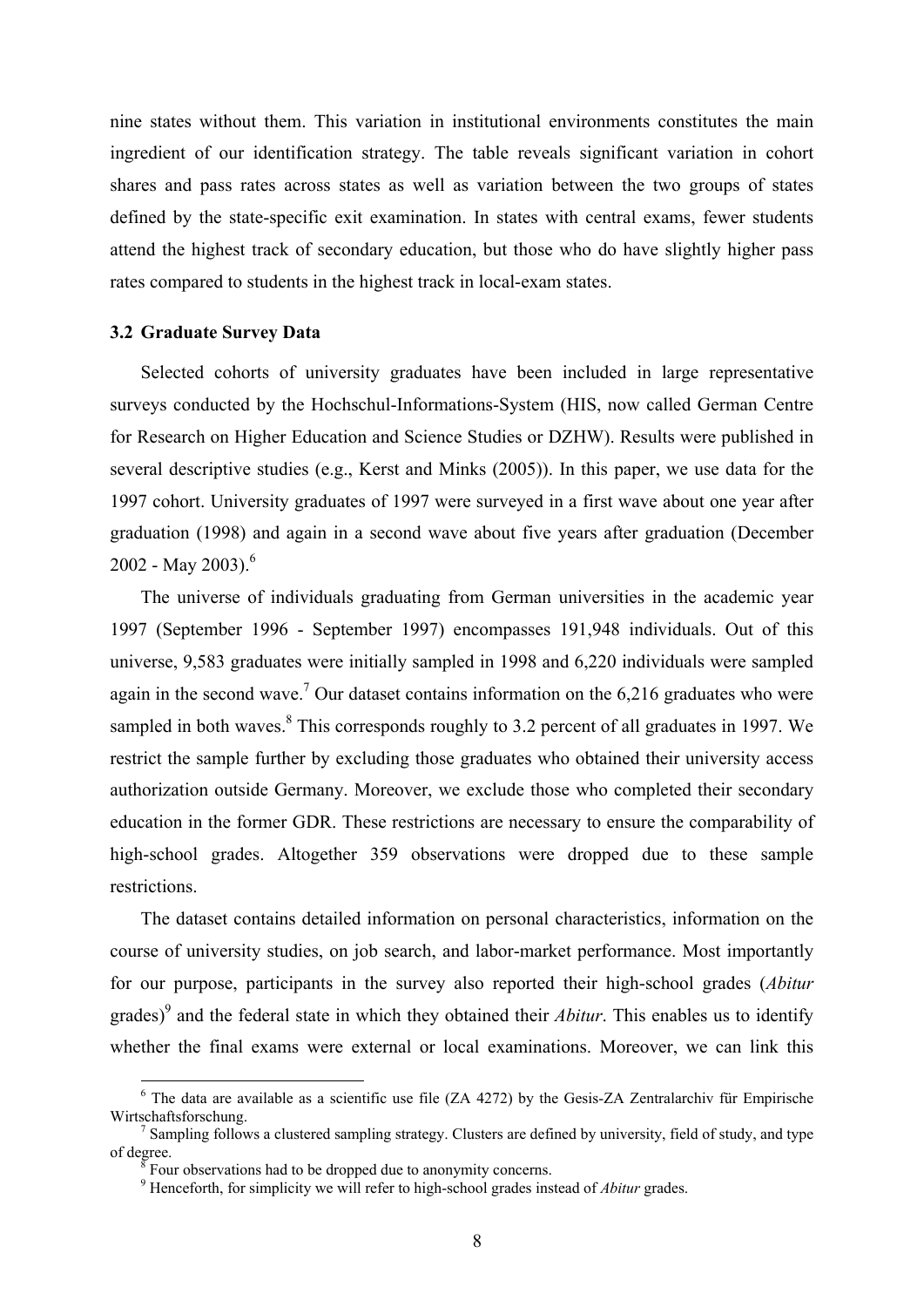information on high-school grades and examination type to labor-market outcomes five years after graduation from university.

#### **3.3 Descriptive Statistics**

Table 2 visualizes mean differences in relevant characteristics between groups of individuals defined by type of examination and the relative position in the grade distribution. For illustrative purposes, the table distinguishes only between individuals with "good" and "bad" grades, defined by being above or below the median grade. Entries in the table represent mean values and standard deviations (in parentheses).

Comparing mean values of age, the share of males, and the share of individuals graduating in West-German states reveals only small differences between groups. Slightly larger differences exist in the share of graduates from a *Gymnasium* and graduates with *Fachabitur*. The share of graduates holding a *Fachabitur* amounts to only 13 percent in the non-central exam group compared to 19 percent among central exam graduates. Moreover, while the difference in shares of *Fachabitur* holders between graduates with bad and good grades is small in the non-central exam group, the respective difference is 11 percentage points among central exam graduates. Furthermore, there is a notable difference of 12 percentage points in the share of graduates from a *Gymnasium* between good and bad graders in the central exam group. These differences emphasize the importance of controlling for compositional differences along the *Fachabitur* and *Gymnasium* dimensions.

Table 2 also provides information on differences in average grades and earnings between groups. We normalized grades to have a mean of zero and a standard deviation of one. The average grade among graduates from central exam is 23 percent of a standard deviation above the mean, while the average grade in the local exam group is 9 percent of a standard deviation below. More importantly, mean differences between the groups of individuals with good and bad grades are almost identical. As variation in grades is the second key ingredient of our identification strategy, Figure 1 provides additional evidence on the distribution of demeaned grades by examination system. The figure suggests that the distribution of grades is roughly identical in both groups defined by the type of examination.

Table 2 further shows that central exam graduates also have higher earnings five years after graduation on average compared to local exam graduates. The difference in monthly earnings is roughly 90 Euros. Within examination type, earnings also vary substantially by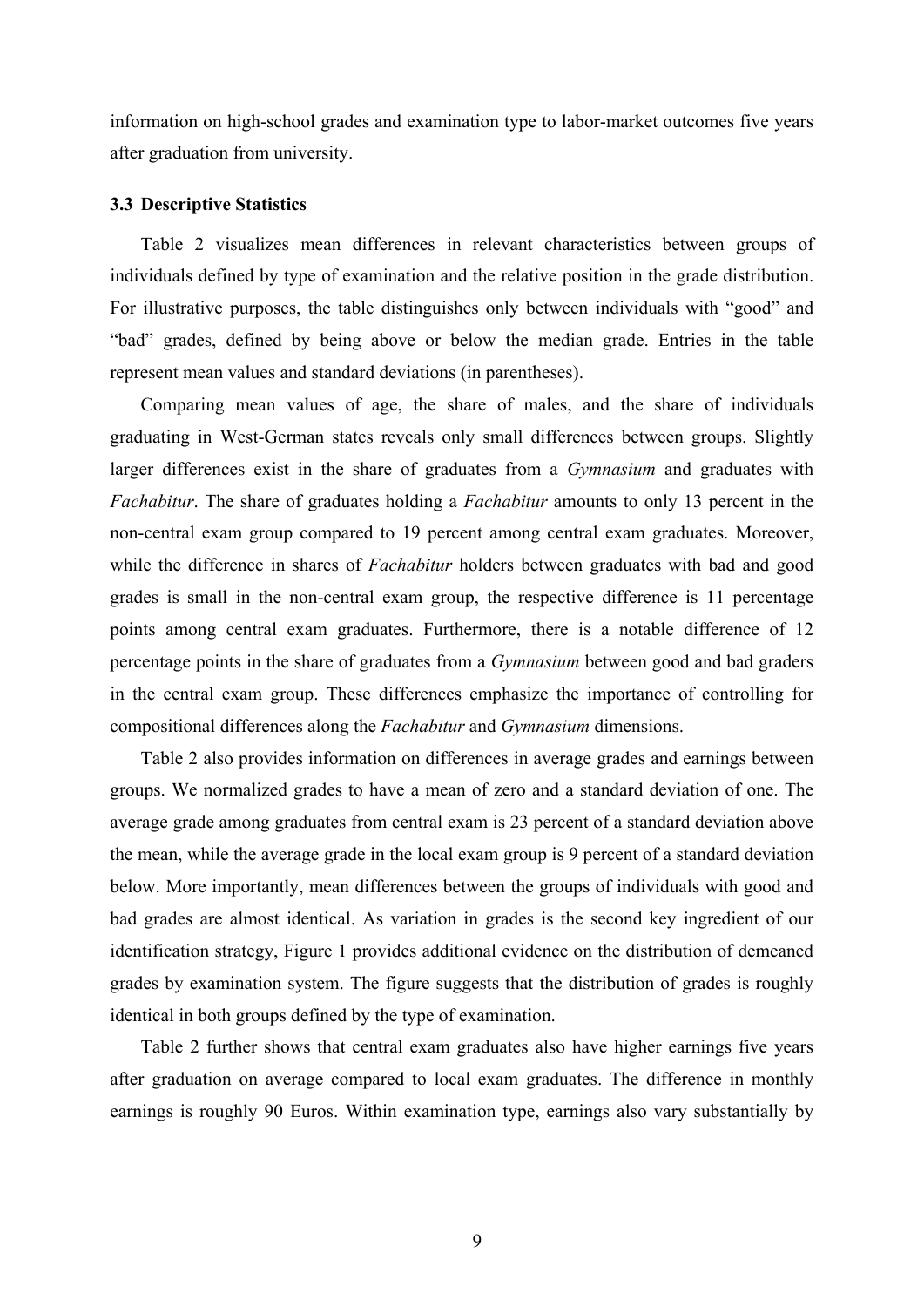exams grades, but the reward for being in the group of individuals with good grades is three times as high in states with central external examinations as it is in states with local exams.<sup>10</sup>

Figure 2 previews our difference-in-difference results by plotting average monthly earnings against grade categories separately for central exam and non-central exam states. The figure provides eye-ball evidence for a difference in the correlation between high-school grades and earnings by type of examination. While only a slight and somewhat noisy positive relationship between better grades and earnings is apparent among graduates from non-central exam states, the pecuniary reward from obtaining a good grade under a central exit examination regime is high.

Analyzing wage differentials between groups requires taking into account potential differences in labor supply as selection into employment might partially drive results (Heckman (1979)). At the bottom of Table 2, we therefore also report group-specific employment rates. Observed differences in employment rates as well as hours worked are, however, small and give little reason to be concerned about selection issues. We nevertheless deal with this concern more rigorously in the robustness section.

#### **4. Empirical Model**

The key challenge to studying whether grades obtained in central exams allow an improved sorting of students by productivity consists of estimating the counterfactual relationship between high-school grades and productivity. The unique institutional setup in Germany allows us to obtain an estimate of the counterfactual that is based on the observed relationship between grades and earnings within a control group of workers who obtained their high-school degree in German states with local exams. Thus, workers in this control group compete on the same labor market. By exploiting this setting, we can estimate the differential effect of high-school grades on earnings by type of examination based on a difference-in-difference framework within one country.<sup>11</sup>

The empirical model is given as:

1

$$
y_i = \alpha + \beta \, Grade_i + \gamma \, CenExam_i + \delta \, (Grade_i * CenExam_i) + X_i' \theta + \varepsilon_i \tag{5}
$$

<sup>&</sup>lt;sup>10</sup> Figure A-1 in the appendix also reveals that the distributions of demeaned earnings within the two groups are very similar.

 $11$  Our framework differs from a generic difference-in-difference setup with one difference varying at the level of the observation. Moreover, we include grades in the multi-valued form instead of creating a binary variable. However, results reported in the appendix show that all our results hold when estimating a more traditional difference-in-difference approach.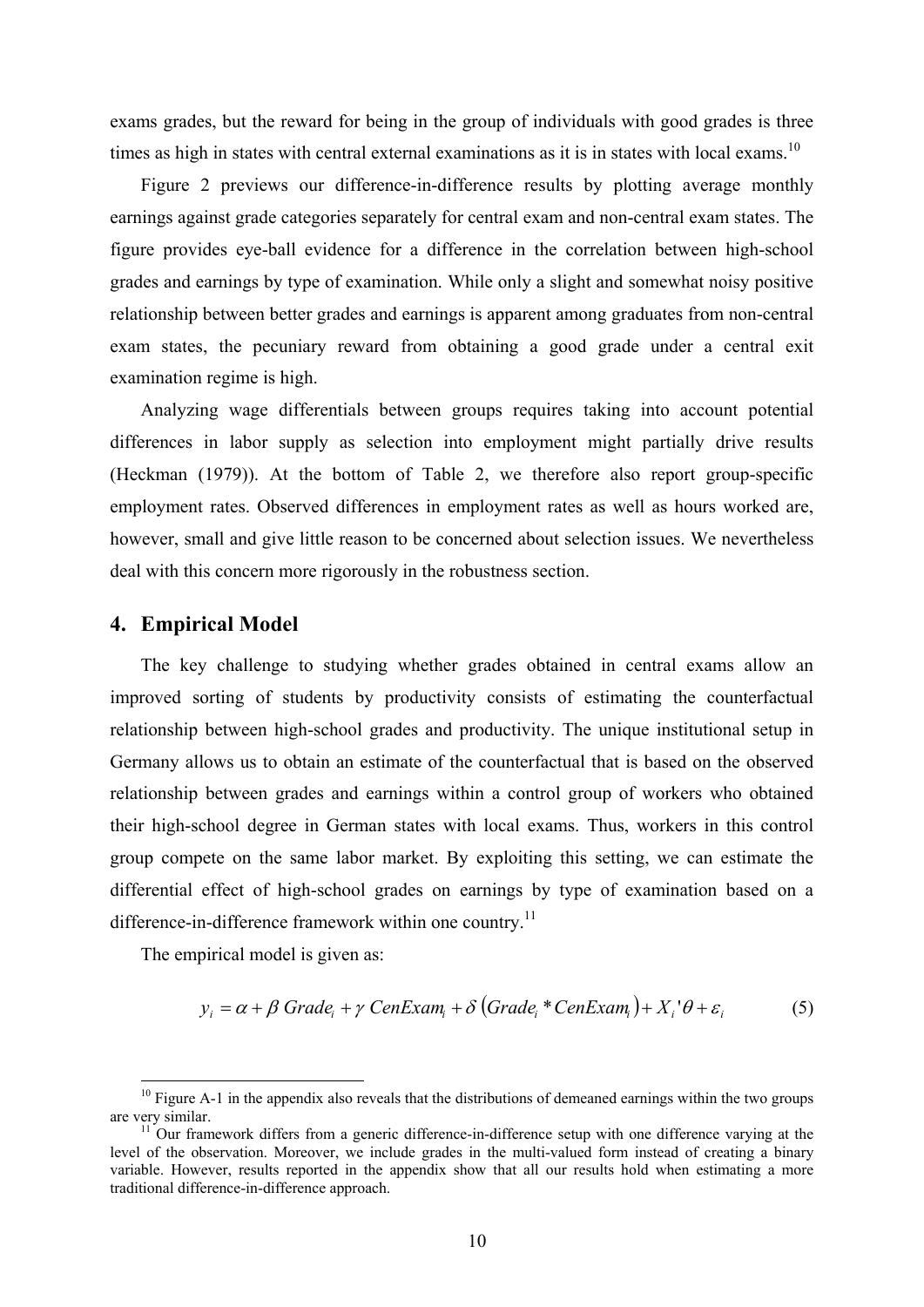where  $y_i$  represents log monthly earnings five years after graduation from university, *Grade<sub>i</sub>* is the high-school grade, *CenExami* is an indicator variable for grades obtained in central exams,  $X_i$  is a vector of controls for personal characteristics, and  $\varepsilon_i$  is an error term uncorrelated with all right-hand-side variables. In equation (5), *β* reflects the effect of high-school grades on earnings in states with local exit examinations. The parameter *γ* captures the isolated effect of curriculum-based external exit examinations. In most of our empirical specifications, this effect will be subsumed by the inclusion of a set of fixed effects for federal states.

The key parameter of interest,  $\delta$ , is identified by the estimate for the interaction effect between *Gradei* and *CenExami*. The parameter captures any additional effect of the highschool grade on earnings when grades are obtained in an external rather than local examination. In light of the measurement-error model presented above, the coefficient estimate for the parameter  $\delta$  can be interpreted as the reduction in the "attenuation bias" due to the less noisy measurement of productivity-relevant skills.

Our identification strategy rests on the comparison between graduates from central exam states and graduates from non-central exam states. More precisely, the identifying assumption is that, conditional on other observed factors, the effect of high-school grades on earnings for graduates from non-central-exam states can serve as a valid estimate for the counterfactual grade-on-earnings effect for graduates from central-exam states in case they had not obtained their degree in a school system with external exit examinations. While this assumption cannot be tested, it should be noted that state-specific differences in earnings levels are captured by the inclusion of state fixed effects. Differences in regional labor markets or other institutional factors between states potentially bias our results only if they have a differential effect on earnings by the level of the high-school grade obtained.

#### **5. Main Results on the Information Value of Central School Exams**

The main results of our baseline model are shown in Table 3. Across the different specifications, there is clear evidence that better high-school grades are positively related to earnings and that this relationship is substantially stronger when these grades were obtained in central rather than local exams. The first column shows the basic difference-in-difference specification. The subsequent three specifications include fixed effects for the state of the high school. This set of dummy variables captures all grade-invariant variation between states. In the presence of mobility costs, comparison of labor-market outcomes of high-school graduates from states with and without central exams might be biased due to differences in local labor-market conditions. The specifications in the last two columns control also for other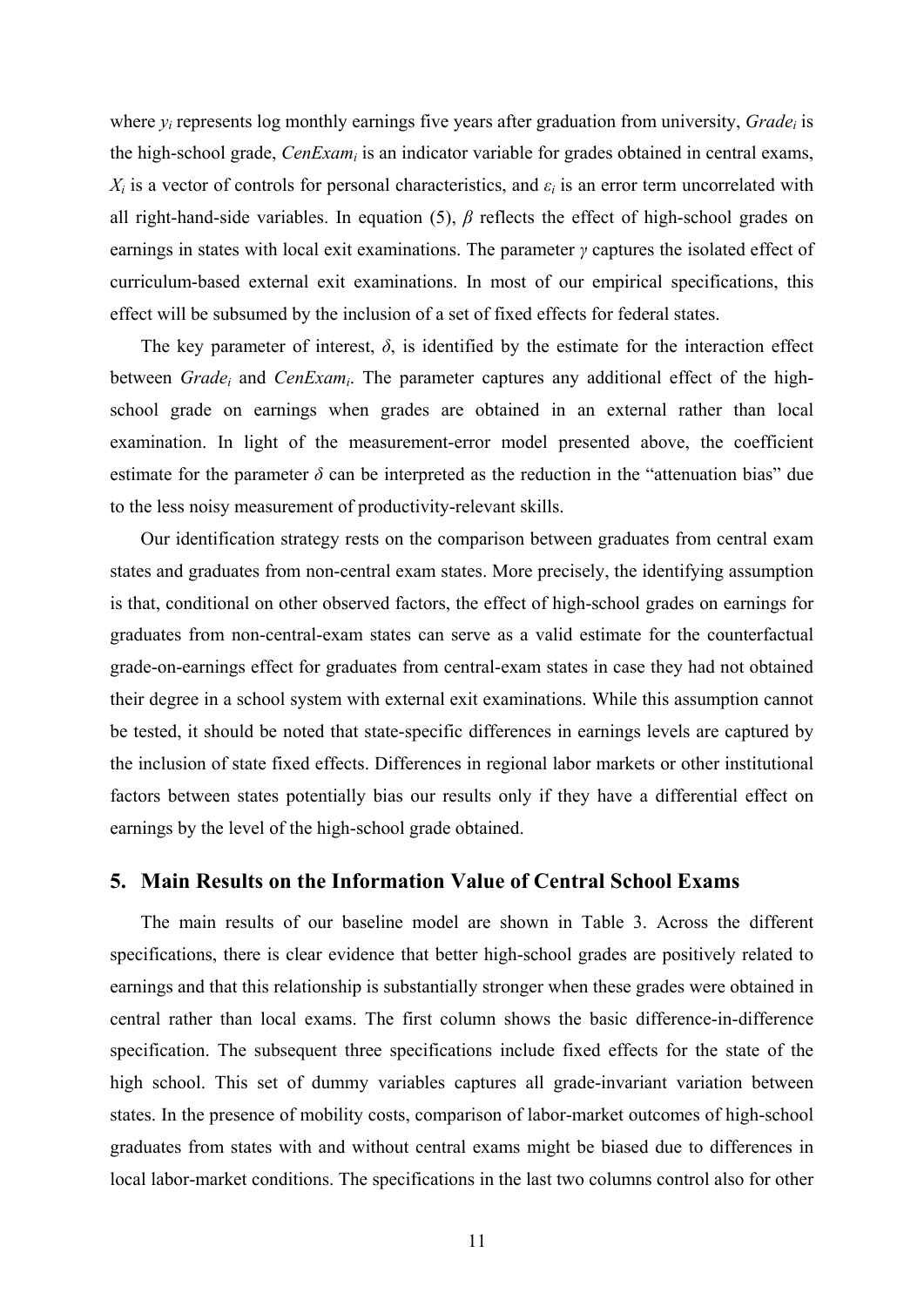confounding factors. The third column introduces controls for family background and the fourth column adds the type of high-school degree and the degree-issuing institution to the list of control variables. All estimations allow for clustered standard errors by federal state.<sup>12</sup>

The main effects of interest are presented in the first two rows of the table. The estimate for the baseline effect of grades on earnings is statistically significant at 0.015-0.017 in all four columns. It suggests that when school grades are obtained in local exams, a grade improvement by one standard deviation is associated with 1.5-1.7 percent higher earnings on average. The interaction effect shows that this relationship is significantly different in states with central exams, where the association between high-school grades and future earnings is much stronger. The estimates for the interaction effect range from 0.034 to 0.043. They suggest that a grade improvement by one standard deviation translates into 6 percent (column 4) higher earnings in central-exam states.

In light of the model presented above, the estimated interaction effect can be technically interpreted as the reduction in the "attenuation bias" in the estimated coefficient of highschool grades due to the reduction in the noise component of grades obtained in central exit exams. Thus, the interaction effect reflects the additional information value of central school exams as opposed to local exams. The fact that its coefficient estimate is positive and significant supports our key hypothesis that grades obtained in central exams allow an improved sorting of students by productivity.

Before investigating the robustness of this finding, we quickly discuss the other parts of the empirical model. The estimated coefficients of the other control variables have the expected signs. Our results confirm that males earn more than females, which is in line with previous evidence on the existence of a gender wage gap in Germany (e.g., Fitzenberger and Wunderlich (2002); Reimer and Schröder (2006)). The significant negative effect of age seems striking at first glance. Most empirical studies investigating the age-earnings profile find a concave pattern suggesting a positive age effect for early and mid-career workers (e.g., Daveri and Maliranta (2007); Haltiwanger, Lane, and Spletzer (1999)). However, note that by focusing solely on persons graduating from university in the same year, we implicitly introduce a restriction for potential work experience after graduation, and those graduating at an older age might have needed more time to obtain their degree.

1

<sup>&</sup>lt;sup>12</sup> When the number of groups is small, correcting the standard errors for within-group correlation might be a cure that is worse than the disease in a difference-in-difference estimation (Donald and Lang (2007)). However, all our results hold also without clustering.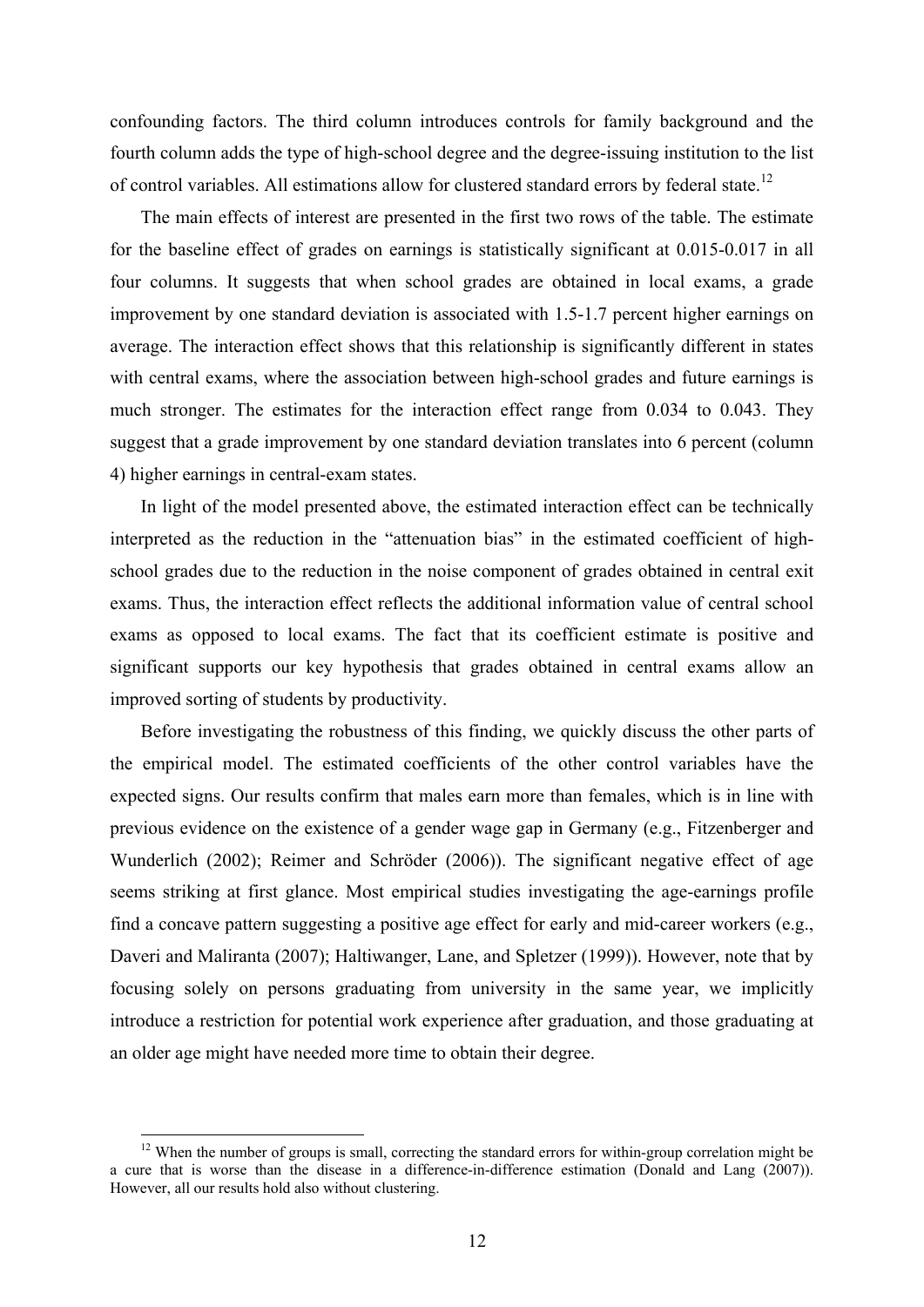Finally, in the first column we include an indicator variable for states with central examination systems instead of state fixed effects. The insignificant coefficient on the *CenExam* dummy reveals that central-exam states are not associated with higher earnings on average after controlling for differences in high-school grades, age, and gender composition in our sample. This is in line with existing evidence that suggests that for *Abitur* holders, there are no systematic earnings differences between individuals who obtained their high-school degree in states with central or local exams (see Backes-Gellner and Veen (2009); Piopiunik, Schwerdt, and Woessmann (2013)).

#### **6. Sensitivity Analyses**

This section investigates the robustness of our results. A first concern might be that the effect of high-school grades on earnings is heterogeneous and that our results might be driven by large effects for specific subgroups. We address this concern by replicating the above analysis for different subgroups of the population.

Table 4 provides regression results of our main model for seven different subgroups. All results are based on the most elaborate specification of equation (5), which corresponds to column 4 of Table 3. The first column of Table 4 shows estimates for individuals from the former West German states only. The results remain qualitatively unchanged with a slightly lower point estimate for the interaction effect of grades and the *CenExam* dummy.

Columns 2-5 present results for the "most common" scenario for obtaining a universityaccess degree according to the type of degree, the age at which the degree was obtained, and the degree-issuing institution. The most common scenario would imply obtaining the general university-access degree (*Abitur*) at an age between 18 and 20 at a *Gymnasium*. Hence, column 2 restricts the estimation sample to holders of a general university-access degree (*Abitur*), column 3 to individuals who obtained their university access degree at an age between 18 and 20, column 4 to individuals who obtained their degree at a *Gymnasium*, and column 5 imposes these three sample restrictions simultaneously. In all specifications, the estimate of the information value of central school exams stays rather constant.

Column 6 presents results based on an estimation sample for individuals working fulltime in the year of observation. Differences in the selection into fulltime employment by grade level and federal state may significantly affect the estimates of our baseline specification. However, column 6 reveals that the size of the estimate of the information value of central school exams declines by almost half once we restrict the sample to individuals working fulltime, but the estimate remains positive and significant.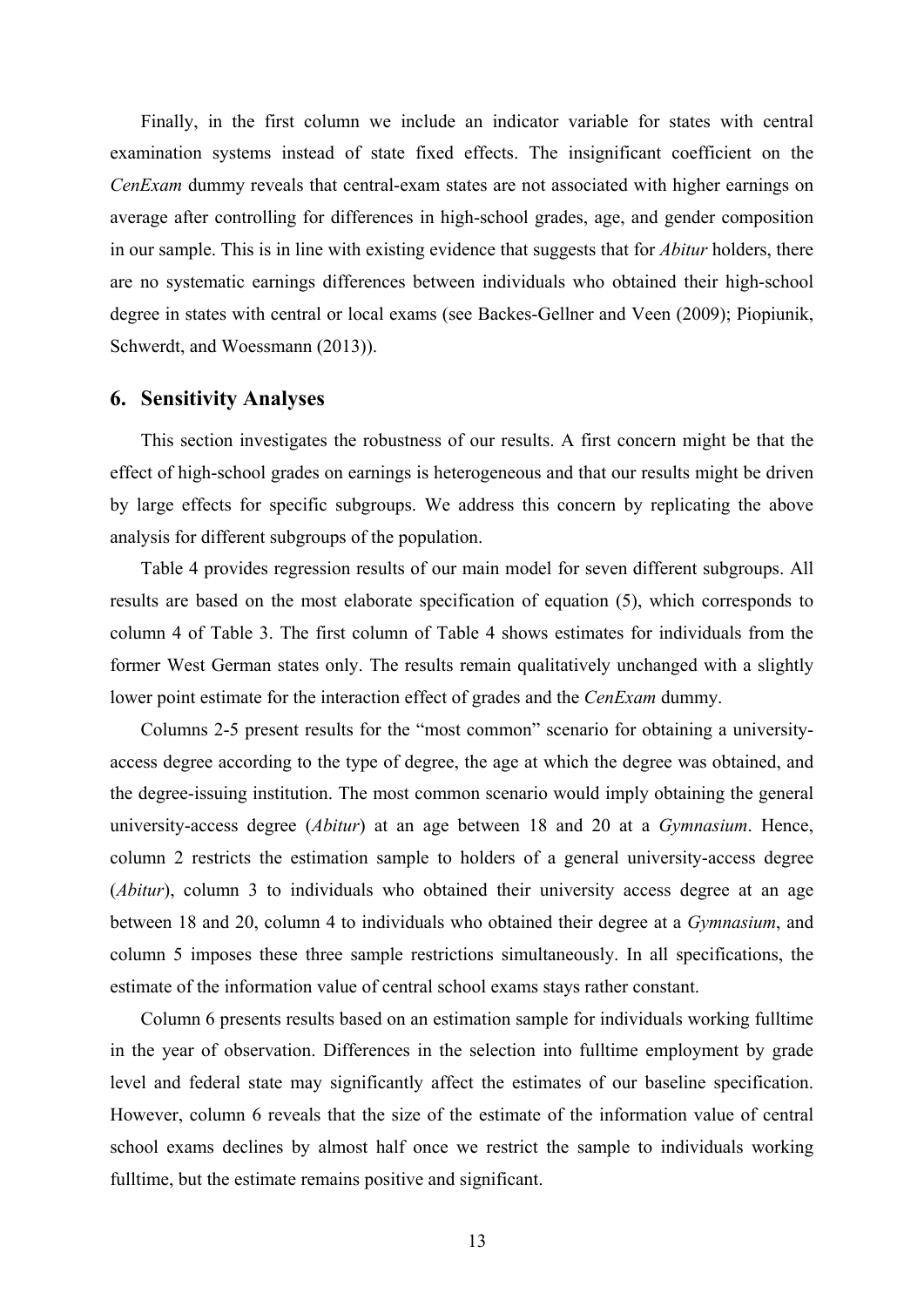Column 7 restricts the sample to graduates who are employed outside the public sector. Private sector wages are presumably more correlated with actual productivity. Thus, if our key hypothesis is true, we would expect to see a larger estimate of the difference-in-difference parameter. And indeed, restricting the sample to private sector workers increases the estimate of the information value of central school exams to 0.057.<sup>13</sup>

Another concern is potential selection into employment. However, as the descriptive statistics have revealed, employment rates in our sample are fairly large (around 90 percent) with no apparent differences between grade levels and types of exit examination. Hence, we refrain from estimating a selection model as our main specification. Instead, we now present results of a specification with employment status as the dependent variable.<sup>14</sup>

Results of the employment regressions are shown in Table 5. Again, different columns refer to specifications with different sets of covariates. As is evident from the key results in the first two rows, both the estimated coefficient of high-school grades alone and the estimated coefficient of the interaction effect are extremely small and insignificant. We interpret these results as reassurance that our difference-in-difference estimates for the effect of high-school grades on earnings are not driven by selection into employment.

So far, we have limited our attention to earnings five years after university graduation and ignored earnings measured in the first wave one year after graduation. One main reason for doing so is that several fields of university studies such as law, medicine, and education involve mandatory post-graduate traineeships that are part of the entire program. These postgraduate traineeships typically last longer than one year and involve a payment of relatively low and identical wages for all participants. Thus, reported earnings one year after graduation do not reflect market wages for these graduates. We can, however, estimate equation (5) with reported earnings one year after graduation for all other graduates.

As shown in Table 6, one year after graduation we obtain an estimate for our key parameter of interest of 0.025 (column 4). While the absolute size of the information value of central school exams is smaller compared to the estimate five years after graduation, the estimated coefficient is positive and significant also one year after graduation. The difference in the size of estimates is, however, driven by the sample restriction, as re-estimating the

1

<sup>&</sup>lt;sup>13</sup> In an additional subgroup analysis, we also observe a substantially larger interaction effect for males, while the estimate for females is insignificant and close to zero. Closer inspection of the data, however, reveals that this difference is largely driven by the fact that the majority of females in our sample work in the public sector, while more than two thirds of men work in the private sector.

 $4$  Despite the binary nature of the dependent variable, we regard our linear model as a good approximation of the conditional expectation function of interest. Estimating a non-linear Probit specification and calculating the cross-derivative following Ai and Norton (2003) produces similar results.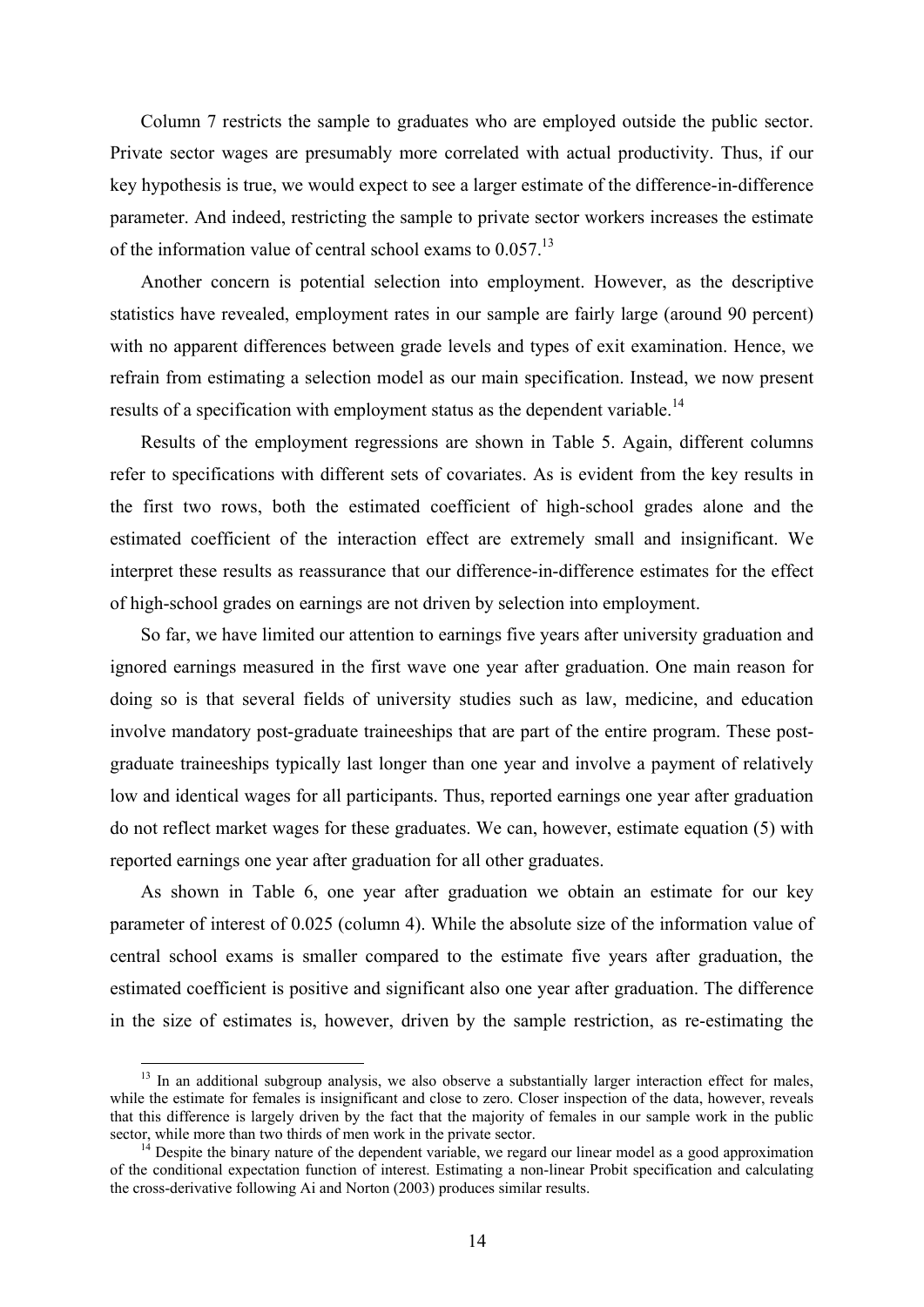specification five years after graduation with the same sample restriction produces an estimates of 0.023 (column 5).

While the unique institutional setup in Germany together with the information contained in the graduate survey data allow the identification of the information value of central exams, the restriction of the dataset to successful university graduates constitutes a potential drawback. Differences in the selection into the highest track of secondary education, the selection into university studies, and differences in successful graduation between individuals from central and local exam status can hamper identification. In particular, Table 1 already revealed significant differences in track attendance between central and local exam states. Therefore, in the first two columns of Table 7 we test the robustness of our results to additionally controlling for an interaction effect between state-specific cohort shares and grades. The key parameter of interest is positive, although it captures statistical significance only once state fixed effects are included.

Table 1 shows that the state of Bavaria has the lowest cohort graduation share. This may indicate that only the most "able" Bavarian students have a chance to end up in our sample population. To further explore whether sample selectivity could drive our results, in the final two columns of Table 7 we selectively drop observations from other states to match the cohort share of Bavaria. In column 3, we do so by dropping observations at the bottom of the state-specific earnings distributions, while in column 4, we use the state-specific grade distribution. In both cases the estimate for our key parameter of interest remains positive and significant. While we have no formal means of testing to what extent selection constitutes a real concern, at least all additional empirical analyses do not indicate that sample selection drives our results.

#### **7. Characteristics of Universities and Jobs as Channels?**

All specifications so far include only control variables that are determined prior to graduation from high school. Additional control variables that characterize university studies or labor-market status are excluded in our main specifications because they might capture part of the effect we are interested in. However, including these variables might shed light on the underlying mechanisms behind the higher information value of central exams. For example, the effect might be driven by selection into different fields of study or occupational sorting. To investigate potential driving factors, we exploit the rich nature of our dataset and estimate specifications including control variables describing university studies and the labor-market status of individuals.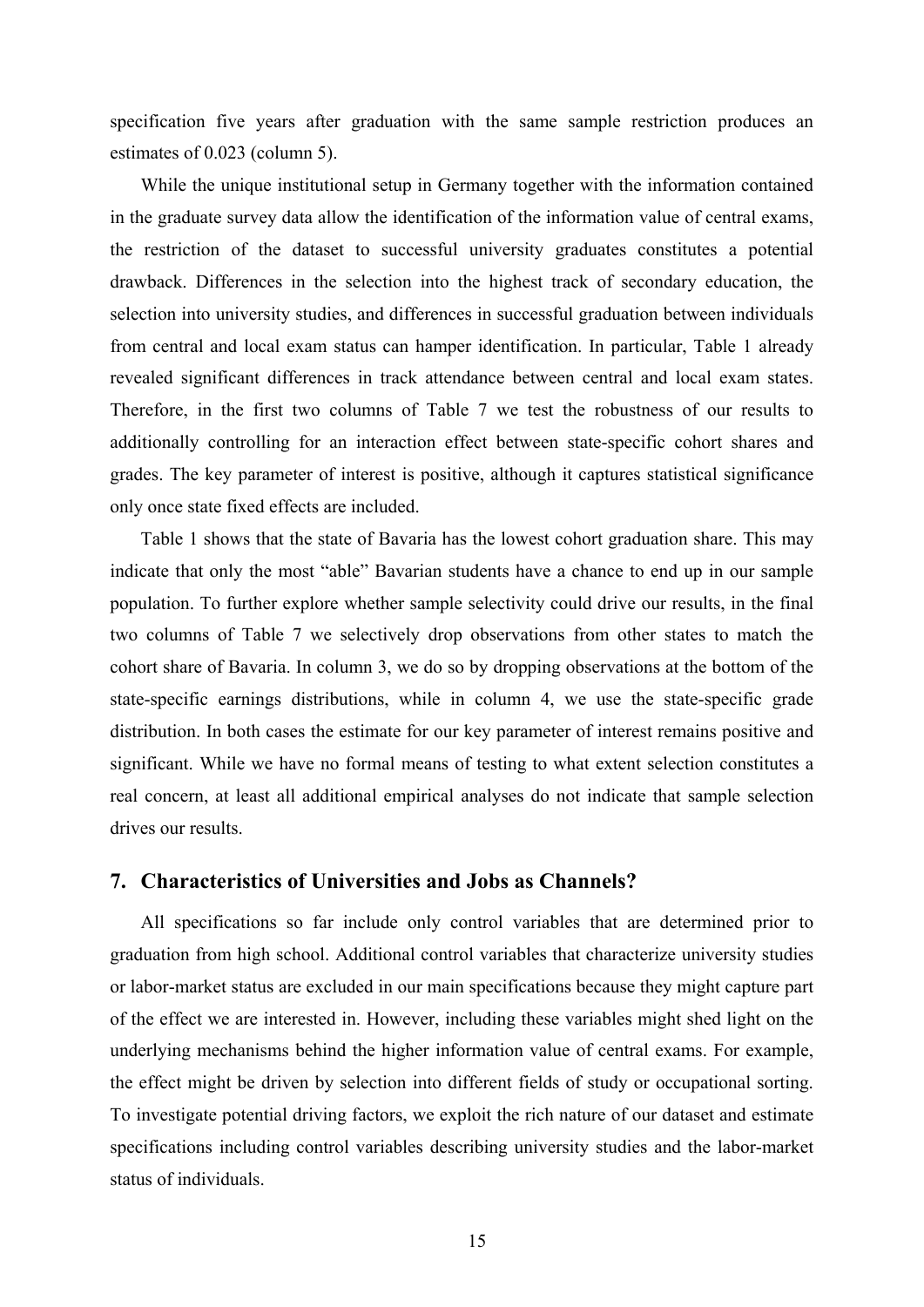Table 8 reports results based on specifications that add a set of control variables describing the university career of the graduates. In particular, the observed characteristics of the university career include the length of university studies, the final grade obtained at university, 33 indicators for the field of study, and indicators for the federal state of the university. The first four columns include these additional controls individually and the final column includes all of them simultaneously. In all specifications, our key parameter of interest remains positive and significant. Moreover, the size of the effect remains comparable to our baseline estimate. Thus, features of the university careers are unlikely to be a main channel of the information value of central exams.

Table 9 reports results based on specifications that add a set of control variables describing individuals' labor-market status. These include an indicator for working in the public sector, 14 indicators for occupations, 31 indicators for industries, indicators for the federal state of the job, their interaction with grades, and average weekly working hours. Again, in the first six columns these controls are added individually to our baseline specification, while column 7 provides results of a specification that includes all of them simultaneously. Column 8 then additionally adds all university controls included in the final column of Table 8. It is striking to see how robust the main result is. Again, all estimations reveal estimates of the information value of central school exams that are comparable to and do not differ significantly from our baseline estimate.

These results suggest that neither choices of university careers nor occupational choices are a main mechanism by which grades obtained in central high-school exams transform into higher earnings than grades obtained in local exams. It is reassuring that adding the university exam grade to the model does not change the result on the high-school exam grade. Even more, it is particularly reassuring that neither adding fixed effects for the federal state of the university nor adding fixed effects for the federal state of the job affect our results. Quite surprisingly, not even allowing the effect of high-school grades to vary by state of job changes the estimated interaction between central-exam states and high-school grades. Put differently, even for individuals graduating from university in the same state and working on the same state labor market, the fact whether their state of high school had central or local exams has a substantial bearing on the extent to which high-school grades translate into earnings.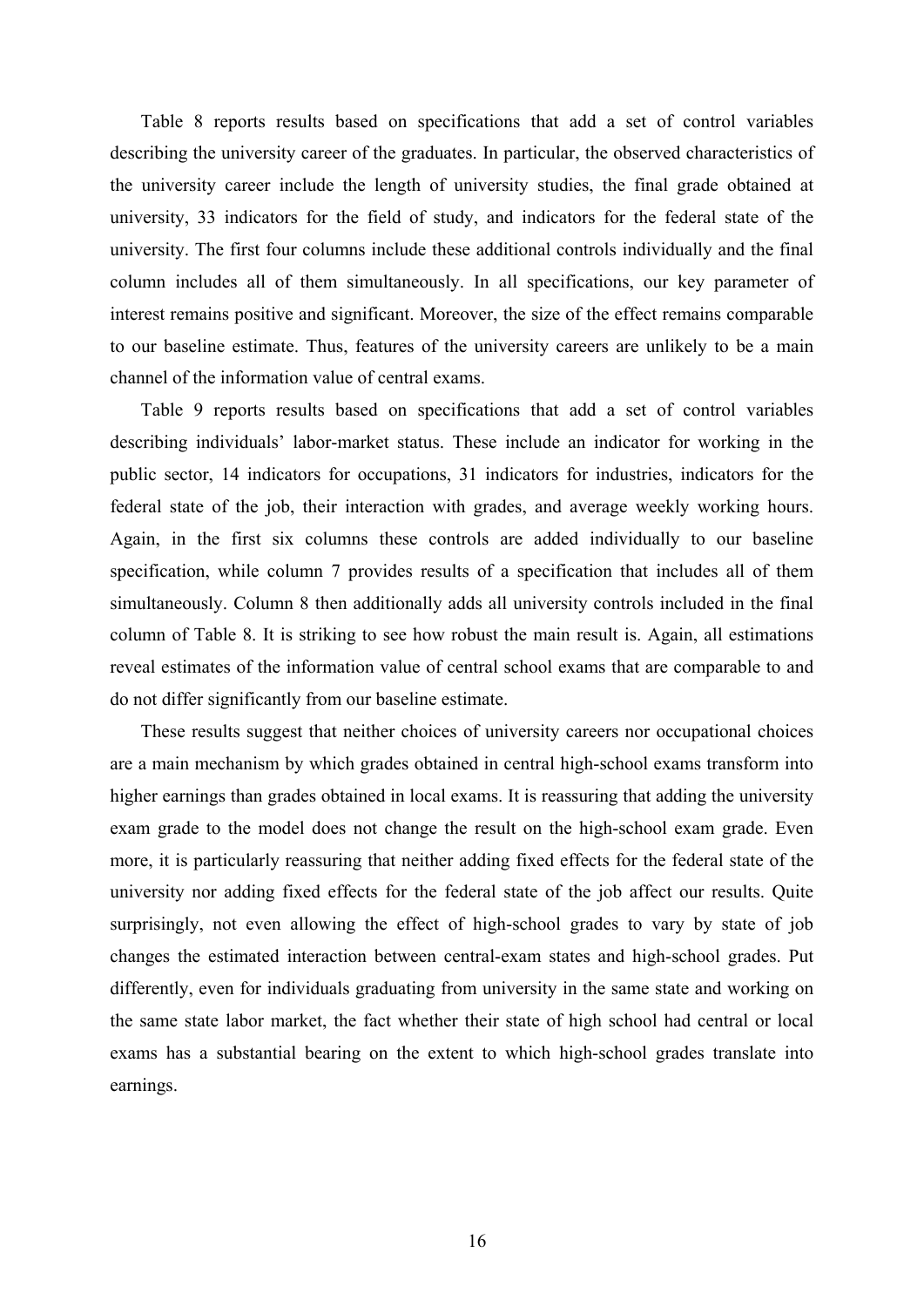#### **8. Evidence from Applications, Interviews, and Job Offers**

We close with a brief analysis of differences in performance during the initial job search after graduation from university. We regard the evidence presented in this section as supportive descriptive evidence for a higher information value of central exams.

One year after graduation, survey participants were asked about the number of job applications written, as well as the number of interview invitations and job offers received during their initial job-search period. The evidence presented so far suggests that high-school grades obtained in central as opposed to local exams contain a higher information value. As employers should therefore be more able to judge on effective human capital differences between applicants when grades are obtained from a central rather than local exam, we hypothesize that the type of examination also matters for the performance during the initial job search. In particular, risk-averse employers might *ceteris paribus* be more likely to hire or give interview invitations to applicants with more reliable signals. As a consequence, we speculate that individuals with grades obtained in central exams receive more interview invitations and job offers given the same number of applications.

We test this hypothesis by regressing key characteristics of the initial job-search period on the central exam dummy and a set of other controls. In particular, we focus on the number of applications, interviews, and job offers, as well as interview-per-application and job-offer-perapplication ratios as dependent variables. As is evident from the first three columns of Table 10, central exams have no significant association with the number of interviews, applications, or job offers. However, it is possible that individuals with very good grades apply for the job they want the most and get it immediately, whereas bad performers in high school are forced to send out numerous applications and consequently also receive more job offers (but also more rejections). This consideration illustrates that pure numbers of applications, interviews, and offers may not be very informative.

Hence, columns 4 and 5 use the ratios of interviews over applications and job offers over applications, respectively, as dependent variable. As expected, good performers in high school have significantly higher ratios of interviews and job offers per application. More to the point of our analysis, the estimated coefficients on the central-exam dummy are positive and significant. Conditional on grades, high-school graduates with a degree obtained in central as opposed to local exams thus receive more interview invitations and more job offers per application in their initial job-search period. While these associations do not necessarily warrant a causal interpretation and while the specifications do not do full justice to the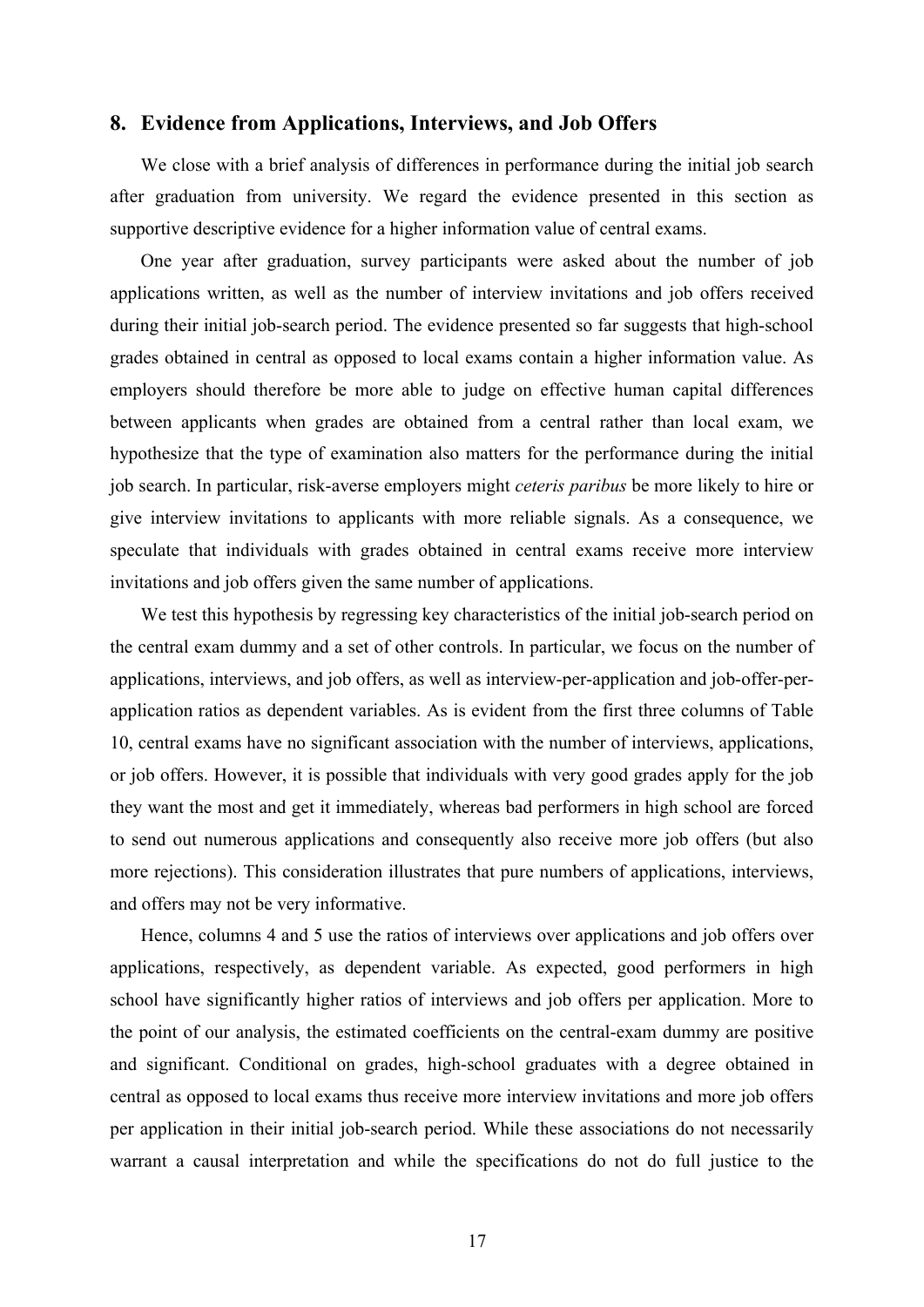complexity of the matching process between employers and employees, we think these results provide descriptive evidence that is informative and consistent with an interpretation that central exams have higher information value.

#### **9. Conclusions**

We provide first evidence that central school exams have a higher information value than local school exams. Based on a difference-in-difference identification strategy, we find that a one standard-deviation improvement in high-school grades translates into approximately 6 percent higher earnings when grades are obtained in central exams, compared to less than 2 percent when grades are obtained in local exams. The resulting difference of more than 4 percentage points reflects the higher information value of central school exams. Framing the relationship between high-school grades and earnings in a measurement-error model provides a precise interpretation for this difference in estimated coefficients: The higher information value of central school exams reflects the reduction in the "attenuation bias" as grades obtained in central exams are a less noisy signal for effective human capital.

Apart from providing evidence on the quality of sorting on the labor market, this finding closes an important gap in the literature on the impact of institutional structures of the education system on student achievement. While the reduced-form association of central exit examinations with substantially higher learning outcomes of students is much documented, the channels through which the effect operates are less well understood. In theoretical signaling models of educational performance, central exams are hypothesized to reduce the cost and improve the reliability of the information on effective human capital and thus potential productivity to employers, who are then willing to attach higher rewards to better exam outcomes, which in turn increases students' incentives to learn. The argument that central exams increase the extrinsic rewards for learning is, however, an assumption in these models that has not been tested yet. Our findings confirm the association between central exams and higher extrinsic rewards for learning, a necessary condition for the validity of these incentive-based explanations for higher learning outcomes of students when exit exams are central.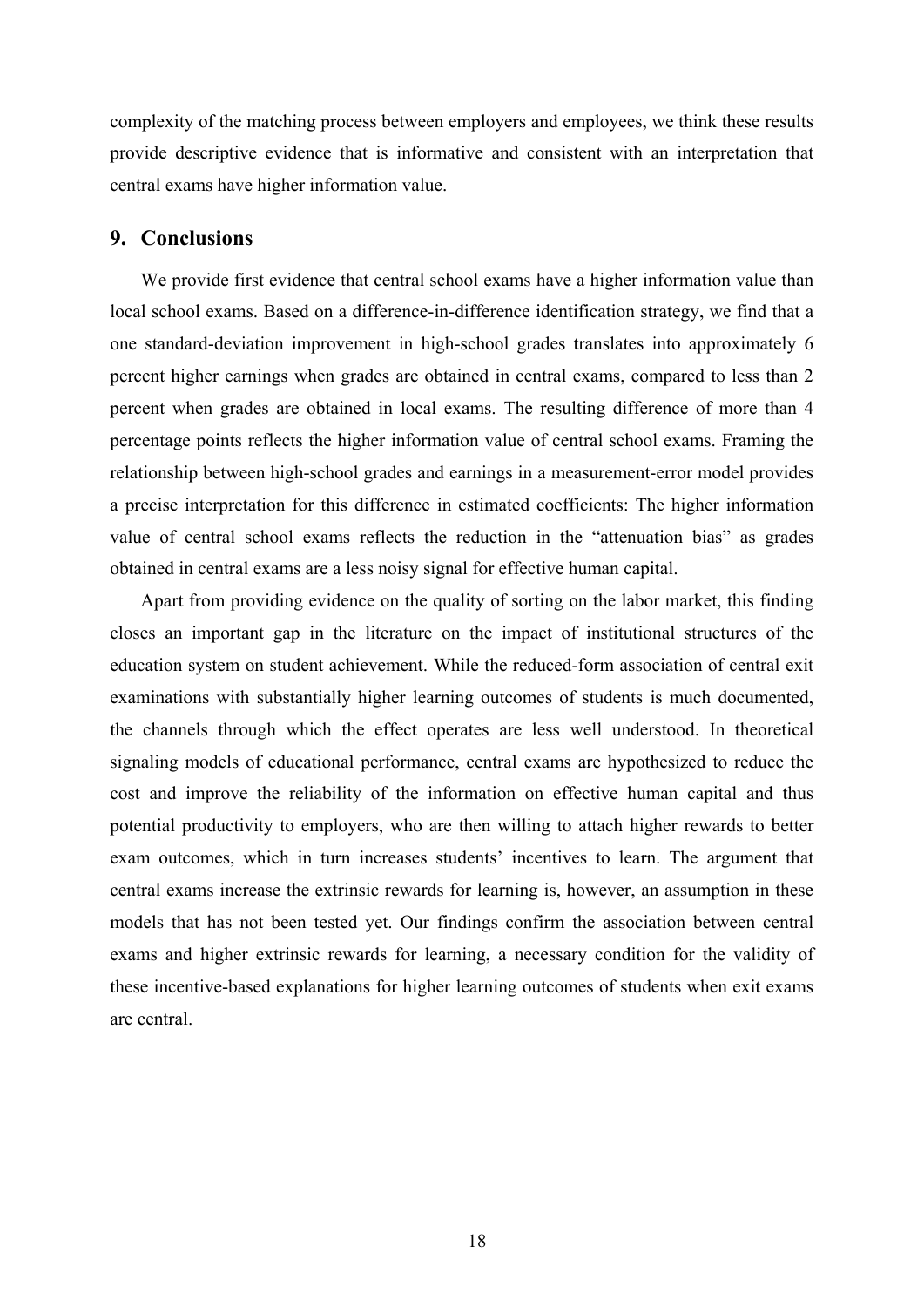#### **References**

- Ai, Chunrong, and Edward C. Norton. 2003. "Interaction terms in logit and probit models." *Economics Letters* 80, no. 1: 123-129.
- Altonji, Joseph G., and Charles R. Pierret. 2001. "Employer learning and statistical discrimination." *Quarterly Journal of Economics* 116, no. 1: 313-350.
- Angrist, Joshua D., and Alan B. Krueger. 1999. "Empirical strategies in labor economics." In *Handbook of Labor Economics*, edited by Orley Ashenfelter and David Card. Amsterdam: North Holland: 1277-1366.
- Arrow, Kenneth J. 1973. "Higher education as a filter." *Journal of Public Economics* 2, no. 3: 193-216.
- Backes-Gellner, Uschi, and Stephan Veen. 2009. "The consequences of central examinations on educational quality standards and labour market outcomes." *Oxford Review of Education* 34, no. 5: 569-588.
- Baker, Olesya, and Kevin Lang. 2013. "The effect of high school exit exams on graduation, employment, wages and incarceration." NBER Working Paper 19182. Cambridge, MA: National Bureau of Economic Research.
- Becker, William E. 1982. "The educational process and student achievement given uncertainty in measurement." *American Economic Review* 72, no. 1: 229-236.
- Becker, William E., and Sherwin Rosen. 1992. "The learning effect of assessment and evaluation in high school." *Economics of Education Review* 11, no. 2: 107-118.
- Betts, Julian R. 1998. "The impact of educational standards on the level and distribution of earnings." *American Economic Review* 88, no. 1: 266-275.
- Bishop, John H. 1997. "The effect of national standards and curriculum-based examinations on achievement." *American Economic Review* 87, no. 2: 260-264.
- Bishop, John H. 2006. "Drinking from the fountain of knowledge: Student incentive to study and learn - Externalities, information problems, and peer pressure." In *Handbook of the Economics of Education, Vol. 2*, edited by Eric A. Hanushek and Finis Welch. Amsterdam: North Holland: 909-944.
- Bishop, John H., and Ferran Mane. 2001. "The impacts of minimum competency exam graduation requirements on high school graduation, college attendance and early labor market success." *Labour Economics* 8, no. 2: 203-222.
- Bishop, John H., and Ludger Woessmann. 2004. "Institutional effects in a simple model of educational production." *Education Economics* 12, no. 1: 17-38.
- Costrell, Robert M. 1994. "A simple model of educational standards." *American Economic Review* 84, no. 4: 956-971.
- Daveri, Francesco, and Mika Maliranta. 2007. "Age, seniority and labour costs: Lessons from the Finnish IT revolution." *Economic Policy* 22, no. 49: 117-175.
- Dee, Thomas S., and Brian A. Jacob. 2007. "Do high school exit exams influence educational attainment or labor market performance?" In *Standards-based reform and the poverty gap: Lessons for No Child Left Behind*, edited by Adam Gamoran. Washington, D.C.: Brookings University Press.
- Donald, Stephen G., and Kevin Lang. 2007. "Inference with difference-in-differences and other panel data." *Review of Economics and Statistics* 89, no. 2: 221-233.
- Fitzenberger, Bernd, and Gaby Wunderlich. 2002. "Gender wage differences in West Germany: A cohort analysis." *German Economic Review* 3, no. 4: 379-414.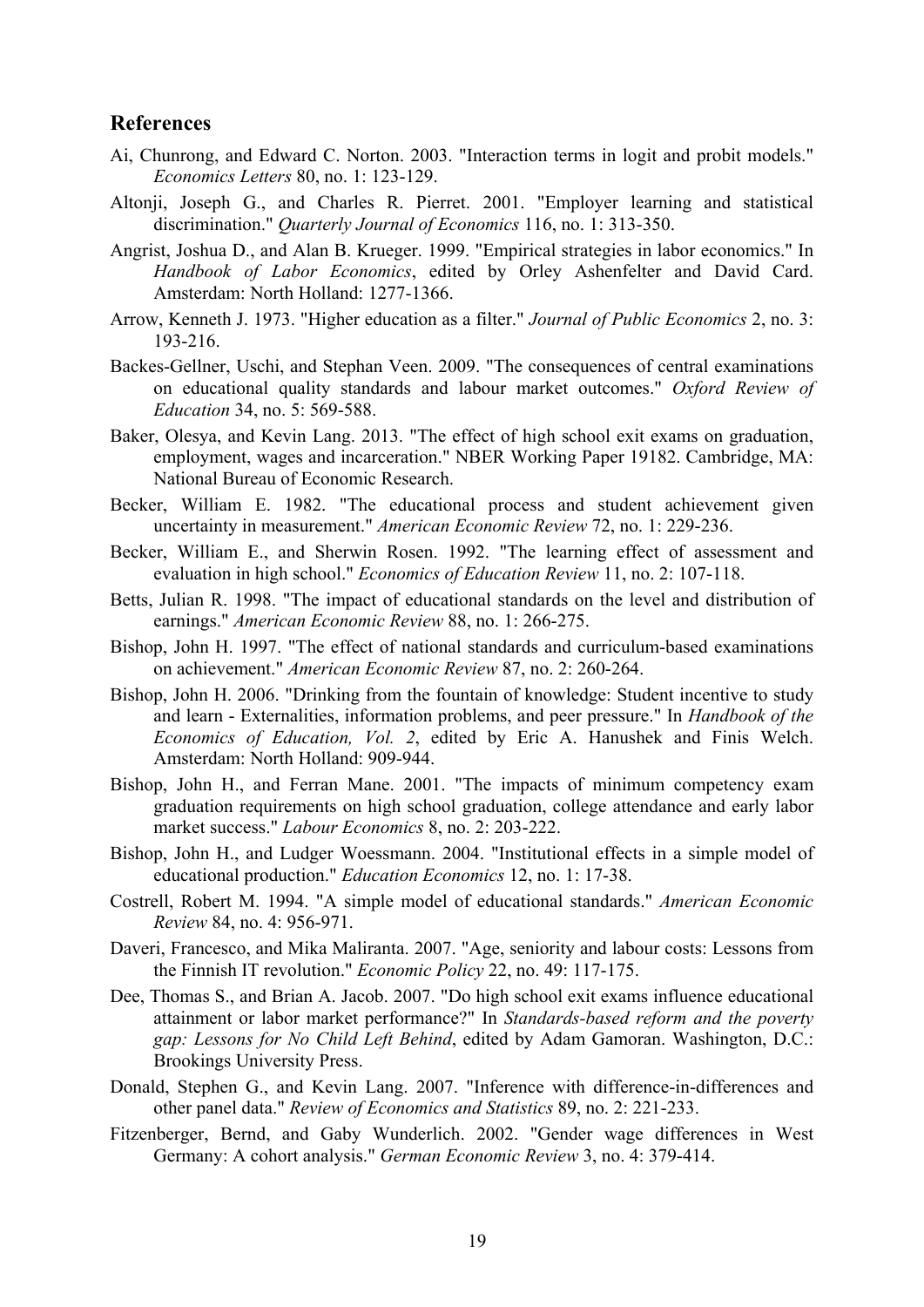- Grant, Darren. 2007. "Grades as information." *Economics of Education Review* 26, no. 2: 201- 214.
- Haltiwanger, John C., Julia I. Lane, and James R. Spletzer. 1999. "Productivity differences across employers: The roles of employer size, age, and human capital." *American Economic Review* 89, no. 2: 94-98.
- Hanushek, Eric A., and Steven G. Rivkin. 2012. "The distribution of teacher quality and implications for policy." *Annual Review of Economics* 4: 131-157.
- Hanushek, Eric A., Guido Schwerdt, Simon Wiederhold, and Ludger Woessmann. 2015. "Returns to skills around the world: Evidence from PIAAC." *European Economic Review* 73: 103-130.
- Hanushek, Eric A., and Ludger Woessmann. 2011. "The economics of international differences in educational achievement." In *Handbook of the Economics of Education, Vol. 3*, edited by Eric A. Hanushek, Stephen Machin, and Ludger Woessmann. Amsterdam: North Holland: 89-200.
- Heckman, James J. 1979. "Sample selection bias as a specification error." *Econometrica* 47, no. 1: 153-161.
- Jürges, Hendrik, and Kerstin Schneider. 2010. "Central exit examinations increase performance... but take the fun out of mathematics." *Journal of Population Economics* 23, no. 2: 497-517.
- Jürges, Hendrik, Kerstin Schneider, and Felix Büchel. 2005. "The effect of central exit examinations on student achievement: Quasi-experimental evidence from TIMSS Germany." *Journal of the European Economic Association* 3, no. 5: 1134-1155.
- Jürges, Hendrik, Kerstin Schneider, Martin Senkbeil, and Claus H. Carstensen. 2012. "Assessment drives learning: The effect of central exit exams on curricular knowledge and mathematical literacy." *Economics of Education Review* 31, no. 1: 56-65.
- Kerst, Christian, and Karl-Heinz Minks. 2005. *Fünf Jahre nach Studienabschluss: Berufsverlauf und aktuelle Situation von Hochschulabsolventinnen und Hochschulabsolventen des Prüfungsjahrgangs 1997*. Technical Report 173, HIS-Hochschulplanung. Hannover: Hochschul-Informations-System.
- Petrongolo, Barbara, and Christopher A. Pissarides. 2001. "Looking into the black box: A survey of the matching function." *Journal of Economic Literature* 39, no. 2: 390-431.
- Piopiunik, Marc, Guido Schwerdt, and Ludger Woessmann. 2013. "Central school exit exams and labor-market outcomes." *European Journal of Political Economy* 31: 93-108.
- Reimer, David, and Jette Schröder. 2006. "Tracing the gender wage gap: Income differences between male and female university graduates in Germany." *Zeitschrift für ArbeitsmarktForschung/Journal for Labour Market Research* 39, no. 2: 235-253.
- Spence, A. Michael. 1973. "Job market signalling." *Quarterly Journal of Economics* 87, no. 3: 355-374.
- Stiglitz, Joseph E. 1975. "The theory of "screening," education, and the distribution of income." *American Economic Review* 65, no. 3: 283-300.
- Woessmann, Ludger. 2003. "Central exit exams and student achievement: International evidence." In *No child left behind? The politics and practice of school accountability*, edited by Paul E. Peterson and Martin R. West. Washington, D.C.: Brookings Institution Press: 292-323.
- Woessmann, Ludger. 2005. "The effect heterogeneity of central exams: Evidence from TIMSS, TIMSS-Repeat and PISA." *Education Economics* 13, no. 2: 143-169.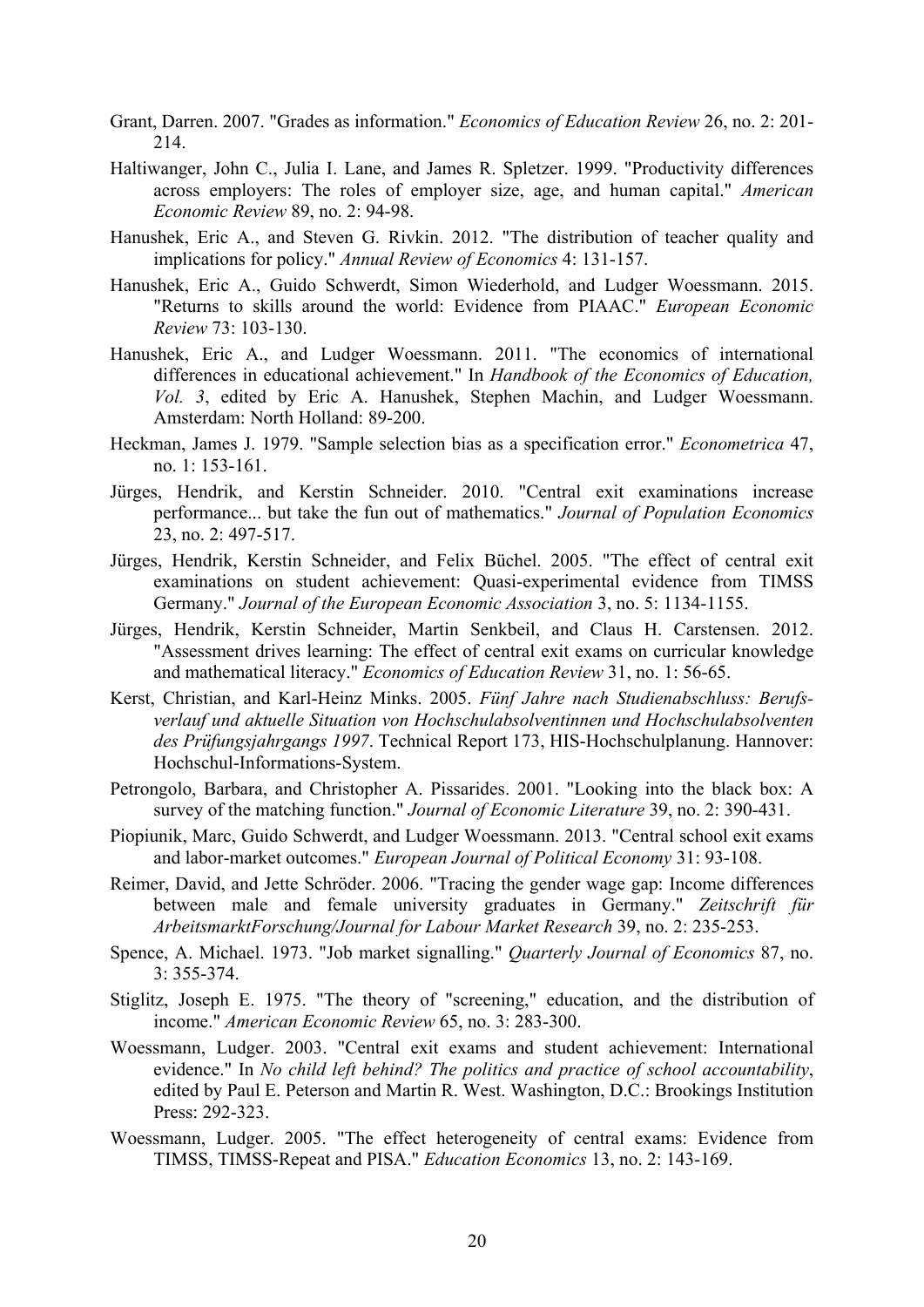#### **Appendix: A Traditional Difference-in-Difference Setup**

Our baseline specification in equation (5) resembles a difference-in-difference setup. We compare earnings differences between individuals with high and low grades obtained in central exam states to the same difference for individuals who obtained their grades in local exam states. The grade variable used in the empirical analysis is, however, multi-valued. Alternatively, we can estimate a simpler – and possibly more intuitive – specification with a binary measure for school performance based on grades.

Table A-1 reports estimation results based on a simplified version of equation (5) where we substitute the continuous *Grade* variable with a binary indicator, *Good grade*, that indicates whether an individual's grade is better than the state-specific median grade. The results of this estimation confirm the estimates of our baseline specification. Individuals with a good grade in local exams states have on average roughly two percent higher earnings compared to those with a bad grade (although this difference is not statistically significant in this specification). In central exam states, this difference is a significant 6.5 percentage points larger.

While the specification in Table A-1 might be more intuitive, a generic difference-indifference setup typically includes one difference varying at the level of the observation. In our case, we can construct such a framework by collapsing our sample to include only two observations per federal state. In this case, one observation includes mean characteristics for all individuals with grades below the state-specific median grade and the other observation includes mean characteristics for all individuals with grades above the state-specific median grade.

Table A-2 reports results for such a generic difference-in-difference model with 32 observations (two observations per federal state). To account for differences in population size by state, we conduct weighted regressions with the state-specific number of individuals in the original sample over the total number of individuals as weights. The results confirm the findings of Table A-1. In the final two columns, the estimates capture statistical significance at the 10 percent level despite the extremely small sample size.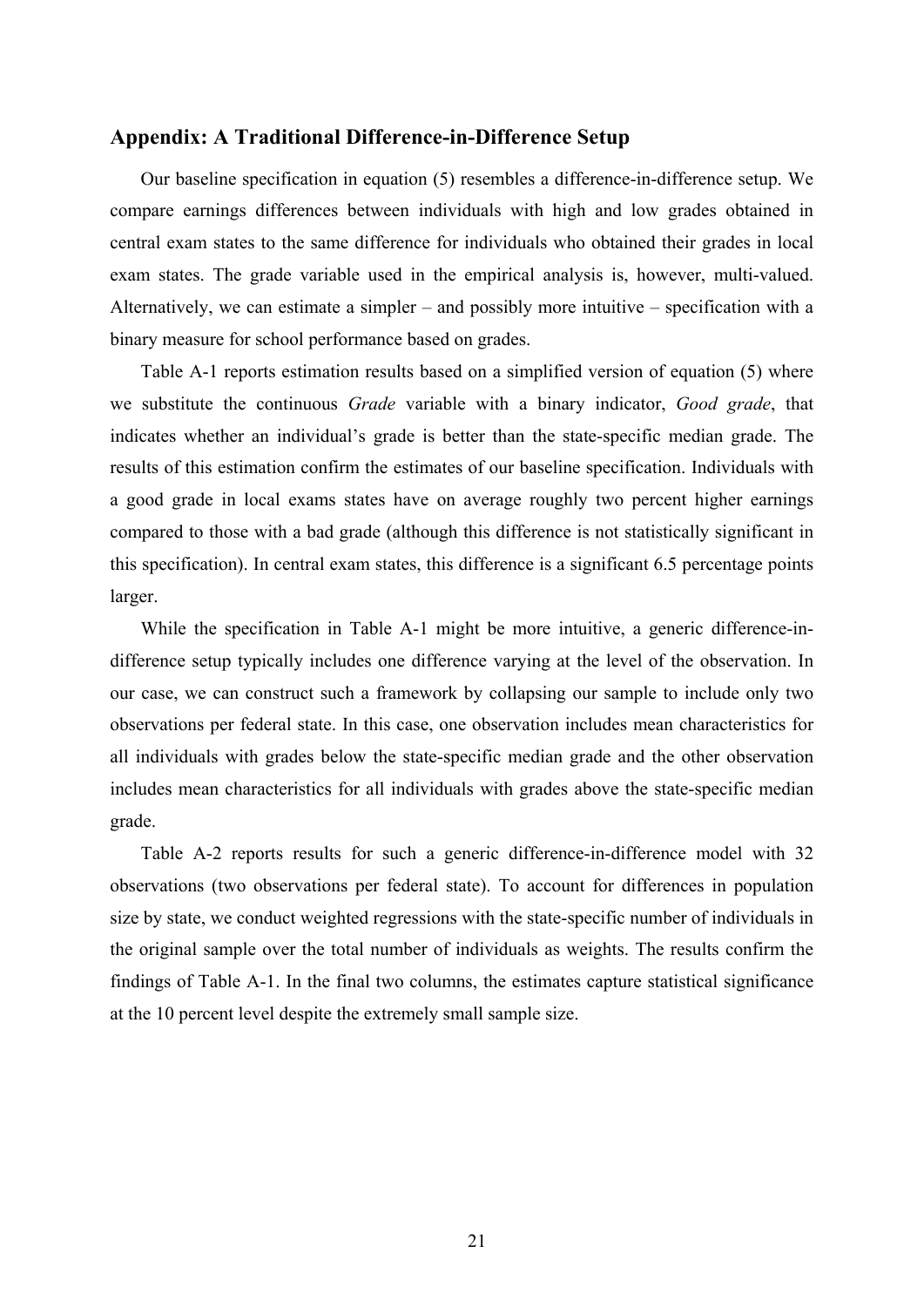

Figure 1: Distribution of High-School Grades by Examination Type

*Note:* Kernel density estimates. Grades are demeaned by the respective average grade for each group.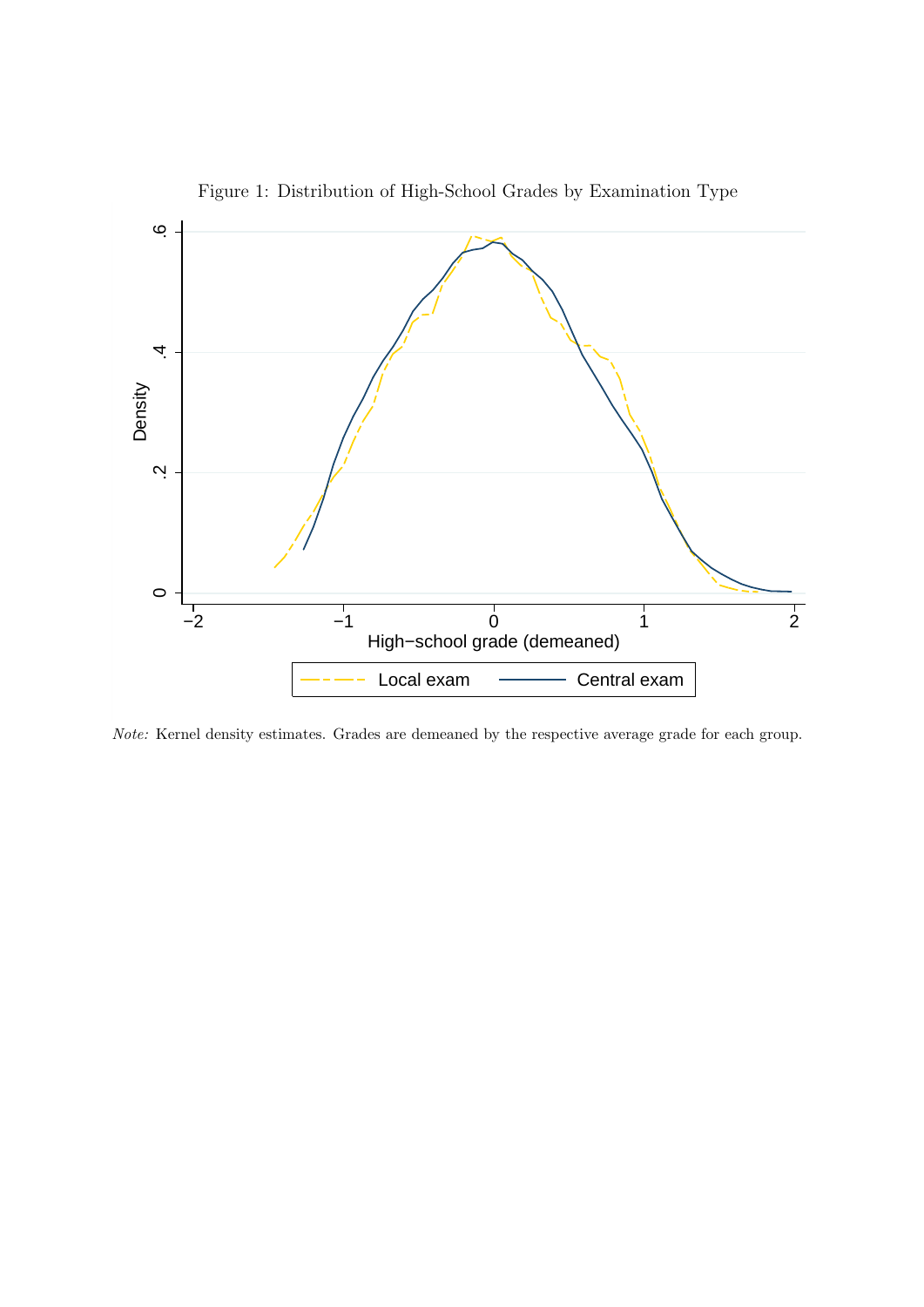

Figure 2: Mean Earnings by High-School Grade and Examination Type

*Note:* Mean gross monthly earnings in Euro in 2003 by examination type for six intervals based on normalized exam grades.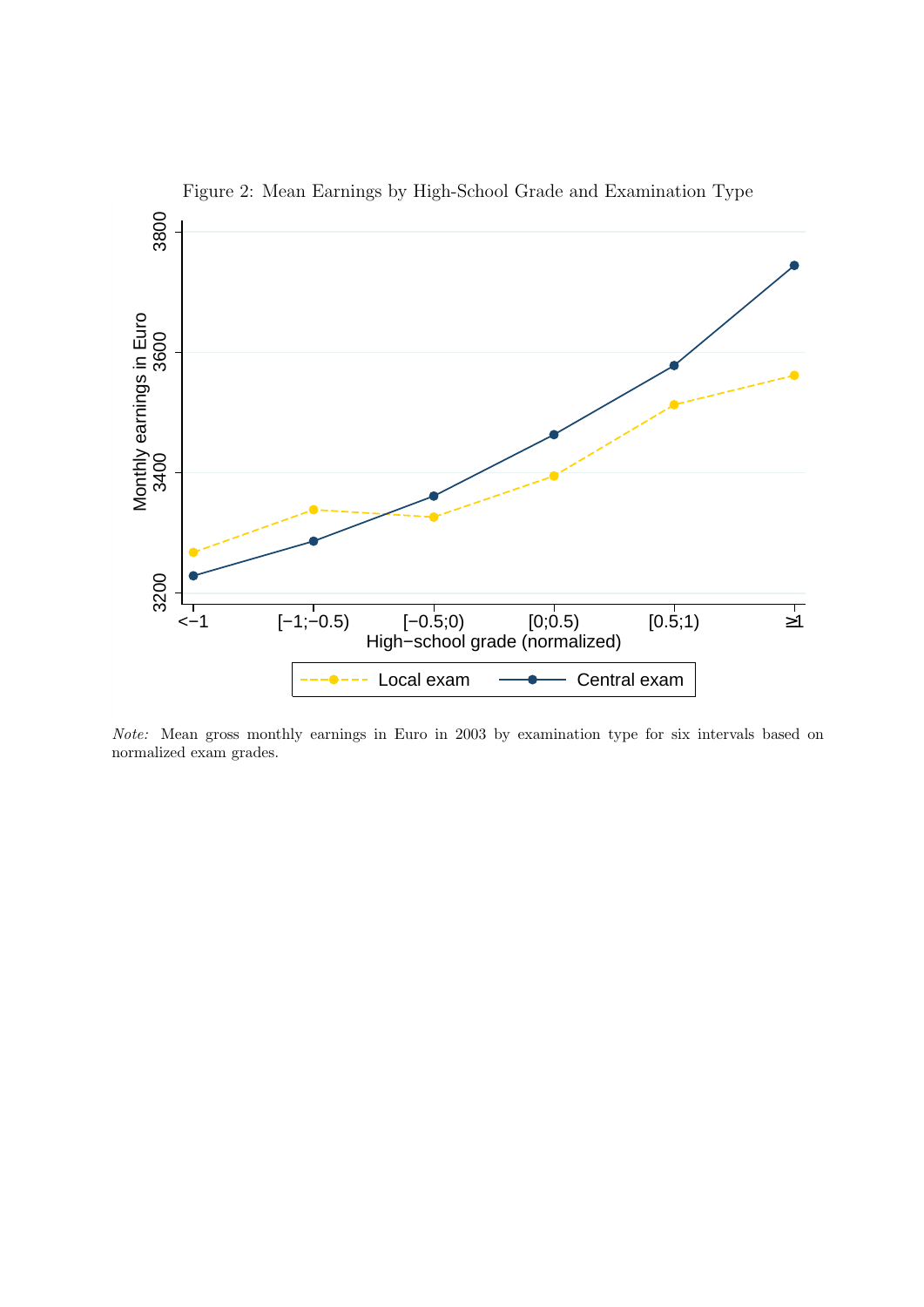| Local exams            |                   |                   | Central exams          |        |                   |  |
|------------------------|-------------------|-------------------|------------------------|--------|-------------------|--|
| Federal                | Cohort            | Pass              | Federal                | Cohort | Pass              |  |
| state                  | share             | rate              | state                  | share  | rate              |  |
|                        | $\left( 1\right)$ | $\left( 2\right)$ |                        | (3)    | $\left( 4\right)$ |  |
| Berlin                 | 0.31              | 0.92              | Baden-Württemberg      | 0.20   | 0.99              |  |
| <b>Brandenburg</b>     | 0.28              | 0.96              | Bavaria                | 0.18   | 0.99              |  |
| <b>Bremen</b>          | 0.31              | 0.97              | Mecklenburg-Vorpommern | 0.24   | 0.97              |  |
| Hamburg                | 0.32              | 0.96              | Saarland               | 0.23   | 0.98              |  |
| Hesse                  | 0.27              | 0.97              | Saxony                 | 0.27   | 0.95              |  |
| Lower Saxony           | 0.23              | 0.96              | Saxony-Anhalt          | 0.25   | 0.97              |  |
| North Rhine-Westphalia | 0.29              | 0.96              | Thuringia              | 0.28   | 0.97              |  |
| Rhineland-Palatinate   | 0.21              | 0.97              |                        |        |                   |  |
| Schleswig-Holstein     | 0.22              | -                 |                        |        |                   |  |
| Average                | 0.29              | 0.96              | Average                | 0.22   | 0.98              |  |

|  |  |  |  | Table 1: Final Exams at the End of High School in Germany |
|--|--|--|--|-----------------------------------------------------------|
|  |  |  |  |                                                           |

*Note:* Share of graduates from the highest school track and pass rate by federal state in Germany. The distinction between central exams and local exams is based on the institutional framework during the 1990s. The cohort shares refer to 1998. The pass rates refer to 2004, the earliest year for which information was available for all federal states.

*Source:* Federal Statistical Office, Population Statistics and Standing Conference of the Ministers for Education and Cultural Affairs of the *Länder* of the Federal Republic of Germany (KMK).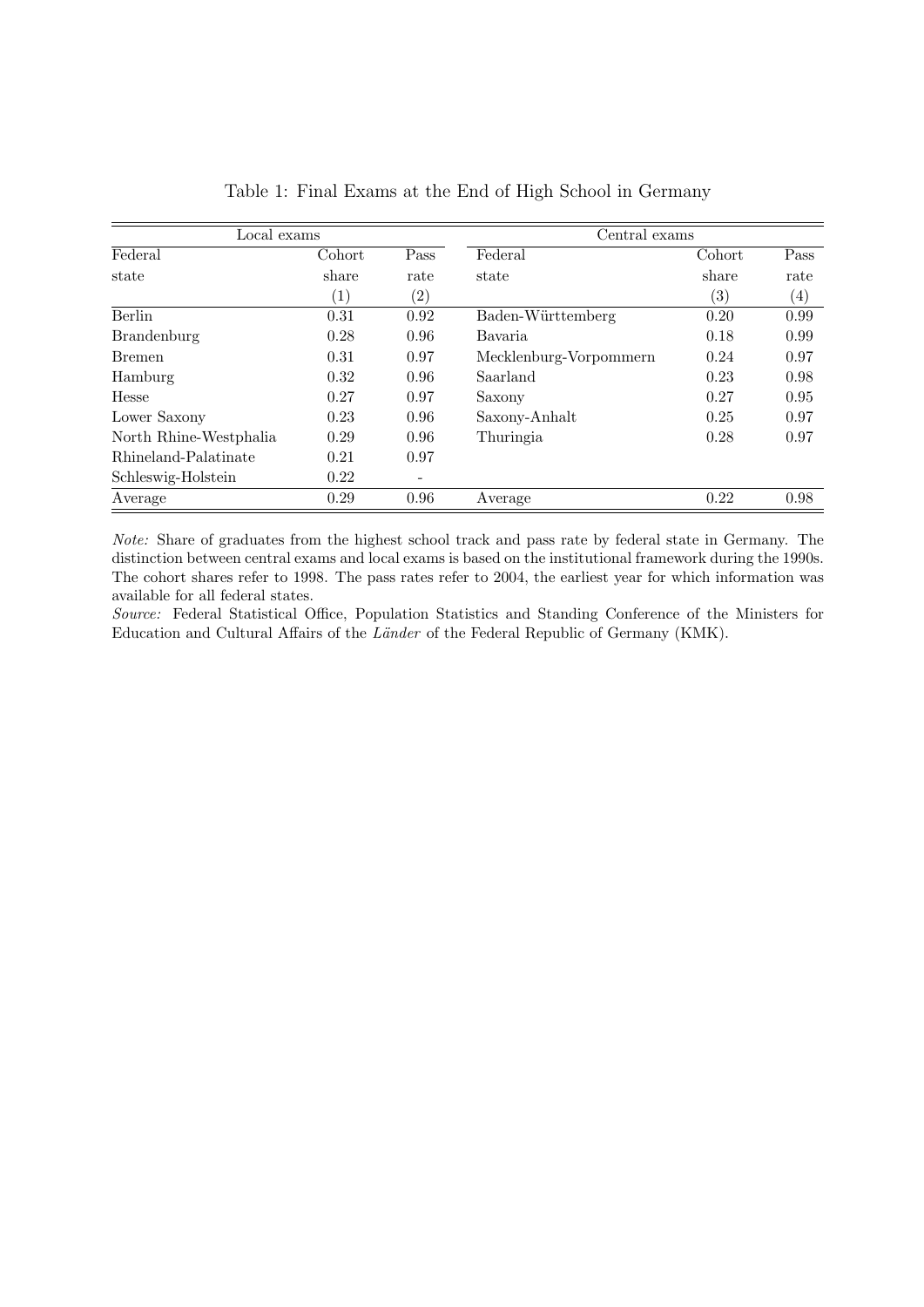| Variable            |         | Local exams       |                   |                   | Central exams |          |
|---------------------|---------|-------------------|-------------------|-------------------|---------------|----------|
|                     | all     | "bad"             | "good"            | all               | "bad"         | "good"   |
|                     |         | grade             | grade             |                   | grade         | grade    |
|                     | (1)     | $\left( 2\right)$ | $\left( 3\right)$ | $\left( 4\right)$ | (5)           | (6)      |
| Grade               | $-0.09$ | $-0.88$           | 0.73              | 0.23              | $-0.53$       | 1.06     |
|                     | (1.00)  | (0.59)            | (0.58)            | (0.97)            | (0.61)        | (0.50)   |
| Earnings            | 3,390   | 3,332             | 3,450             | 3,476             | 3,322         | 3,646    |
|                     | (1,628) | (1,678)           | (1,572)           | (1,669)           | (1,515)       | (1, 810) |
| Age                 | 34.10   | 34.70             | 33.47             | 33.38             | 33.88         | 32.83    |
|                     | (3.00)  | (3.11)            | (2.74)            | (2.77)            | (3.14)        | (2.17)   |
| Male (share)        | 0.56    | 0.57              | 0.56              | 0.59              | 0.60          | 0.59     |
| West (share)        | 0.99    | 0.99              | 0.99              | 0.94              | 0.93          | 0.94     |
| Fachabitur (share)  | 0.13    | 0.14              | 0.12              | 0.19              | 0.23          | 0.14     |
| Gymnasium (share)   | 0.79    | 0.79              | 0.79              | 0.74              | 0.69          | 0.81     |
| Obs. (employed)     | 3,120   | 1,597             | 1,523             | 1,581             | 829           | 752      |
| Employed (share)    | 0.89    | 0.88              | 0.89              | 0.89              | 0.88          | 0.90     |
| Obs. $(\text{all})$ | 3,462   | 1,795             | 1,667             | 1,765             | 929           | 836      |

Table 2: Descriptive Statistics

*Note:* Means and standard deviations (in parentheses) for selected variables by examination type. Grades are normalized to have mean zero and standard deviation one. "Bad" and "good" grades refer to individuals with below and above median grades within examination types. All variables are measured in 2003. Gross monthly earnings are reported in Euro.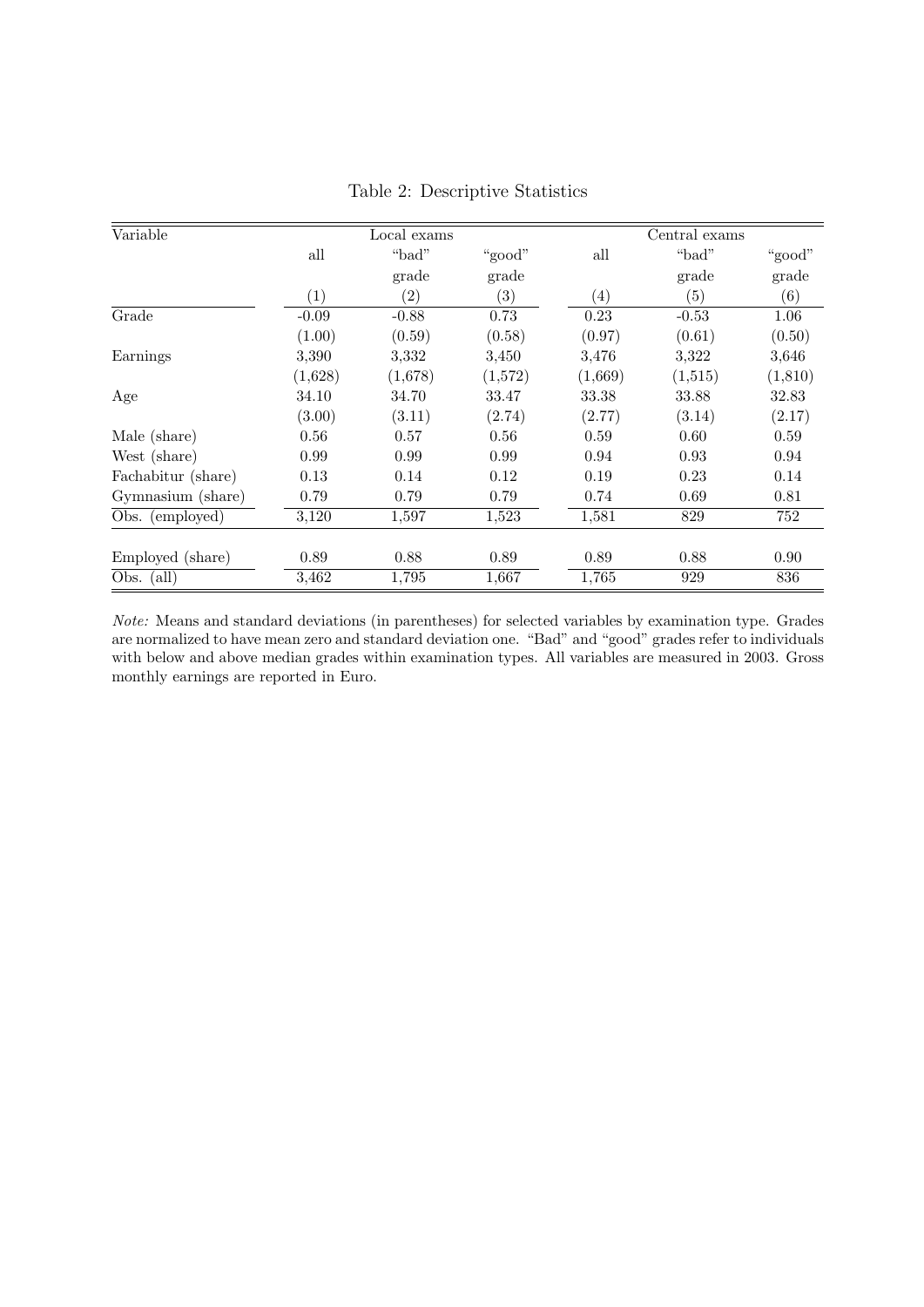|                        | (1)        | $\left( 2\right)$                                     | (3)         | $\left( 4\right)$ |
|------------------------|------------|-------------------------------------------------------|-------------|-------------------|
| Central exam*Grade     | $0.034**$  | $0.041***$                                            | $0.042***$  | $0.043***$        |
|                        | (0.011)    | (0.011)                                               | (0.011)     | (0.011)           |
| Grade                  | $0.017**$  | $0.015**$                                             | $0.017**$   | $0.016**$         |
|                        | (0.007)    | (0.007)                                               | (0.007)     | (0.007)           |
| Central exam           | $-0.009$   |                                                       |             |                   |
|                        | (0.036)    |                                                       |             |                   |
| Male                   | $0.407***$ | $0.398***$                                            | $0.397***$  | $0.397***$        |
|                        | (0.021)    | (0.023)                                               | (0.022)     | (0.022)           |
| Age                    | $-0.014**$ | $-0.015***$                                           | $-0.015***$ | $-0.016***$       |
|                        | (0.005)    | (0.005)                                               | (0.004)     | (0.004)           |
| Fachabitur             |            |                                                       |             | $-0.038$          |
|                        |            |                                                       |             | (0.024)           |
| Gymnasium              |            |                                                       |             | $-0.042**$        |
|                        |            |                                                       |             | (0.019)           |
| Constant               | $8.255***$ | $8.284***$                                            | $8.258***$  | $8.317***$        |
|                        | (0.180)    | (0.163)                                               | (0.173)     | (0.167)           |
| High-school state [16] | No         | Yes                                                   | Yes         | Yes               |
| Father's education [6] | No         | No                                                    | Yes         | Yes               |
| Mother's education [6] | No         | No                                                    | Yes         | Yes               |
| Observations           | 4,701      | 4,701                                                 | 4,701       | 4,701             |
| $\mathbb{R}^2$         | 0.141      | 0.151                                                 | 0.152       | $0.153\,$         |
|                        |            | $*$ $\sim$ 20.10 $**$ $\sim$ 20.05 $***$ $\sim$ 20.01 |             |                   |

Table 3: Difference-in-Difference Results on the Information Value of Central Exams

*Note:* Dependent variable: log gross monthly earnings in 2003. Grades are normalized to have mean zero and standard deviation one. Figures in square brackets indicate the number of included dummy variables. Standard errors clustered at the state level in parentheses.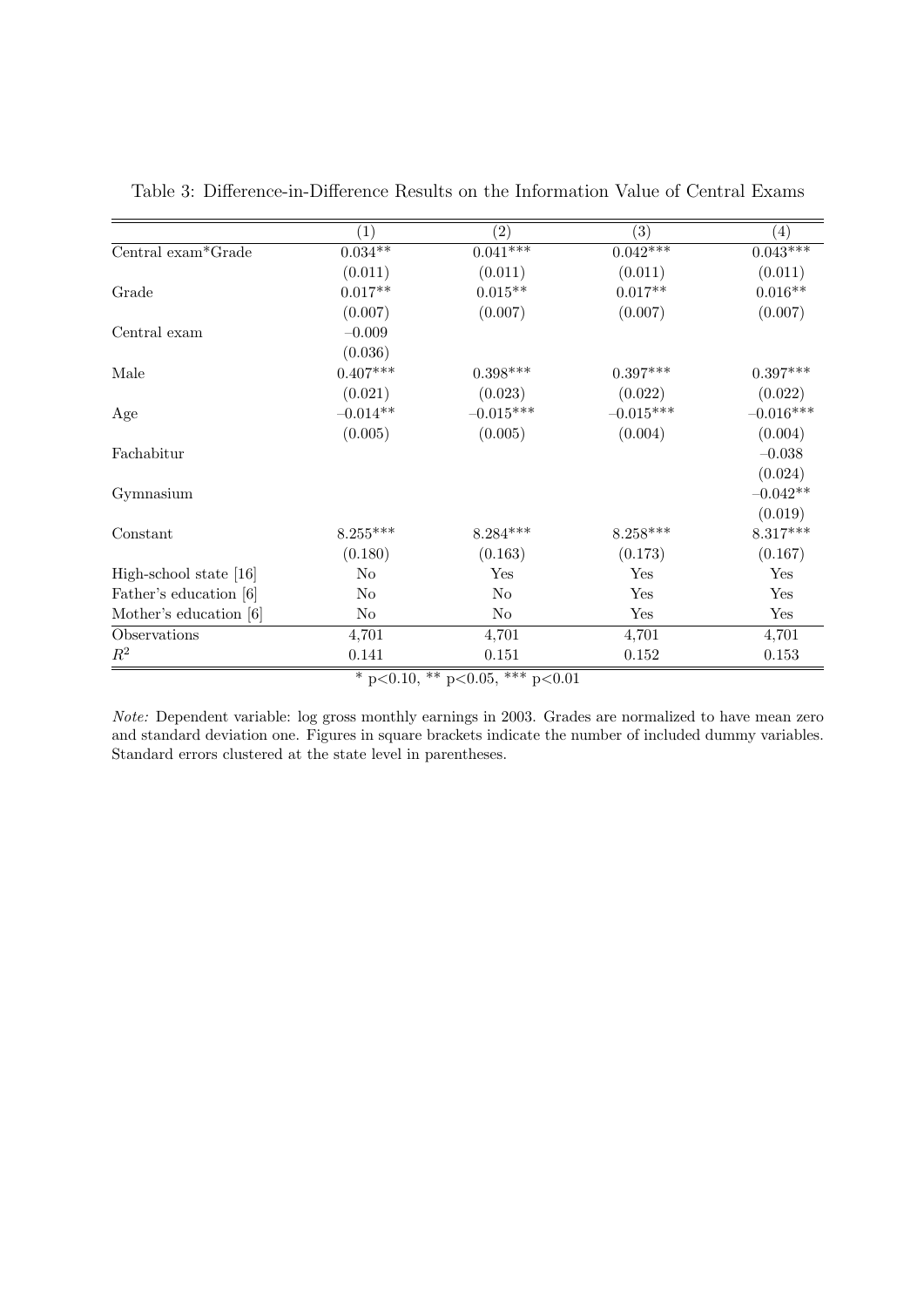|                        | West        | Abitur     | Age 18-20   | Gymnasium                                                   | Usual       | Fulltime   | Private     |
|------------------------|-------------|------------|-------------|-------------------------------------------------------------|-------------|------------|-------------|
|                        | (1)         | (2)        | (3)         | (4)                                                         | (5)         | (6)        | (7)         |
| Central exam*Grade     | $0.037***$  | $0.048***$ | $0.044**$   | $0.038**$                                                   | $0.048**$   | $0.024**$  | $0.057***$  |
|                        | (0.011)     | (0.015)    | (0.018)     | (0.017)                                                     | (0.019)     | (0.009)    | (0.018)     |
| Grade                  | $0.015*$    | $0.018**$  | $0.016*$    | $0.017*$                                                    | 0.014       | $0.022***$ | $0.031***$  |
|                        | (0.007)     | (0.007)    | (0.009)     | (0.008)                                                     | (0.010)     | (0.006)    | (0.009)     |
| Male                   | $0.405***$  | $0.393***$ | $0.390***$  | $0.405***$                                                  | $0.397***$  | $0.322***$ | $0.476***$  |
|                        | (0.023)     | (0.023)    | (0.021)     | (0.024)                                                     | (0.023)     | (0.019)    | (0.031)     |
| Age                    | $-0.017***$ | $-0.018**$ | $-0.015***$ | $-0.019***$                                                 | $-0.018***$ | $-0.008*$  | $-0.027***$ |
|                        | (0.004)     | (0.006)    | (0.005)     | (0.005)                                                     | (0.006)     | (0.004)    | (0.008)     |
| Fachabitur             | $-0.029$    |            | $-0.041$    | 0.069                                                       |             | $-0.016$   | $-0.053*$   |
|                        | (0.023)     |            | (0.042)     | (0.105)                                                     |             | (0.025)    | (0.027)     |
| Gymnasium              | $-0.032$    | $-0.050**$ | $-0.062*$   |                                                             |             | $-0.017$   | $-0.041$    |
|                        | (0.018)     | (0.021)    | (0.033)     |                                                             |             | (0.018)    | (0.031)     |
| Constant               | $8.329***$  | $8.397***$ | $8.342***$  | $8.424***$                                                  | $8.411***$  | $8.122***$ | $8.698***$  |
|                        | (0.167)     | (0.238)    | (0.188)     | (0.202)                                                     | (0.212)     | (0.144)    | (0.288)     |
| High-school state [16] | Yes         | Yes        | Yes         | Yes                                                         | Yes         | Yes        | Yes         |
| Father's education [6] | Yes         | Yes        | Yes         | Yes                                                         | Yes         | Yes        | Yes         |
| Mother's education [6] | Yes         | Yes        | Yes         | Yes                                                         | Yes         | Yes        | Yes         |
| Observations           | 4,586       | 4,005      | 3,809       | 3,645                                                       | 3,356       | 4,456      | 3,019       |
| $R^2$                  | 0.155       | 0.147      | 0.153       | 0.151                                                       | 0.150       | 0.141      | 0.190       |
|                        |             |            |             | $*$ $\sim$ 0.10 $*$ $*$ $\sim$ 0.05 $*$ $*$ $*$ $\sim$ 0.01 |             |            |             |

Table 4: Sub-Sample Analysis

*Note:* Dependent variable: log gross monthly earnings in 2003. Column headers indicate the selection criteria for the sub-sample included in the estimation. Grades are normalized to have mean zero and standard deviation one. Figures in square brackets indicate the number of included dummy variables. Standard errors clustered at the state level in parentheses.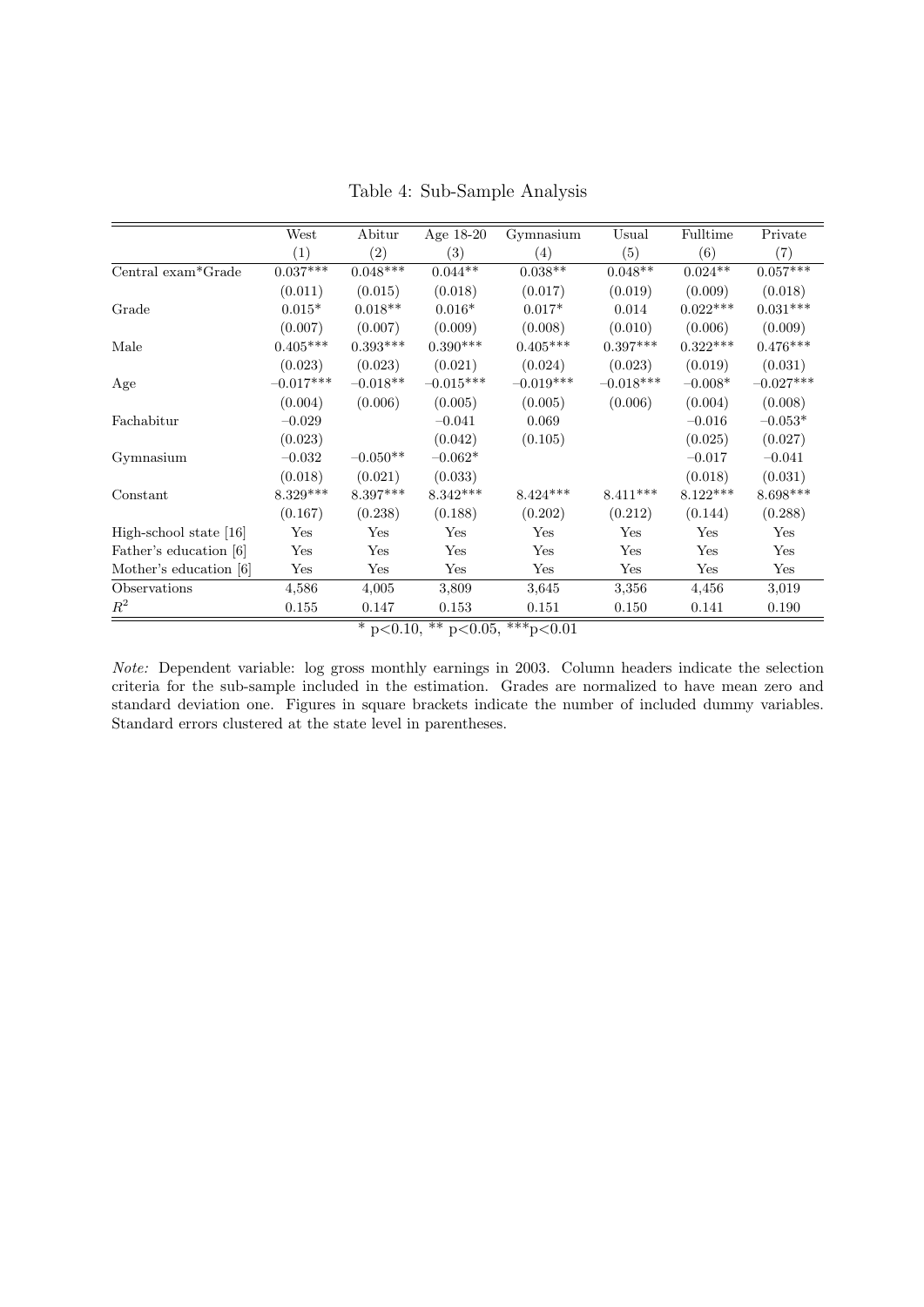|                        | $\left( 1\right)$ | $\left( 2\right)$ | (3)         | $\left( 4\right)$ |
|------------------------|-------------------|-------------------|-------------|-------------------|
| Central exam*Grade     | 0.008             | 0.007             | 0.008       | 0.009             |
|                        | (0.005)           | (0.005)           | (0.006)     | (0.006)           |
| Grade                  | 0.000             | 0.001             | 0.002       | 0.002             |
|                        | (0.004)           | (0.004)           | (0.005)     | (0.005)           |
| Central exam           | $-0.006$          |                   |             |                   |
|                        | (0.006)           |                   |             |                   |
| Male                   | $0.151***$        | $0.149***$        | $0.148***$  | $0.148***$        |
|                        | (0.009)           | (0.009)           | (0.009)     | (0.010)           |
| Age/10 <sup>2</sup>    | $-0.522***$       | $-0.542***$       | $-0.562***$ | $-0.614***$       |
|                        | (0.146)           | (0.152)           | (0.146)     | (0.146)           |
| Fachabitur             |                   |                   |             | $-0.020$          |
|                        |                   |                   |             | (0.023)           |
| Gymnasium              |                   |                   |             | $-0.031**$        |
|                        |                   |                   |             | (0.014)           |
| Constant               | $0.981***$        | $0.973***$        | $0.965***$  | $1.012***$        |
|                        | (0.053)           | (0.053)           | (0.053)     | (0.046)           |
| High-school state [16] | No                | Yes               | Yes         | Yes               |
| Father's education [6] | No                | No                | Yes         | Yes               |
| Mother's education [6] | No                | No                | Yes         | Yes               |
| Observations           | 5,227             | 5,227             | 5,227       | 5,227             |
| $R^2$                  | 0.057             | 0.061             | 0.062       | 0.063             |

Table 5: Employment Regressions

*Note:* Dependent variable: employment indicator in 2003. Grades are normalized to have mean zero and standard deviation one. Figures in square brackets indicate the number of included dummy variables. Standard errors clustered at the state level in parentheses.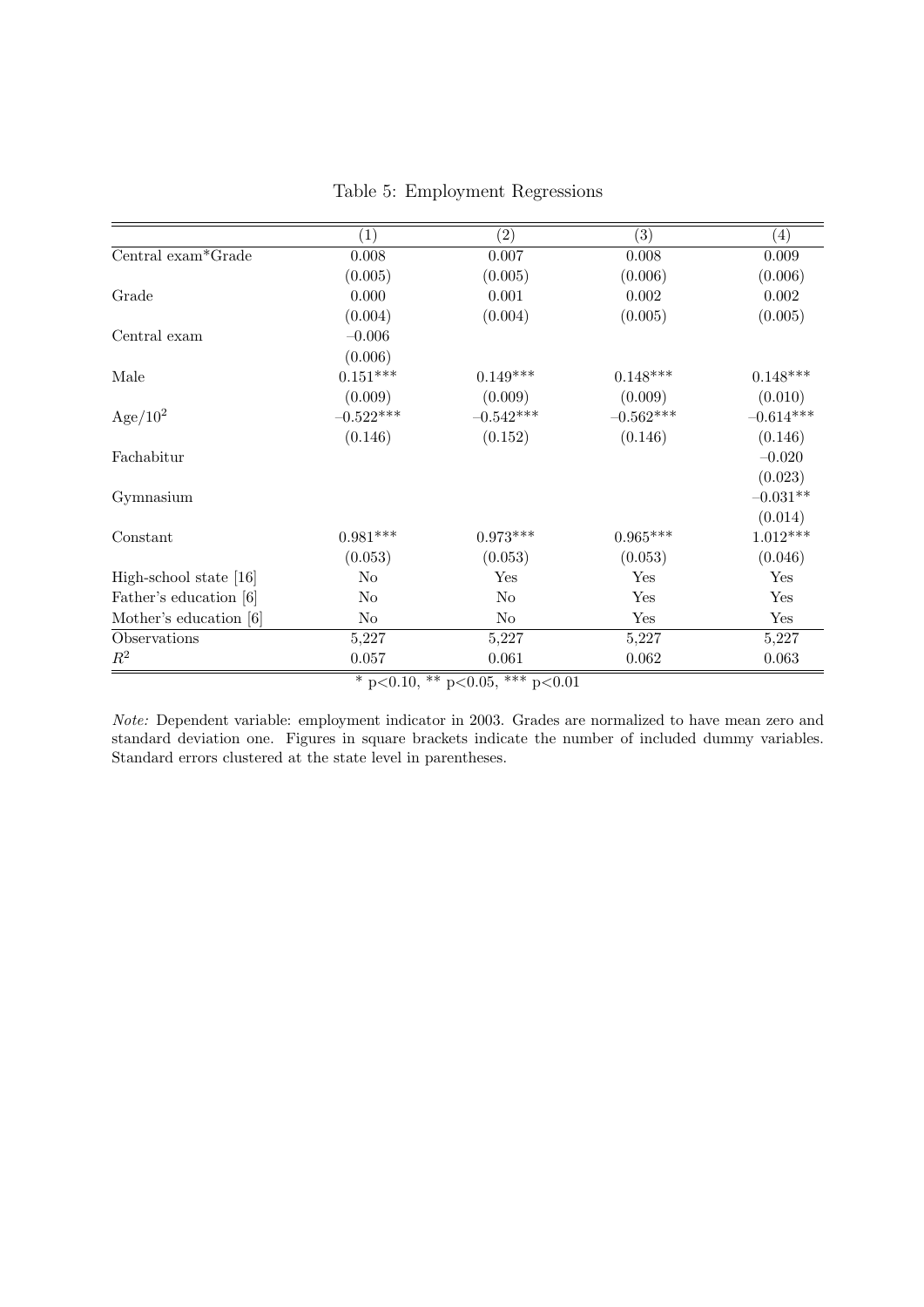| Earnings in            |                |                   | 1998       |                   | $\,2003\,$   |
|------------------------|----------------|-------------------|------------|-------------------|--------------|
|                        | (1)            | $\left( 2\right)$ | (3)        | $\left( 4\right)$ | (5)          |
| Central exam*Grade     | $0.016*$       | $0.022**$         | $0.017**$  | $0.025**$         | $0.023**$    |
|                        | (0.008)        | (0.008)           | (0.008)    | (0.009)           | (0.008)      |
| Grade                  | $-0.016*$      | $-0.017**$        | $-0.011$   | $-0.012$          | $0.011^{**}$ |
|                        | (0.008)        | (0.007)           | (0.009)    | (0.009)           | (0.005)      |
| Central exam           | 0.051          |                   |            |                   |              |
|                        | (0.034)        |                   |            |                   |              |
| Male                   | $0.314***$     | $0.309***$        | $0.300***$ | $0.285***$        | $0.392***$   |
|                        | (0.024)        | (0.023)           | (0.023)    | (0.024)           | (0.030)      |
| Age                    | $-0.007$       | $-0.006$          | $-0.007$   | $-0.009$          | $-0.019**$   |
|                        | (0.005)        | (0.005)           | (0.005)    | (0.005)           | (0.007)      |
| Fachabitur             |                |                   |            | $0.114**$         | $-0.041**$   |
|                        |                |                   |            | (0.043)           | (0.017)      |
| Gymnasium              |                |                   |            | $-0.019$          | $-0.021$     |
|                        |                |                   |            | (0.036)           | (0.019)      |
| Constant               | $8.215***$     | $8.201***$        | $8.138***$ | $8.214***$        | $8.456***$   |
|                        | (0.171)        | (0.196)           | (0.195)    | (0.192)           | (0.248)      |
| High-school state [16] | N <sub>o</sub> | Yes               | Yes        | Yes               | Yes          |
| Father's education [6] | No             | No                | Yes        | Yes               | Yes          |
| Mother's education [6] | No             | No                | Yes        | Yes               | Yes          |
| Observations           | 3,046          | 3,046             | 3,046      | 3,046             | 3,046        |
| $\mathbb{R}^2$         | $0.072\,$      | 0.077             | 0.092      | $\,0.099\,$       | 0.158        |

Table 6: Earnings One Year after Graduation

*Note:* Dependent variable: log gross monthly earnings in 1998 in columns (1) to (4) and log gross monthly earnings in 2003 in column (5). Grades are normalized to have mean zero and standard deviation one. Individuals holding state examination degrees in teaching, law, medicine, and pharmacy are excluded from the sample because these fields involve mandatory post-graduate traineeships. Figures in square brackets indicate the number of included dummy variables. Standard errors clustered at the state level in parentheses.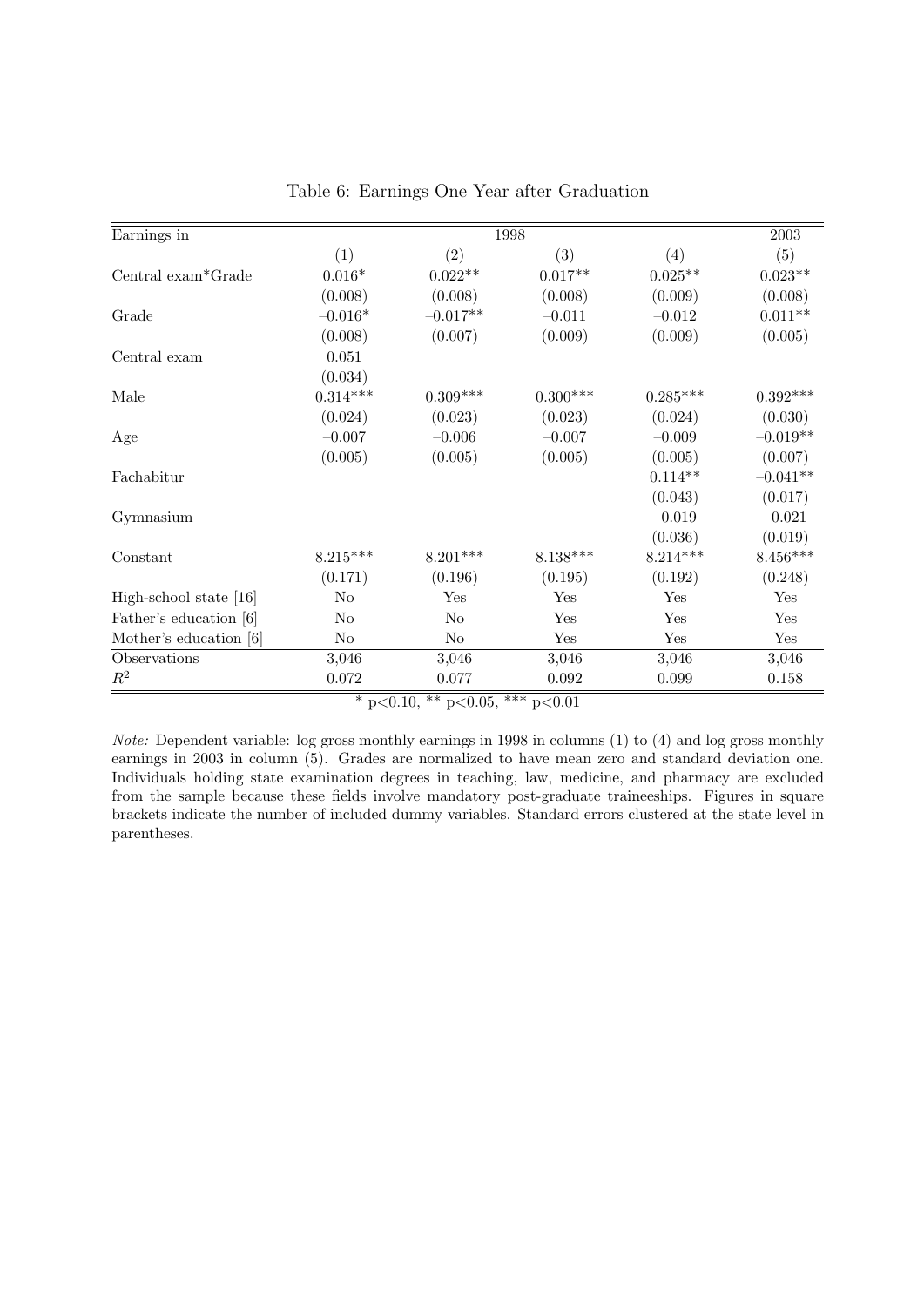|                        |            | Controlling for |            | Truncate to lowest cohort share by |  |  |
|------------------------|------------|-----------------|------------|------------------------------------|--|--|
|                        |            | cohort share    | earnings   | grades                             |  |  |
|                        | (1)        | (2)             | (3)        | (4)                                |  |  |
| Central exam*Grade     | 0.034      | $0.070***$      | $0.019**$  | $0.044***$                         |  |  |
|                        | (0.023)    | (0.016)         | (0.007)    | (0.016)                            |  |  |
| Grade                  | $0.019*$   | 0.007           | $0.017**$  | 0.001                              |  |  |
|                        | (0.010)    | (0.006)         | (0.008)    | (0.014)                            |  |  |
| Central exam           | $-0.045$   |                 |            |                                    |  |  |
|                        | (0.039)    |                 |            |                                    |  |  |
| Cohort share           | $-0.535$   |                 |            |                                    |  |  |
|                        | (0.513)    |                 |            |                                    |  |  |
| Cohort share*Grade     | 0.016      | 0.376           |            |                                    |  |  |
|                        | (0.253)    | (0.232)         |            |                                    |  |  |
| Male                   | $0.405***$ | $0.398***$      | $0.211***$ | $0.384***$                         |  |  |
|                        | (0.022)    | (0.022)         | (0.036)    | (0.030)                            |  |  |
| Age                    | $-0.014**$ | $-0.016***$     | $-0.004$   | $-0.020***$                        |  |  |
|                        | (0.005)    | (0.004)         | (0.004)    | (0.005)                            |  |  |
| Fachabitur             |            | $-0.037$        | 0.015      | $-0.041$                           |  |  |
|                        |            | (0.024)         | (0.020)    | (0.025)                            |  |  |
| Gymnasium              |            | $-0.041**$      | $0.032***$ | $-0.034$                           |  |  |
|                        |            | (0.019)         | (0.010)    | (0.022)                            |  |  |
| Constant               | $8.398***$ | $8.308***$      | $8.185***$ | $8.440***$                         |  |  |
|                        | (0.166)    | (0.163)         | (0.128)    | (0.197)                            |  |  |
| High-school state [16] | No         | Yes             | Yes        | Yes                                |  |  |
| Father's education [6] | $\rm No$   | Yes             | Yes        | Yes                                |  |  |
| Mother's education [6] | $\rm No$   | Yes             | Yes        | Yes                                |  |  |
| Observations           | 4701       | 4701            | 3622       | 3622                               |  |  |
| $\mathbb{R}^2$         | 0.142      | 0.153           | 0.148      | 0.145                              |  |  |

Table 7: Addressing Sample Selection

*Note:* Dependent variable: log gross monthly earnings in 2003. Grades are normalized to have mean zero and standard deviation one. Figures in square brackets indicate the number of included categories. Cohort share refers to state-specific share of graduates from the highest school track. Columns (3) and (4) truncate each state's sample to match the lowest state's cohort share (0.18), dropping observations at the bottom of the state-specific earnings and grade distribution, respectively. Standard errors clustered at the state level in parentheses.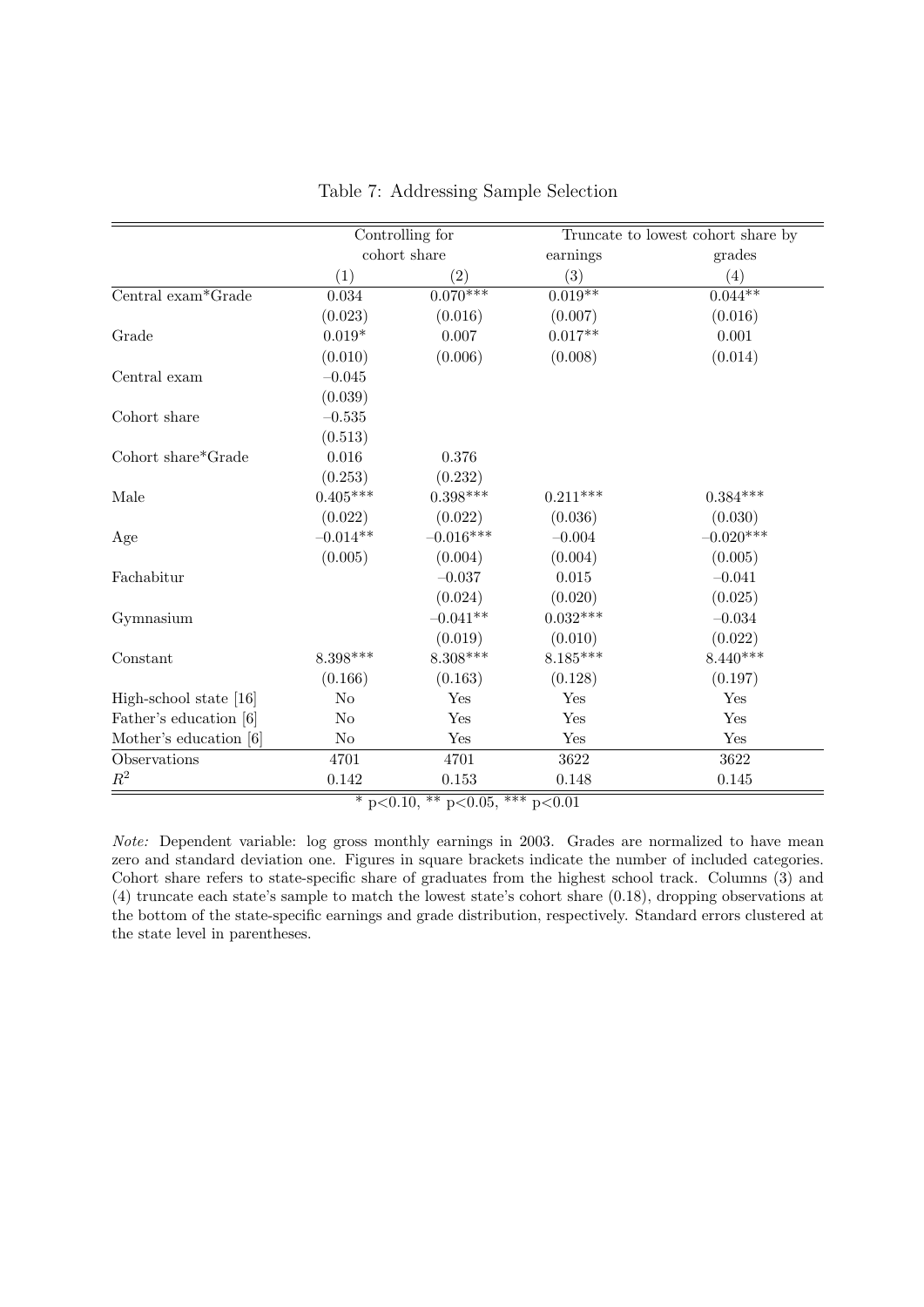|                        | Duration     | Exam                                    | Field      | University  | All                  |
|------------------------|--------------|-----------------------------------------|------------|-------------|----------------------|
|                        |              | grade                                   |            | state       |                      |
|                        | (1)          | (2)                                     | (3)        | (4)         | (5)                  |
| Central exam*Grade     | $0.044***$   | $0.043***$                              | $0.047***$ | $0.039***$  | $0.046***$           |
|                        | (0.012)      | (0.011)                                 | (0.010)    | (0.011)     | (0.010)              |
| Grade                  | $0.014**$    | $0.023***$                              | 0.002      | $0.013**$   | $-0.011$             |
|                        | (0.007)      | (0.007)                                 | (0.006)    | (0.006)     | (0.007)              |
| Male                   | $0.400***$   | $0.398***$                              | $0.271***$ | $0.393***$  | $0.264***$           |
|                        | (0.022)      | (0.023)                                 | (0.024)    | (0.021)     | (0.024)              |
| Age                    | $-0.0130***$ | $-0.016***$                             | $-0.010**$ | $-0.015***$ | $-0.005$             |
|                        | (0.004)      | (0.005)                                 | (0.004)    | (0.005)     | (0.004)              |
| Fachabitur             | $-0.053**$   | $-0.029$                                | $-0.057**$ | $-0.033$    | $-0.048**$           |
|                        | (0.026)      | (0.022)                                 | (0.022)    | (0.024)     | (0.021)              |
| Gymnasium              | $-0.042**$   | $-0.030$                                | $-0.045**$ | $-0.043**$  | $-0.032*$            |
|                        | (0.0191)     | (0.020)                                 | (0.016)    | (0.019)     | (0.017)              |
| Time to degree         | $-0.008**$   |                                         |            |             | $-0.016***$          |
|                        | (0.003)      |                                         |            |             | (0.002)              |
| University grade       |              | $-0.030***$                             |            |             | 0.003                |
|                        |              | (0.008)                                 |            |             | (0.010)              |
| Constant               | $8.317***$   | $8.320***$                              | $7.924***$ | $8.308***$  | 7.923***             |
|                        | (0.156)      | (0.188)                                 | (0.172)    | (0.162)     | (0.168)              |
| High-school state [16] | Yes          | Yes                                     | Yes        | Yes         | Yes                  |
| Father's education [6] | Yes          | Yes                                     | Yes        | Yes         | Yes                  |
| Mother's education [6] | Yes          | Yes                                     | Yes        | Yes         | $\operatorname{Yes}$ |
| Field of study [33]    | $\rm No$     | No                                      | Yes        | No          | Yes                  |
| University state [18]  | $\rm No$     | $\rm No$                                | $\rm No$   | Yes         | Yes                  |
| Observations           | 4,664        | 4,531                                   | 4,701      | 4,701       | 4,499                |
| $\mathbb{R}^2$         | $0.155\,$    | 0.156                                   | 0.25       | 0.162       | 0.262                |
|                        |              | * $p<0.10$ , ** $p<0.05$ , *** $p<0.01$ |            |             |                      |

Table 8: Controlling for Higher-Education Characteristics

*Note:* Dependent variable: log gross monthly earnings in 2003. Column headers indicate the additional controls included in the estimation. Grades are normalized to have mean zero and standard deviation one. Figures in square brackets indicate the number of included dummy variables. Standard errors clustered at the state level in parentheses.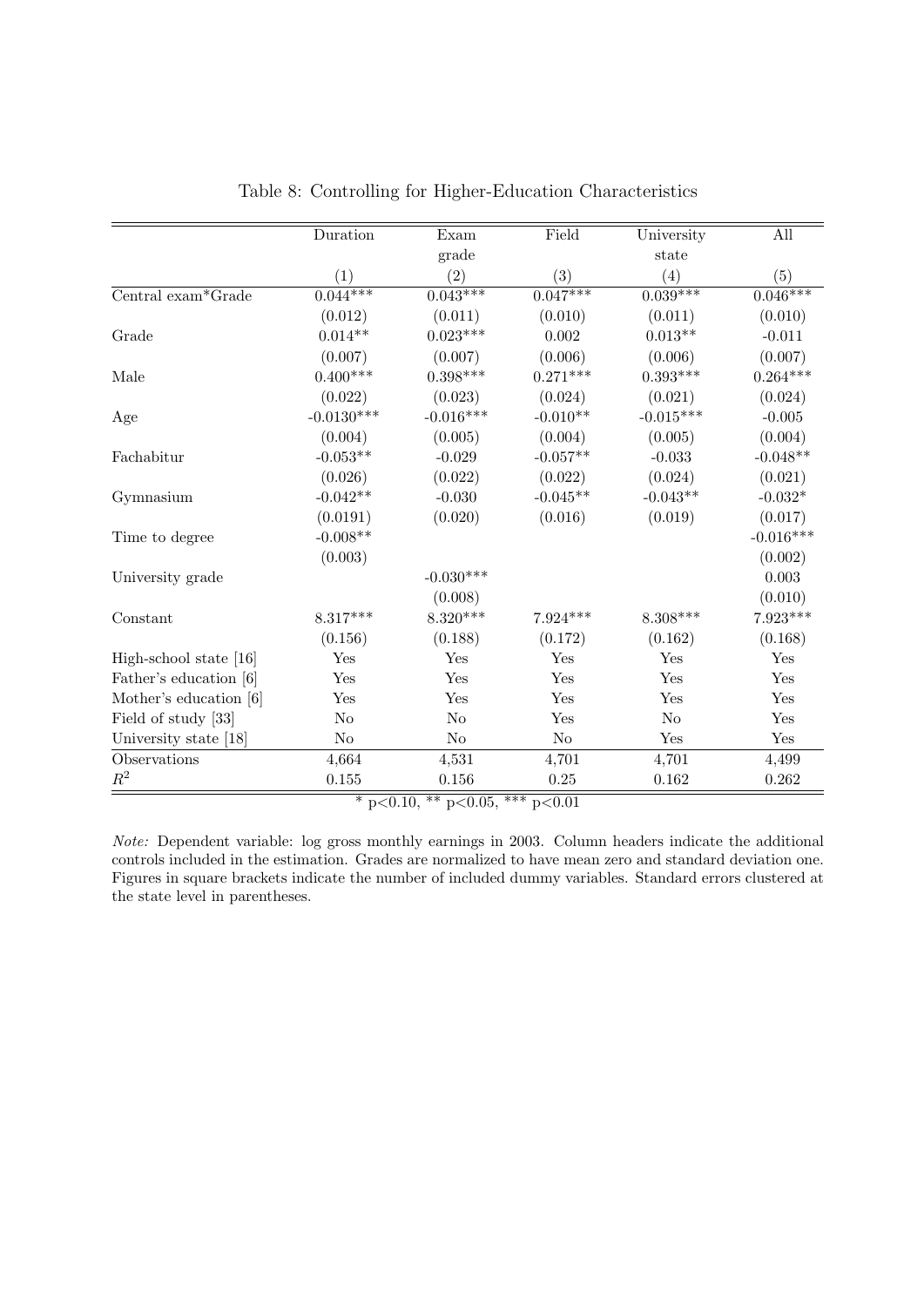|                        | Public      | Occupation  | Industry                        | State       | State       | Hours      | All         | $All+Uni$   |
|------------------------|-------------|-------------|---------------------------------|-------------|-------------|------------|-------------|-------------|
|                        |             |             |                                 |             | $*Grade$    |            |             | controls    |
|                        | (1)         | (2)         | (3)                             | (4)         | (5)         | (6)        | (7)         | (8)         |
| Central exam*Grade     | $0.046***$  | $0.038***$  | $0.035***$                      | $0.043***$  | $0.038**$   | $0.028***$ | $0.030***$  | $0.030***$  |
|                        | (0.012)     | (0.010)     | (0.008)                         | (0.010)     | (0.014)     | (0.007)    | (0.009)     | (.010)      |
| Grade                  | $0.021***$  | 0.009       | $0.024***$                      | $0.015*$    | $-0.004$    | 0.008      | $0.017***$  | $-0.002$    |
|                        | (0.007)     | (0.007)     | (0.004)                         | (0.007)     | (0.049)     | (0.006)    | (0.005)     | (.007)      |
| Male                   | $0.370***$  | $0.331***$  | $0.291***$                      | $0.391***$  | $0.391***$  | $0.224***$ | $0.249***$  | $0.213***$  |
|                        | (0.022)     | (0.015)     | (0.018)                         | (0.020)     | (0.020)     | (0.014)    | (0.010)     | (.011)      |
| $_{\rm Age}$           | $-0.015***$ | $-0.013***$ | $-0.010**$                      | $-0.014***$ | $-0.014***$ | $-0.008**$ | $-0.006**$  | $-0.003$    |
|                        | (0.004)     | (0.003)     | (0.004)                         | (0.005)     | (0.005)     | (0.003)    | (0.003)     | (.003)      |
| Fachabitur             | $-0.055**$  | $-0.063**$  | $-0.095***$                     | $-0.035$    | $-0.037$    | $-0.010$   | $-0.099***$ | $-0.061***$ |
|                        | (0.020)     | (0.022)     | (0.018)                         | (0.023)     | (0.024)     | (0.026)    | (0.017)     | (.018)      |
| Gymnasium              | $-0.040**$  | $-0.051***$ | $-0.044***$                     | $-0.039**$  | $-0.041**$  | $-0.043**$ | $-0.049***$ | $-0.037***$ |
|                        | (0.016)     | (0.017)     | (0.015)                         | (0.017)     | (0.019)     | (0.018)    | (0.012)     | (.012)      |
| Public sector          | $-0.163***$ |             |                                 |             |             |            | $0.133***$  | $-0.120***$ |
|                        | (0.022)     |             |                                 |             |             |            | (0.022)     | (.024)      |
| Hours worked           |             |             |                                 |             |             | $0.023***$ |             |             |
|                        |             |             |                                 |             |             | (0.001)    |             |             |
| Constant               | 8.358***    | $8.563***$  | $7.629***$                      | $8.195***$  | $8.191***$  | $7.158***$ | $7.912***$  | $8.072***$  |
|                        | (0.165)     | (0.121)     | (0.296)                         | (0.172)     | (0.163)     | (0.133)    | (0.225)     | (0.184)     |
| High-school state [16] | Yes         | Yes         | Yes                             | Yes         | Yes         | Yes        | Yes         | Yes         |
| Father's education [6] | Yes         | Yes         | Yes                             | Yes         | Yes         | Yes        | Yes         | Yes         |
| Mother's education [6] | Yes         | Yes         | Yes                             | Yes         | Yes         | Yes        | Yes         | Yes         |
| Occupation [14]        | No          | Yes         | No                              | No          | $\rm No$    | No         | Yes         | Yes         |
| Industry [31]          | No          | No          | Yes                             | No          | No          | No         | Yes         | Yes         |
| State of job [17]      | No          | No          | N <sub>o</sub>                  | Yes         | Yes         | No         | Yes         | Yes         |
| State of job*Grade     | No          | No          | No                              | No          | Yes         | No         | No          | No          |
| University controls    | No          | $\rm No$    | No                              | No          | $\rm No$    | $\rm No$   | $\rm No$    | Yes         |
| Observations           | 4,676       | 4,666       | 4,693                           | 4,701       | 4,701       | 4,549      | 4,634       | 4,403       |
| $R^2$                  | 0.173       | 0.274       | 0.285                           | 0.176       | 0.178       | 0.374      | 0.399       | 0.422       |
|                        |             |             | * p<0.10, ** p<0.05, *** p<0.01 |             |             |            |             |             |

Table 9: Controlling for Occupation Characteristics

*Note:* Dependent variable: log gross monthly earnings in 2003. Column headers indicate the additional controls included in the estimation. Grades are normalized to have mean zero and standard deviation one. Figures in square brackets indicate the number of included dummy variables. University controls refer to the controls for higher-education characteristics of column (5) in Table 8. Standard errors clustered at the state level in parentheses.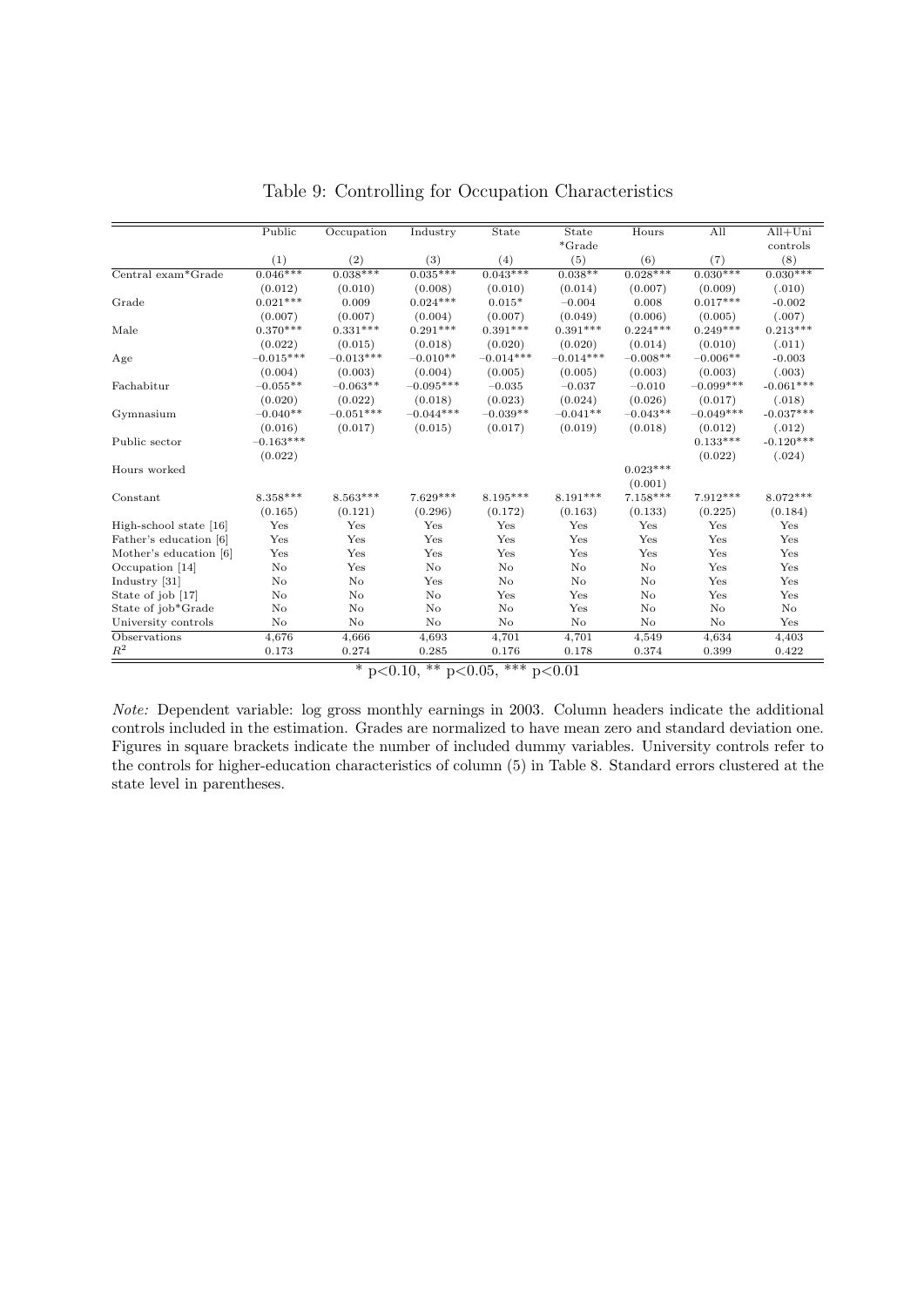|                        | Applications | Interviews                      | Job offers | Interviews/ | Offers/     |
|------------------------|--------------|---------------------------------|------------|-------------|-------------|
|                        |              |                                 |            | application | application |
|                        | (1)          | $\left( 2\right)$               | (3)        | (4)         | (5)         |
| Central exam           | $-0.965$     | $-0.116$                        | 0.124      | $0.033**$   | $0.063**$   |
|                        | (1.062)      | (0.113)                         | (0.083)    | (0.013)     | (0.024)     |
| Grade                  | $-3.857***$  | $-0.119$                        | $-0.084**$ | $0.057***$  | $0.027**$   |
|                        | (0.542)      | (0.076)                         | (0.034)    | (0.004)     | (0.010)     |
| Male                   | $4.659***$   | $0.542***$                      | 0.108      | 0.021       | $-0.025$    |
|                        | (0.849)      | (0.148)                         | (0.130)    | (0.015)     | (0.030)     |
| Age                    | 0.143        | $-0.062***$                     | $-0.001$   | $-0.001$    | $-0.003$    |
|                        | (0.177)      | (0.016)                         | (0.019)    | (0.002)     | (0.004)     |
| Fachabitur             | $7.023***$   | $0.303\,$                       | $0.022\,$  | $-0.052**$  | $-0.117***$ |
|                        | (1.534)      | (0.265)                         | (0.256)    | (0.018)     | (0.028)     |
| Gymnasium              | $0.304\,$    | 0.226                           | $-0.085$   | 0.031       | 0.013       |
|                        | (0.842)      | (0.163)                         | (0.186)    | (0.022)     | (0.014)     |
| Constant               | 9.244        | $5.145^{***}\,$                 | $2.288**$  | $0.486***$  | $0.561***$  |
|                        | (5.695)      | (0.546)                         | (0.800)    | (0.050)     | (0.131)     |
| Father's education [6] | Yes          | Yes                             | Yes        | Yes         | Yes         |
| Mother's education [6] | Yes          | Yes                             | Yes        | Yes         | Yes         |
| Observations           | 4,113        | 3,644                           | 3,598      | 3,580       | 3,462       |
| $R^2$                  | 0.041        | 0.011                           | 0.005      | 0.042       | 0.015       |
|                        |              | * p<0.10, ** p<0.05, *** p<0.01 |            |             |             |

|  |  |  |  |  | Table 10: Evidence on Applications, Interviews, and Job Offers |  |  |
|--|--|--|--|--|----------------------------------------------------------------|--|--|
|--|--|--|--|--|----------------------------------------------------------------|--|--|

*Note:* Dependent variables are reported in column headers. Grades are normalized to have mean zero and standard deviation one. Figures in square brackets indicate the number of included dummy variables. Standard errors clustered at the state level in parentheses.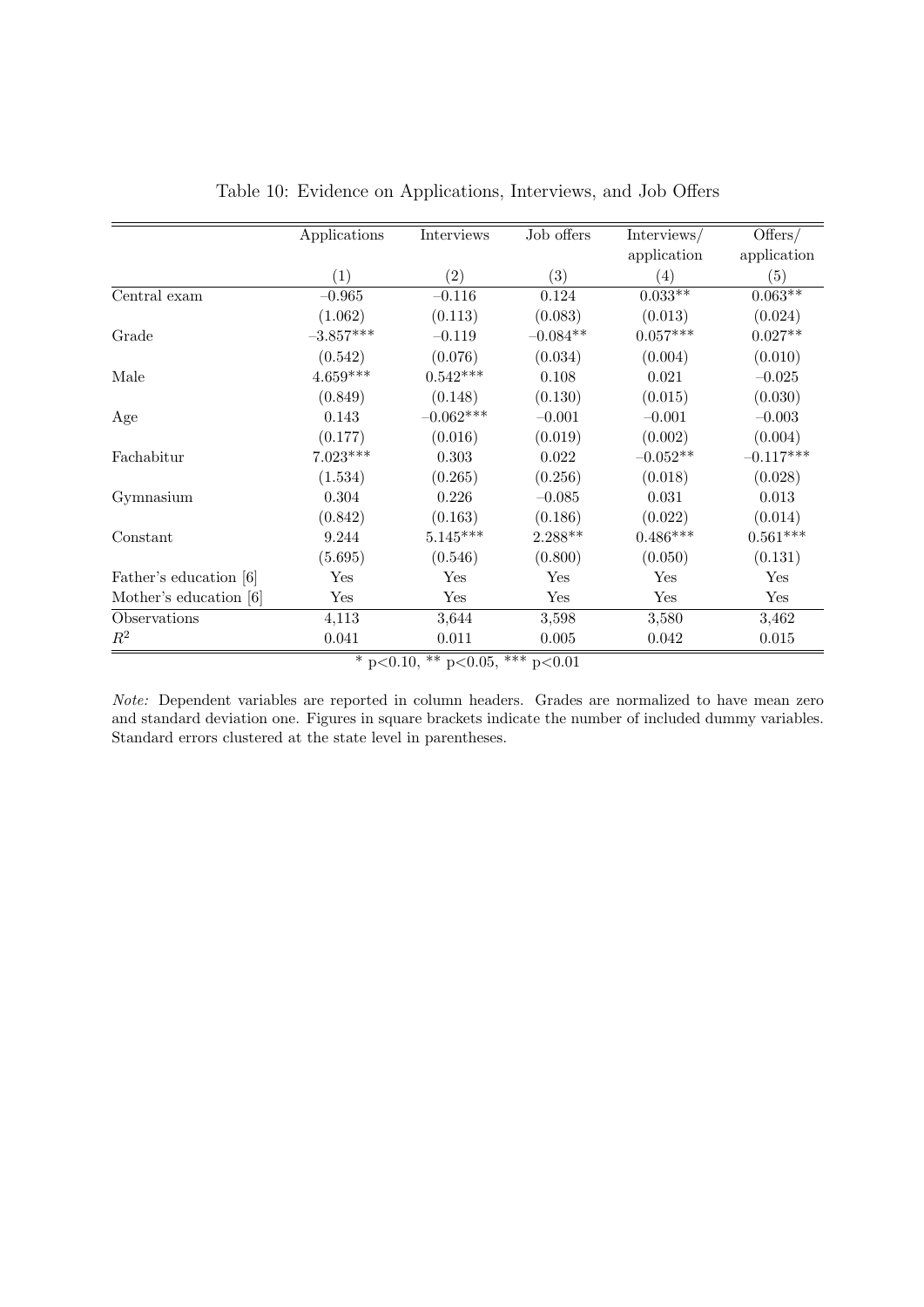# **Appendix**

|                          | $\left( 1\right)$ | (2)         | (3)         | $\left( 4\right)$ |
|--------------------------|-------------------|-------------|-------------|-------------------|
| Central exam*Good grade  | $0.065**$         | $0.063**$   | $0.064**$   | $0.066**$         |
|                          | (0.026)           | (0.025)     | (0.025)     | (0.025)           |
| Good grade               | 0.022             | 0.022       | 0.024       | 0.023             |
|                          | (0.020)           | (0.019)     | (0.019)     | (0.018)           |
| Central exam             | $-0.028$          |             |             |                   |
|                          | (0.039)           |             |             |                   |
| Male                     | $0.408***$        | $0.398***$  | $0.398***$  | $0.398***$        |
|                          | (0.022)           | (0.024)     | (0.023)     | (0.023)           |
| Age                      | $-0.015***$       | $-0.016***$ | $-0.016***$ | $-0.017***$       |
|                          | (0.005)           | (0.004)     | (0.004)     | (0.004)           |
| Fachabitur               |                   |             |             | $-0.041*$         |
|                          |                   |             |             | (0.023)           |
| Gymnasium                |                   |             |             | $-0.042**$        |
|                          |                   |             |             | (0.019)           |
| Constant                 | $8.277***$        | $8.294***$  | $8.270***$  | $8.329***$        |
|                          | (0.165)           | (0.147)     | (0.157)     | (0.151)           |
| High-school state $[16]$ | No                | Yes         | Yes         | Yes               |
| Father's education [6]   | No                | No          | Yes         | Yes               |
| Mother's education [6]   | No                | No          | Yes         | Yes               |
| Observations             | 4,701             | 4,701       | 4,701       | 4,701             |
| $R^2$                    | 0.140             | 0.149       | 0.151       | 0.151             |

Table A-1: Measuring Grades as a Binary Variable

\* p*<*0.10, \*\* p*<*0.05, \*\*\* p*<*0.01

*Note:* Dependent variable: log gross monthly earnings in 2003. "Good grade" is a dummy variable indicating above-median grades in each state. Figures in square brackets indicate the number of included dummy variables. Standard errors clustered at the state level in parentheses.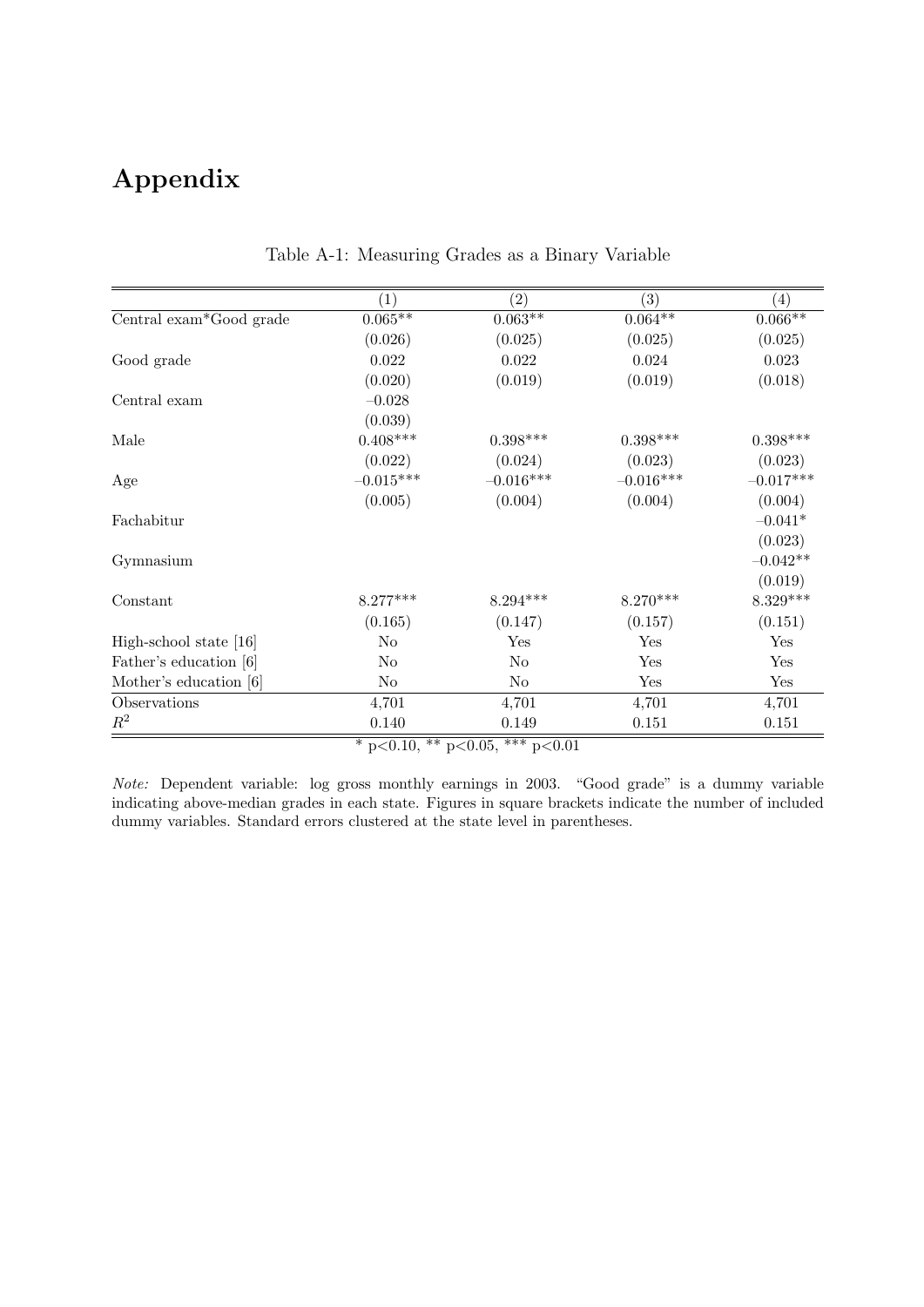|                         | $\left( 1\right)$               | (2)        | $\left( 3\right)$      |
|-------------------------|---------------------------------|------------|------------------------|
| Central exam*Good grade | 0.063                           | $0.061*$   | $0.068*$               |
|                         | (0.065)                         | (0.033)    | (0.033)                |
|                         |                                 |            |                        |
| Good grade              | 0.037                           | $0.038*$   | $-0.027$               |
|                         | (0.037)                         | (0.019)    | (0.056)                |
| Central exam            | 0.004                           |            |                        |
|                         | (0.046)                         |            |                        |
| Male                    |                                 |            | 0.122                  |
|                         |                                 |            | (0.240)                |
| Age                     |                                 |            | $-0.057$               |
|                         |                                 |            | (0.045)                |
| Constant                | $7.980***$                      | $7.972***$ | $9.893^{\ast\ast\ast}$ |
|                         | (0.026)                         | (0.040)    | (1.594)                |
| High-school state [16]  | No                              | Yes        | Yes                    |
| Observations            | 32                              | 32         | 32                     |
| $R^2$                   | 0.173                           | 0.892      | 0.908                  |
|                         | * p<0.10, ** p<0.05, *** p<0.01 |            |                        |

Table A-2: State-Level Estimation: A Generic Difference-in-Difference Model

*Note:* Dependent variable: log gross monthly earnings in 2003. Coefficients stem from weighted regressions based on the collapsed sample. Weights correspond to the number of observations per federal state in the original sample. "Good grade" is a dummy variable indicating above-median grades in each state. Figures in square brackets indicate the number of included dummy variables. Standard errors clustered at the state level in parentheses.